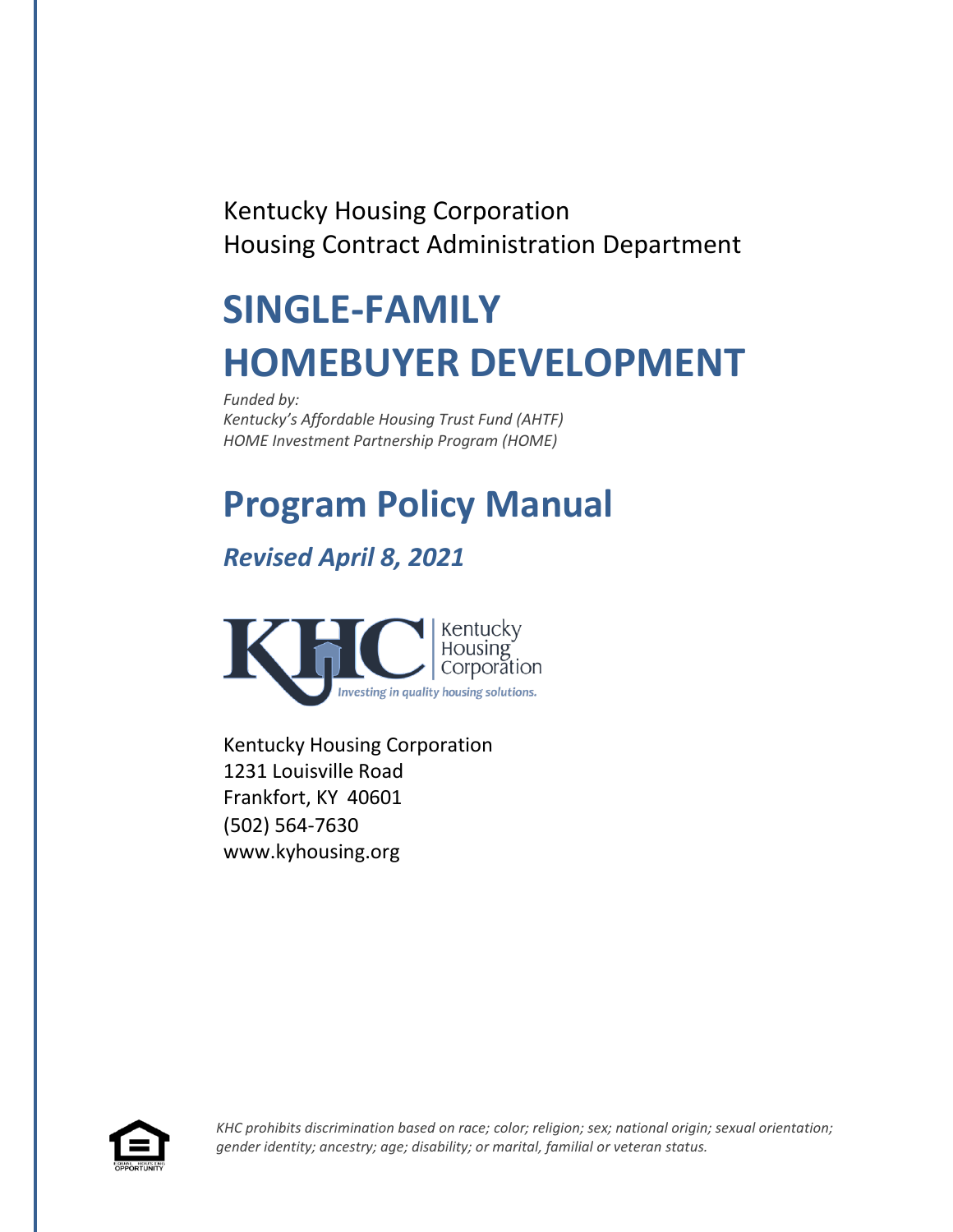**The policies outlined in the manual are effective for projects funded after January 1, 2021. All previous awards of HOME and AHTF single-family homebuyer development or owner-occupied home repair funding must follow policies in place at the time of award.**

# **Copyright**

Copyright ©2020 by Kentucky Housing Corporation. All rights reserved.

No part of this document may be reproduced or utilized in any form or by any means, electronic or mechanical, including photocopying, recording, or by any information storage and retrieval system, without permission in writing from Kentucky Housing Corporation.

Published in the United States of America by:

Kentucky Housing Corporation 1231 Louisville Road Frankfort, KY 40601

Author: Kentucky Housing Corporation [www.kyhousing.org](http://www.kyhousing.org/)

# **Notice**

This manual serves as a reference for the Kentucky Housing Corporation's administration of its Single-Family Homebuyer Development and Owner-occupied Replacement Reconstruction program funded by HOME and AHTF. KHC program policy manuals are subject to change without notice.

To the best of our knowledge, the information in this publication is accurate; however, neither Kentucky Housing Corporation nor its affiliates assume any responsibility or liability for the accuracy or completeness of, or consequences arising from, such information. Changes, typos, and technical inaccuracies will be corrected in subsequent publications. This publication is subject to change without notice. The information and descriptions contained in this manual cannot be copied, disseminated, or distributed without the express written consent of Kentucky Housing Corporation. This document is intended for informational purposes only. The manual is not inclusive of all resources needed to successfully administer aproject.

Separate policy manuals are available for other Housing Contract Administration programs.

Go to the HCA Help Desk at https://kyhmis.zendesk.com/home to submit a request to the Housing Contract Administration (HCA) Help Desk if you have questions or need additional assistance with materials within this manual.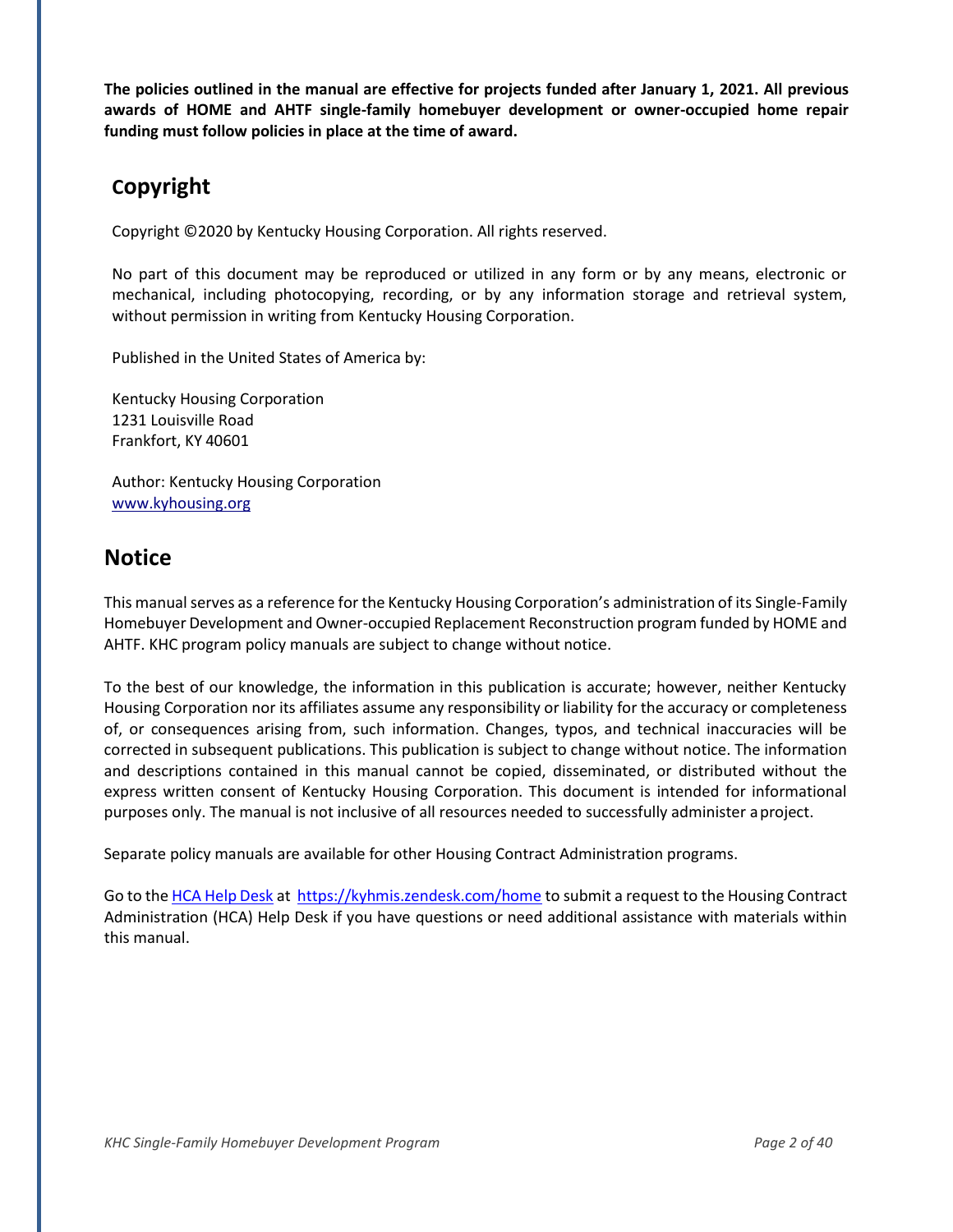# **KHC Single-Family Homebuyer Development Program At-a-Glance**

| <b>Purpose</b>                                      | To expand the supply of quality, affordable housing for low-income and very-low income<br>households in Kentucky through the creation or rehabilitation of single-family detached<br>housing units.                                                                                                                                                                                                                                                                                                                                                                  |  |
|-----------------------------------------------------|----------------------------------------------------------------------------------------------------------------------------------------------------------------------------------------------------------------------------------------------------------------------------------------------------------------------------------------------------------------------------------------------------------------------------------------------------------------------------------------------------------------------------------------------------------------------|--|
| <b>Funding</b><br><b>Sources</b>                    | HOME Investment Partnerships (HOME)<br>$\bullet$<br>Kentucky's Affordable Housing Trust Fund (AHTF)<br>٠                                                                                                                                                                                                                                                                                                                                                                                                                                                             |  |
| <b>Eligible</b><br><b>Households</b>                | Households with a combined household income of:<br>HOME-funded projects: < 80% HUD Area Median Income (AMI)<br>AHTF-funded projects: < 60% of HUD AMI or KY Median Family Income,<br>٠<br>whichever is greater.<br>Income-eligible applicants should have non-home assets valued at no more than \$50,000.                                                                                                                                                                                                                                                           |  |
| <b>Eligible</b><br><b>Properties</b>                | Single-family detached homes or qualified manufactured homes.<br>Home must be the homebuyer's primary residence.                                                                                                                                                                                                                                                                                                                                                                                                                                                     |  |
| <b>Geography</b>                                    | Anywhere in the Commonwealth of Kentucky.                                                                                                                                                                                                                                                                                                                                                                                                                                                                                                                            |  |
| <b>Max</b><br><b>Assistance</b>                     | Direct assistance to homebuyers: up to \$40,000, based on front- and back-end ratios.<br>Development gap funding: up to \$25,000, depending on HERS rating. <sup>1</sup> (\$35,000 until<br>June 30, 2021)                                                                                                                                                                                                                                                                                                                                                           |  |
| <b>Eligible</b><br><b>Activities</b>                | • New construction and sale to new homebuyers. (CHDO-eligible)<br>• Acquisition, rehabilitation, and resale of existing homes to new buyers. (CHDO-eligible)<br>• Demolition and replacement of substandard owner-occupied homes, with an emphasis on<br>substandard manufactured homes. (NOT CHDO-eligible)                                                                                                                                                                                                                                                         |  |
| Form & Term<br>of Assistance                        | Up to 15 years depending on amount of direct homebuyer or homeowner subsidy invested.<br>Period of affordability is governed through forgivable mortgages (HOME and AHTF) and<br>deed restrictions (AHTF).                                                                                                                                                                                                                                                                                                                                                           |  |
| <b>Eligible</b><br>Applicants/<br><b>Developers</b> | Private developers, nonprofit organizations, Community Housing Development Organizations<br>(CHDOs), Faith-Based and community service organizations, units of local government in<br>Kentucky; regional or statewide housing-assistance organizations; and Public Housing<br>Authorities (AHTF only). Applicants must be in good standing with both the Commonwealth<br>and KHC and have at least one full-time staff member. Entities providing services in<br>jurisdictions that receive direct HOME allocations from HUD are ineligible for KHC HOME<br>funding. |  |
| <b>Developer</b><br>Fee                             | For new construction (which includes demolition/rehabilitation) projects, developer<br>fee cannot exceed the lesser of:<br>15% of total development costs, excluding acquisition; or<br>\$15,000.<br>For acquisition/rehabilitation/resale projects, the developer fee cannot exceed the lesser of:<br>20% of total development costs, excluding acquisition; or<br>\$15,000.<br>$\bullet$                                                                                                                                                                           |  |
| Program<br>Forms &<br><b>Templates</b>              | HCA Help Desk: Homebuyer Development section; 2020 Single-Family Homebuyer<br>Development Set Up packet                                                                                                                                                                                                                                                                                                                                                                                                                                                              |  |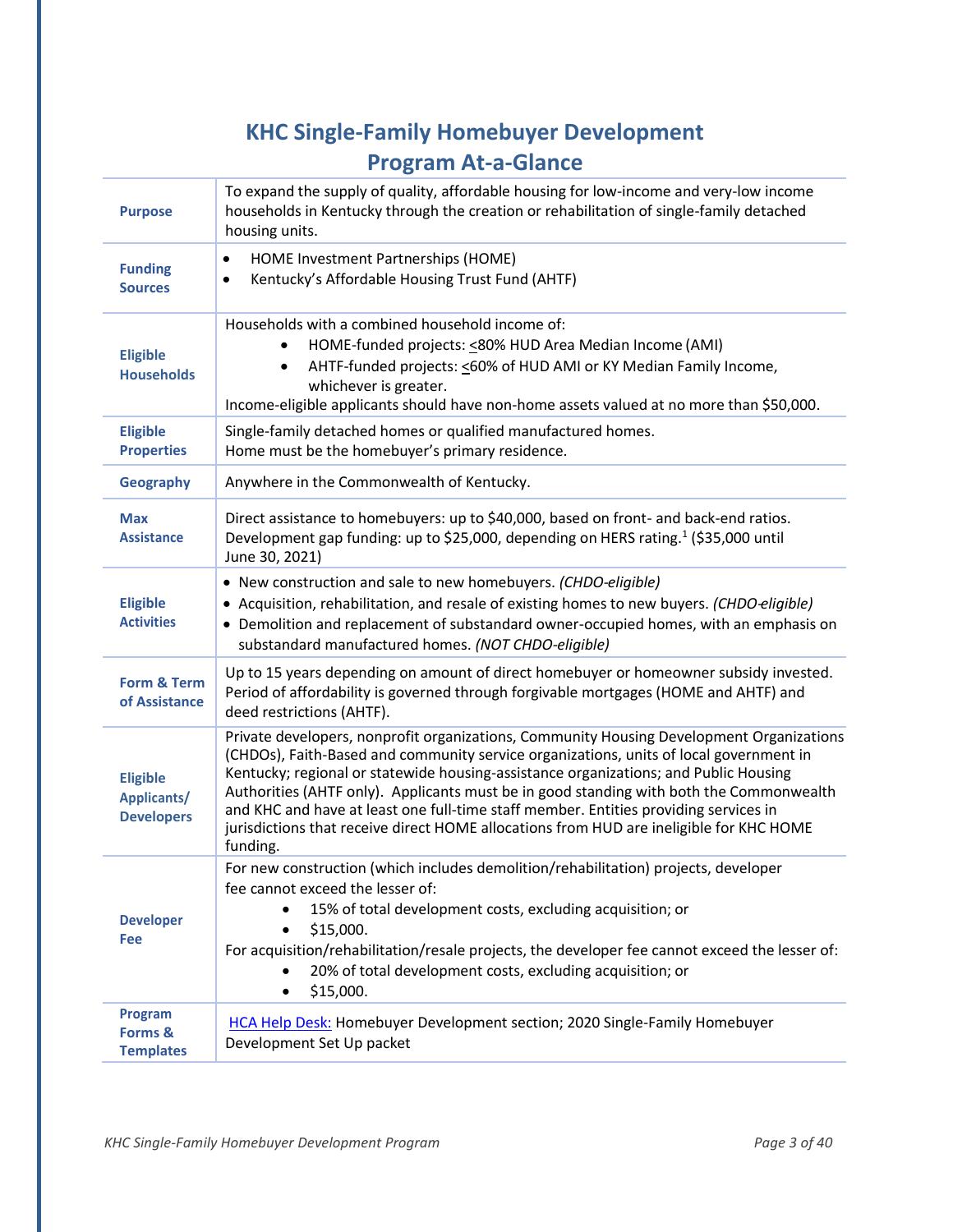# **Table of Contents**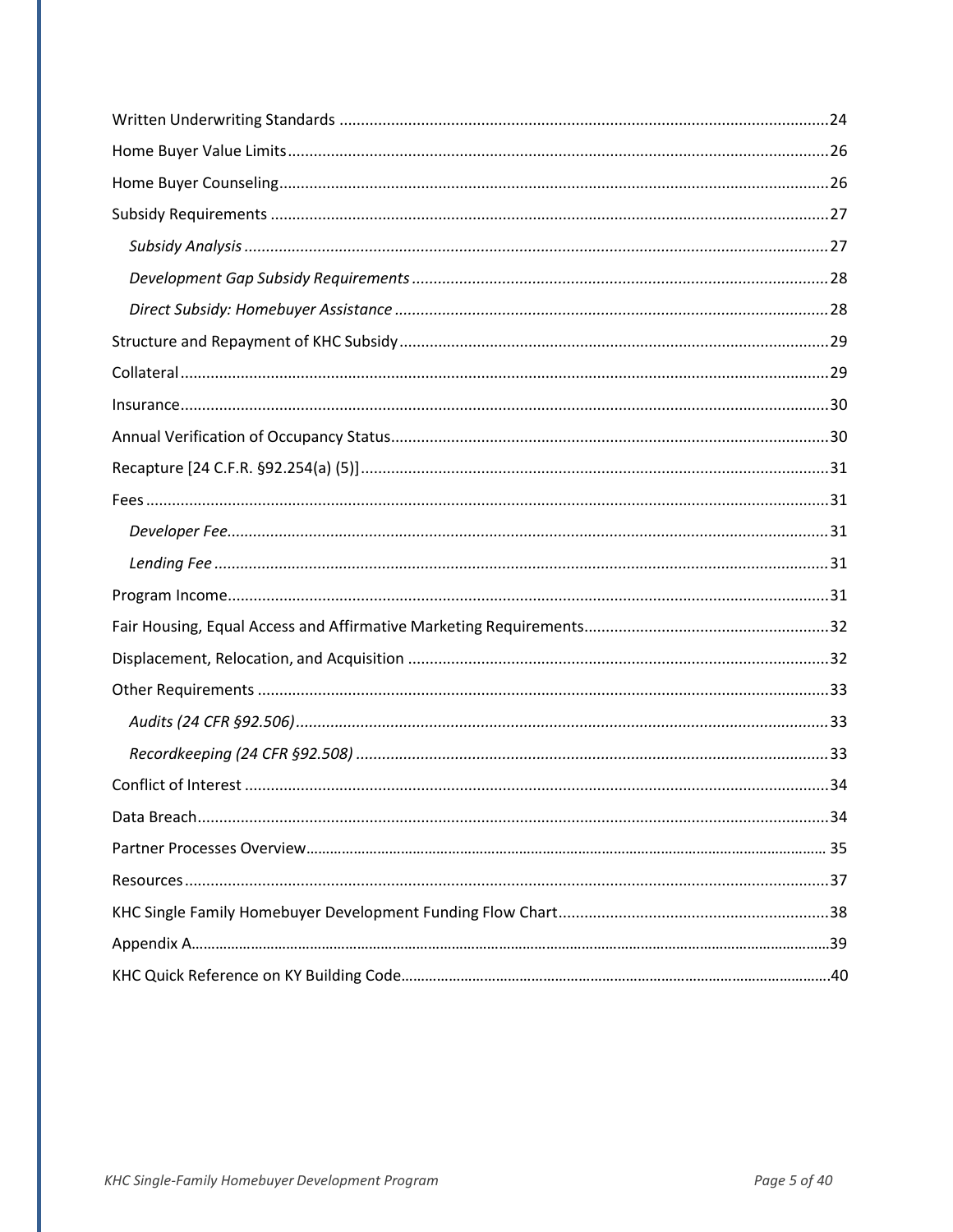**NOTE: This manual outlines the policies pertaining to single-family homebuyer activities and replacement/reconstruction activitiesfunded by HOME and/orAHTF awards. Itisthe responsibility of the project developers/subrecipients to read, understand, and comply with these requirements as applicable to each funding source used for the development of a housing unit as well as the documents and notices listed below, as applicable.**

- **24 CFR Part 92 Final HOME Rule**
- **2 CFR Part 200 Uniform Administrative Requirements**
- **HUD-published HOME CPD Notices**
- **24 CFR §5.609 Calculation of Annual Income**
- **HUD Income Limits**
- **Kentucky Revised Statues (KRS) §198A.700 TO §198A.730-Low Cost Housing**
- **US Code Title 40 Subtitle IV-Appalachian Regional Development**
- **KHC Design and Construction Requirements a[t](http://www.kyhousing.org/Development/Pages/Design-and-Construction.aspx) <http://www.kyhousing.org/Development/Pages/Design-and-Construction.aspx>**
- **KHC's Consolidated and Annual Action Plans**
- **KHC's Single-Family Homeownership Application Guidelines (HOME and AHTF as applicable)**
- **KHC's HOME and AHTF Funding Agreements (as applicable)**
- **KHC's eGram Notices**
- **Any other relevant state and federal law, policies, and regulations not otherwise listedabove.**

Separate policy manuals are available for other Housing Contract Administration programs on the Housing Contract Administration (HCA) Help Desk at [https://kyhmis.zendesk.com.](https://kyhmis.zendesk.com/hc/en-us/)

#### <span id="page-5-0"></span>**Definitions**

*Applicant*: Any eligible entity that makes application for funding from Kentucky Housing Corporation for HOME or AHTF program funds. Applicant is used to refer to the entity throughout the process until KHC obligates funds to the organization in the form of a funding agreement.

*Commit to a specific local project*: If the project consists of rehabilitation or new construction (with or without acquisition) and the developer has executed a Homebuyer Written Agreement under which AHTF or HOME assistance will be provided to the homebuyer for an identifiable project for which: all necessary financing has been secured; a budget and schedule have been established; underwriting has been completed; and construction is scheduled to start within twelve months of the written agreement date. Additionally, the project has been set up by KHC in the disbursement and information system established by HUD. Each HOME-funded specific local project will be funded through and governed by a separate Developer Written Agreement with KHC. AHTF-funded homebuyer projects will be funded through individual project set ups and governed by the subrecipient grant agreement for the program year.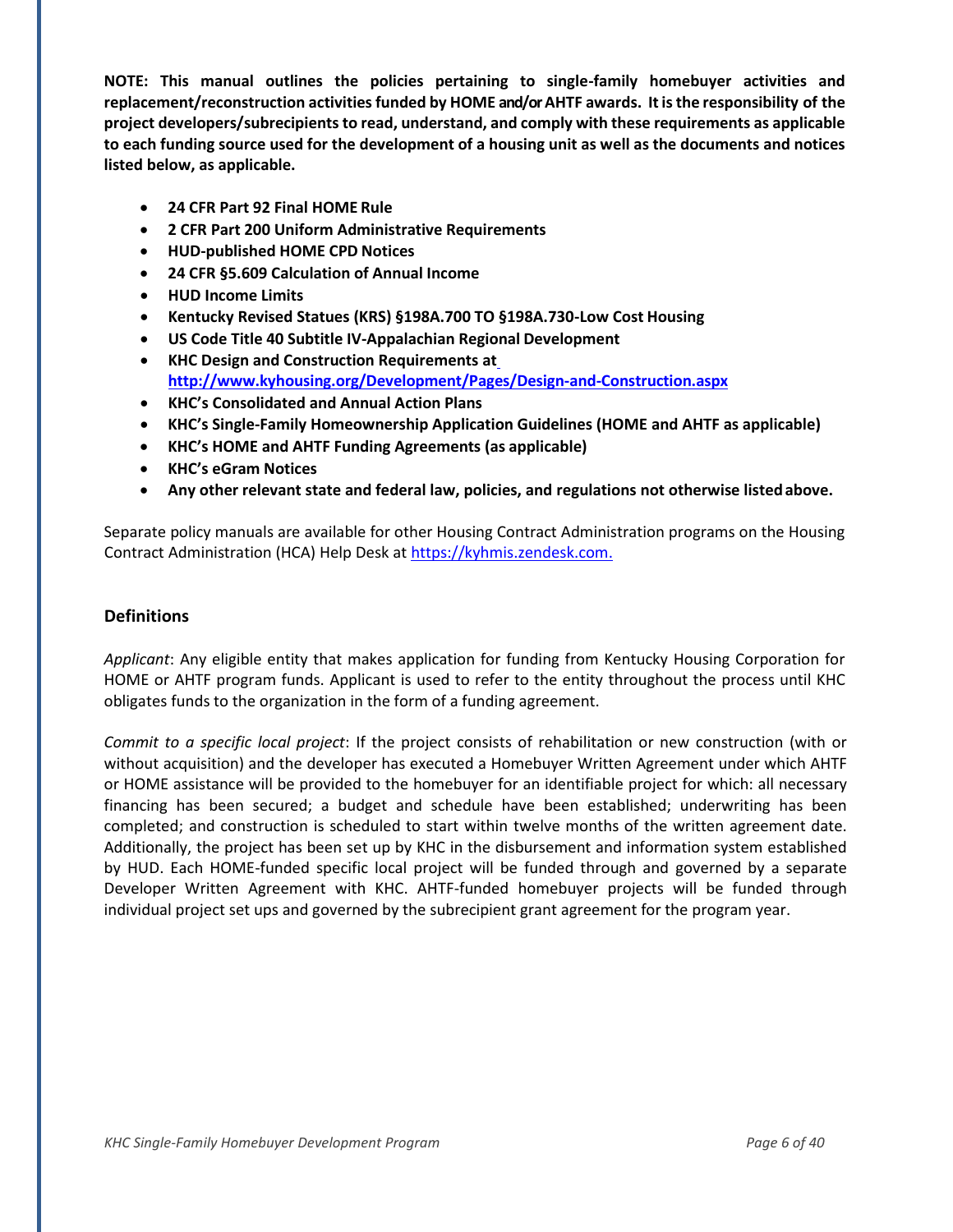*Community Housing Development Organization (CHDO):* A CHDO is a private nonprofit, community-based organization that has staff with the capacity to develop affordable housing for the community it serves using HOME funding. In order to qualify for designation as a CHDO, the organization must meet certain requirements pertaining to their legal status, organizational structure, and capacity and experience as specified in 24 CFR §92.2. Organizations must submit an application to KHC annually to be certified as a CHDO.

*Developer:* The Applicant awarded funds will serve as the developer of homebuyer housing funded by KHC, where it is either: a) the owner (in fee simple absolute) and developer of new housing that will be constructed or existing substandard housing that will be rehabilitated for sale to low-income households as proposed in its application for funding; or b) the developer for *unlike* replacement housing for owneroccupants of substandard units. Developers will be subrecipients of AHTF funding and awardees of HOME funding, as applicable.

*Development Gap Subsidy*: In the event the total development costs exceed the appraised value, the housing unit may not sell for more than the appraised value. The difference between the total development costs and the appraised value is the **development gap subsidy.** Development subsidy is only permitted for those developers that undertake homebuyer new construction or acquisition/rehabilitation/resale activities.

*Direct Subsidy*: The total amount of funding that enabled the home buyer to purchase the dwelling unit is considered the **direct subsidy.** This includes any AHTF or HOME assistance that reduces the purchase price from the fair market value to an affordable price but **excludes** development subsidy. Direct subsidy is typically classified as down payment and closing costs assistance.

*Homebuyer/Homeowner*: The end beneficiary of AHTF or HOME assistance to a housing unit. They will own the assisted unit upon completion of the AHTF or HOME activities and will occupy the unit as their principle residence for the duration of the affordability period.

*Set-up Packet*: All paperwork required for submission by KHC so that KHC an approve the start of construction for an activity. The set-up packet includes, but is not limited to, the following: household income verifications, cost estimates, construction start-up notices, environmental reviews, and the Homebuyer Written Agreement. **The submitted set up packet must include the newest** *KHC Single-Family Homebuyer Development Set-Up Packet* **Excel workbook downloaded from the HCA Help Desk at**  https://kyhmis.zendesk.com**.**

#### <span id="page-6-0"></span>**Public Information and Open Records Act Requests**

Applicants are advised that materials contained in applications are subject to the requirements of the Kentucky open records laws at KRS §61.870-61.884 and the application materials may be viewed and copied by any member of the public. Applicants seeking to claim a statutory exemption to disclosure from open records requests, which may be made, must place all documents viewed as confidential in a sealed envelope marked "confidential". Applicants must be aware that if an open records request is made for any of the application materials, KHC will make an independent determination of confidentiality and may or may not agree with the applicant's determination regarding the confidentiality of thematerials.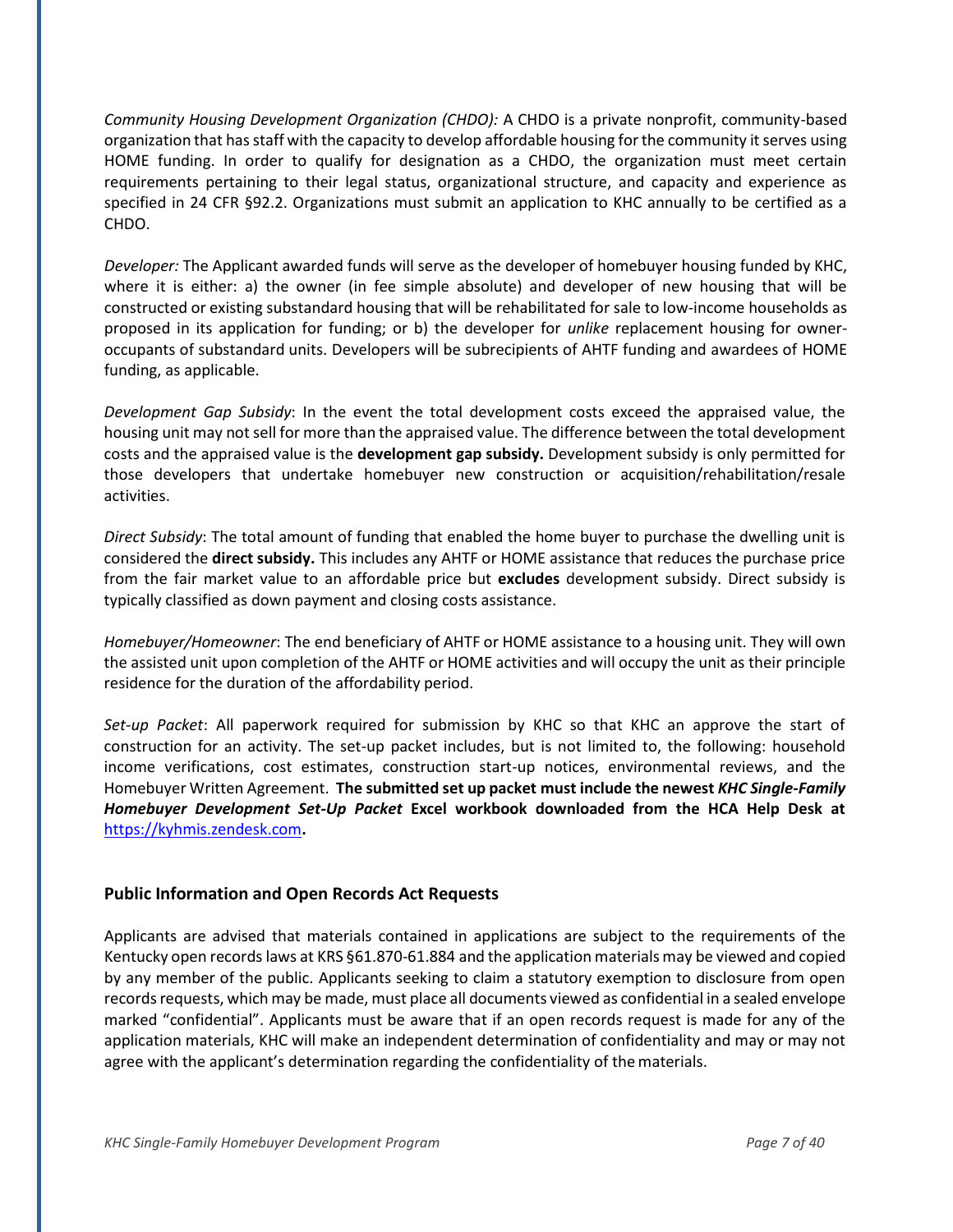# <span id="page-7-0"></span>**Program Purposes-HOME and AHTF**

#### *Program Purpose-HOME Investment Partnerships*

Created by Congress in 1990, the HOME Investment Partnerships Program (HOME) provides funding to subrecipients for several types of affordable housing production and rehabilitation. KHC administers and monitors the program for the U.S. Department of Housing and Urban Development (HUD), awarding funding to eligible subrecipients; including local governments, housing authorities, private developers, and nonprofit housing providers.

The purpose of the HOME Program is to expand the supply of quality, affordable housing for low-income (at or below 80 percent of area median income) and very-low income (at or below 50 percent of area median income) households. The HOME Program can be utilized to expand the supply of decent, safe, and sanitary housing through either new construction or rehabilitation of existing structures with forgivable, deferred grants. The HOME Program's flexibility empowers local communities to design and implement strategies tailored to their own needs and priorities.

#### *Program Purpose- Kentucky Affordable Housing Trust Fund (AHTF)*

The AHTF was established by the Kentucky State Legislature (see KRS §198A.700-730) to provide housing for very low-income Kentuckians. The fund was created in response to economic conditions, federal housing polices, and declining resources; which adversely affected the ability of very low-income persons to obtain safe, quality, and affordable housing. State leaders decided it was in the public's interest to establish the AHTF to assist very low-income persons (at or below 60 percent area median income) in meeting their basic housing needs.

There are four priorities for use of AHTF financing:

- New construction projects for low-income households submitted by nonprofits or local governments.
- Projects using existing, privately-owned housing stock.
- Projects using existing, publicly-owned housing stock.
- Application from local governments for projects that demonstrate effective zoning, conversion, or demolition controls for single-room occupancy units.

As required by KRS §198A.720 (6), a minimum of 40 percent of all funds received isto be used for rural areas of the Commonwealth. To be considered rural, properties must be in areas defined as rural by USDA Rural Development (RD). KHC reserves the right to make funding decisions to meet this requirement. Applicants can determine if the property is in a rural area by accessing the RD Property Eligibility Site https://eligibility.sc.egov.usda.gov/eligibility/welcomeAction.do, "Single Family" and then enter the property address. **A copy of the USDA eligibility determination must be provided with the Project Set-Up.**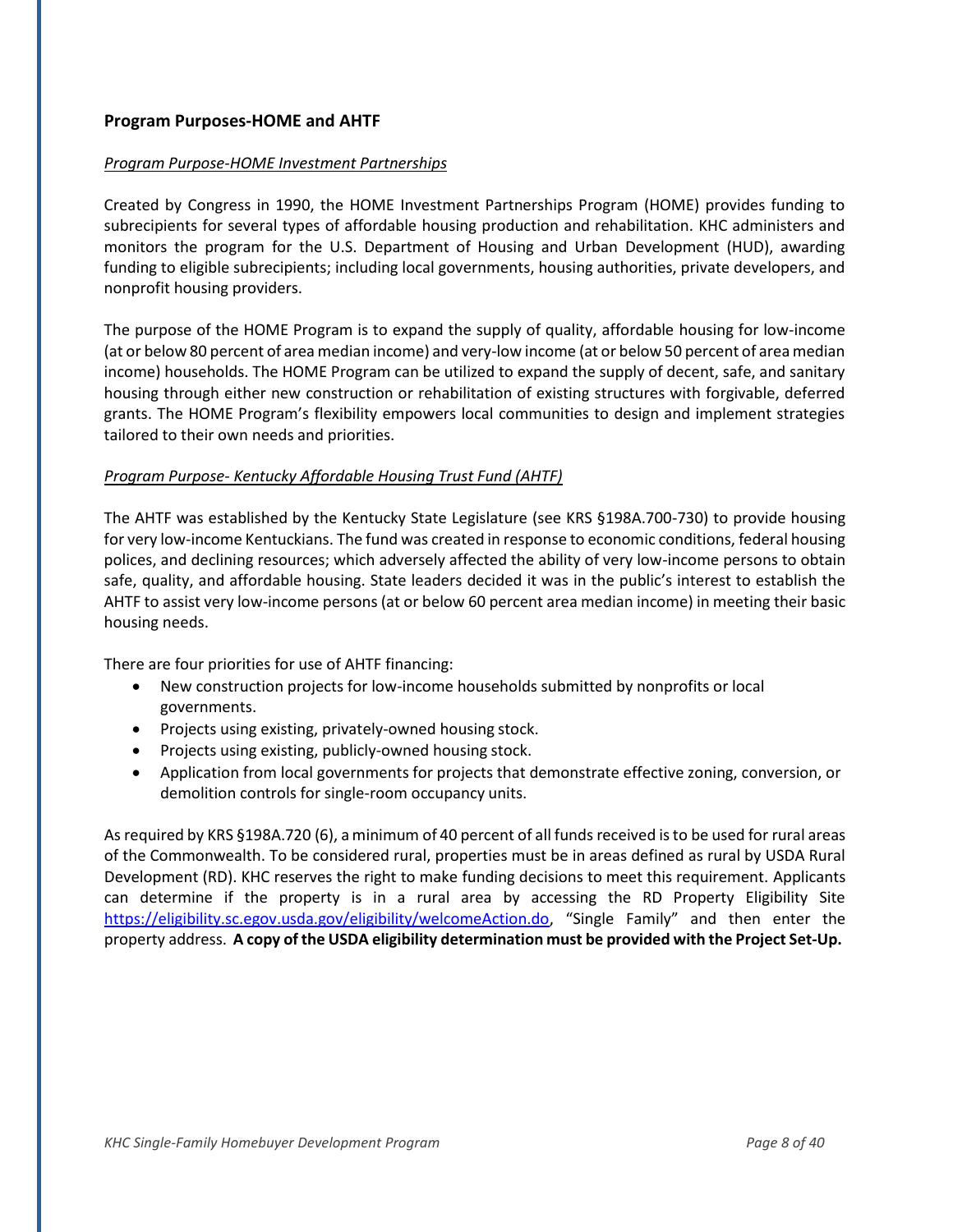# <span id="page-8-0"></span>**Eligible Applicants**

To be eligible to participate in the HOME and AHTF programs, an applicant must be deemed to be in good standing by the Secretary of State of the Commonwealth of Kentucky and in compliance with the requirements of 24 CFR Part 92 and Kentucky Revised Statutes (KRS §198A.700 to §198A.730). Once awarded funds, all developers must follow the requirements of 24 CFR §92.505 and all applicable Mortgagee Letters. An eligible applicant must also have at least one full-time employee.

Entities that can apply to KHC for HOME and AHTF funding are:

- Private developers
- Nonprofit organizations
- Community Housing Development Organizations (CHDOs)
- Faith-Based and community service organizations
- Units of local government in Kentucky
- Regional or statewide housing-assistance organizations;
- Public housing authorities (AHTF only)

The city of Owensboro; the merged governments of Lexington/Fayette County and Louisville/Jefferson County; and the consortium consisting of the cities of Covington, Ludlow, Newport, Bellevue, and Dayton receive a direct allocation of HOME funds from HUD and are not allowed to apply for HOME funds from KHC.

*NOTE: Organizations should only apply if they themselves will develop affordable single-family homes and/or repair existing owner-occupied homes with KHC funds. KHC will NOT award fundsto intermediary subrecipients.*

#### <span id="page-8-1"></span>**State Clearinghouse Review**

Applicants requesting HOME funds must also submit project information to the [Kentucky eClearinghouse](https://kydlgweb.ky.gov/eClearinghouse/16_echHome.cfm) via the State's online system at https://kydlgweb.ky.gov/eClearinghouse/16 echHome.cfm as part of the application process. Successful submission to the online Clearinghouse system will generate a confirmation that includes the State Application Identification (SAI) number. A copy of this confirmation is a required checklist attachment for the KHC application.

#### <span id="page-8-2"></span>**Capacity**

KHC will assessthe capacity of the applicant to complete the development process and the applicant's fiscal soundness to ensure they have adequate resources and liquidity to make it through the development process and get the project completed.

#### <span id="page-8-3"></span>**Maximum Funding Requests**

KHC limits the amount of funds an applicant may request.

<span id="page-8-4"></span>KHC reserves the right to award lesser or greater amounts than requested. This determination may be based on such factors as the capacity of the applicant or administrator, a project's readiness to proceed, the number of applications received, geographic distribution of funds, and any other factors that KHC deems appropriate and necessary.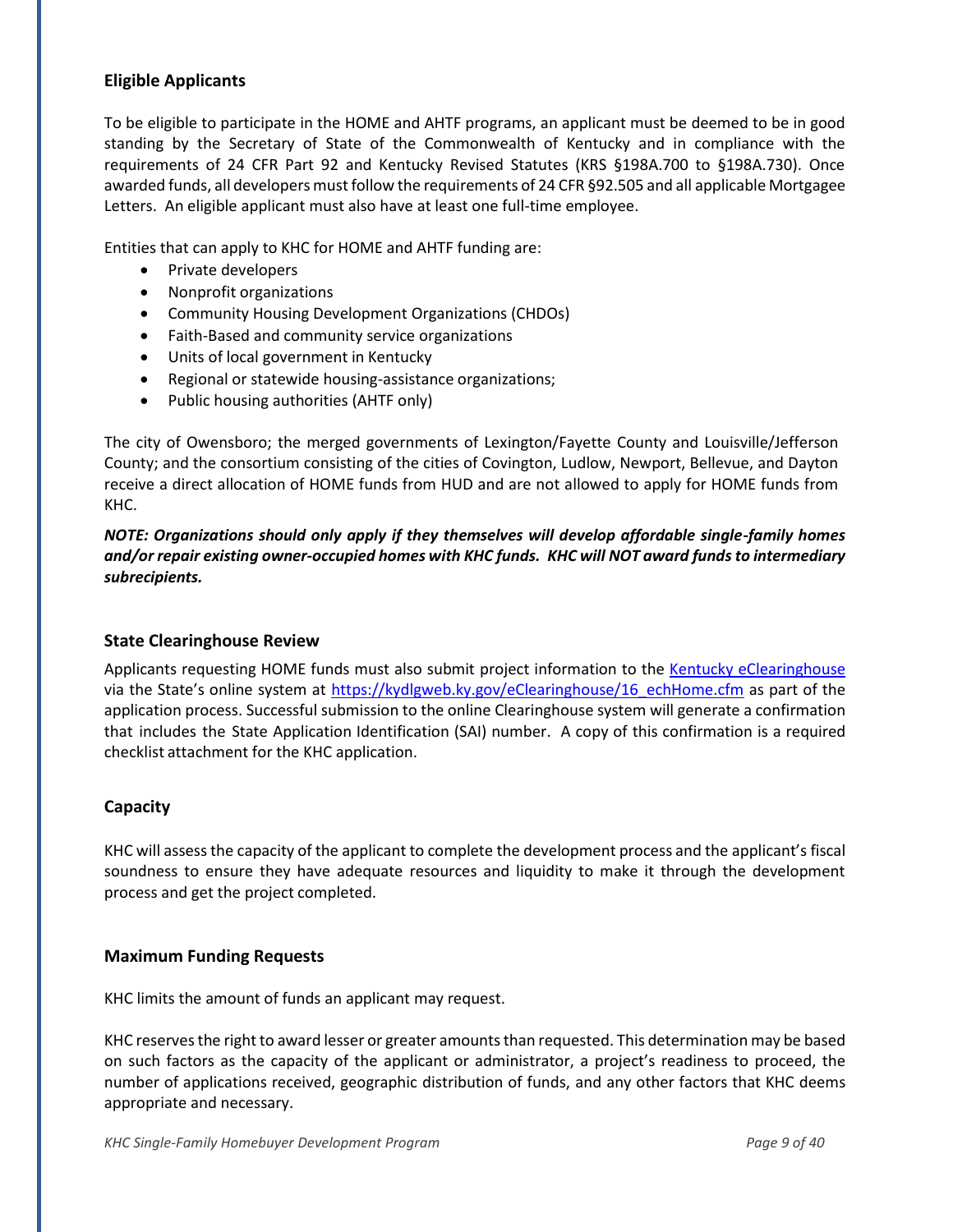## **Funding Awards**

KHC will competitively award funding for Homebuyer new construction and/or rehabilitation projects to eligible applicants via an annual competitive application process governed by a Notification of Funding Availability (NOFA). Recipients will be awarded HOME funds via a conditional commitment letter that allows them to submit project set-ups and request a Developer Written Agreement for each specific local project (typically a single housing unit). AHTF funds will be awarded through a subrecipient grant agreement that permits recipients to submit project set-ups for individual housing units and request release of funds for those individual units.

## <span id="page-9-0"></span>**Prohibition on Combining HOME and AHTF Funds in a Specific Local Project**

If an eligible applicant is awarded both AHTF and HOME funds for eligible homebuyer activities via the annual competitive allocation, each specific local project must use only AHTF or HOME. Combination of HOME and AHTF on a specific local project is prohibited. KHC reserves the right to swap HOME and AHTF on a specific local project based on homebuyer eligibility and funding availability.

## <span id="page-9-1"></span>**Obligation of Funding Commitments**

KHC will only commit funds to a specific local project and execute Developer Written Agreements for each HOME-funded specific local project (typically a single unit) when the project has secured all the financing necessary to complete the project, established a budget and schedule for construction, completed underwriting and subsidy layering, and submitted a complete *KHC Single-Family Homebuyer Development Set-Up/PCR Packet<sup>1</sup>* with all necessary supporting documentation.

The schedule for construction must include timelines for each of the following phases:

| New Construction: | Footing (post-excavation and before concrete is poured)<br>Interim (between wall insulation and drywall)<br>Completion (100% complete, prior to move in) |
|-------------------|----------------------------------------------------------------------------------------------------------------------------------------------------------|
| Rehabilitation:   | Under roof/weatherization<br>Interim (between wall insulation and drywall)<br>Completion (100% complete, including waste removal)                        |

KHC requires that developers/subrecipients have all funds committed and expended according the terms established in the HOME Developer Written Agreement for each HOME-funded project and the grant agreement for AHTF-funded projects (as applicable). Commitment meansthat the subrecipient must have a signed written agreement with the homebuyer (see Homebuyer Written Agreements section).

<sup>1</sup>Download and complete the newest *KHC Single-Family Homebuyer Development Set-Up/PCR Packet* from the HCA Help Desk at [https://kyhmis.zendesk.com](https://kyhmis.zendesk.com/)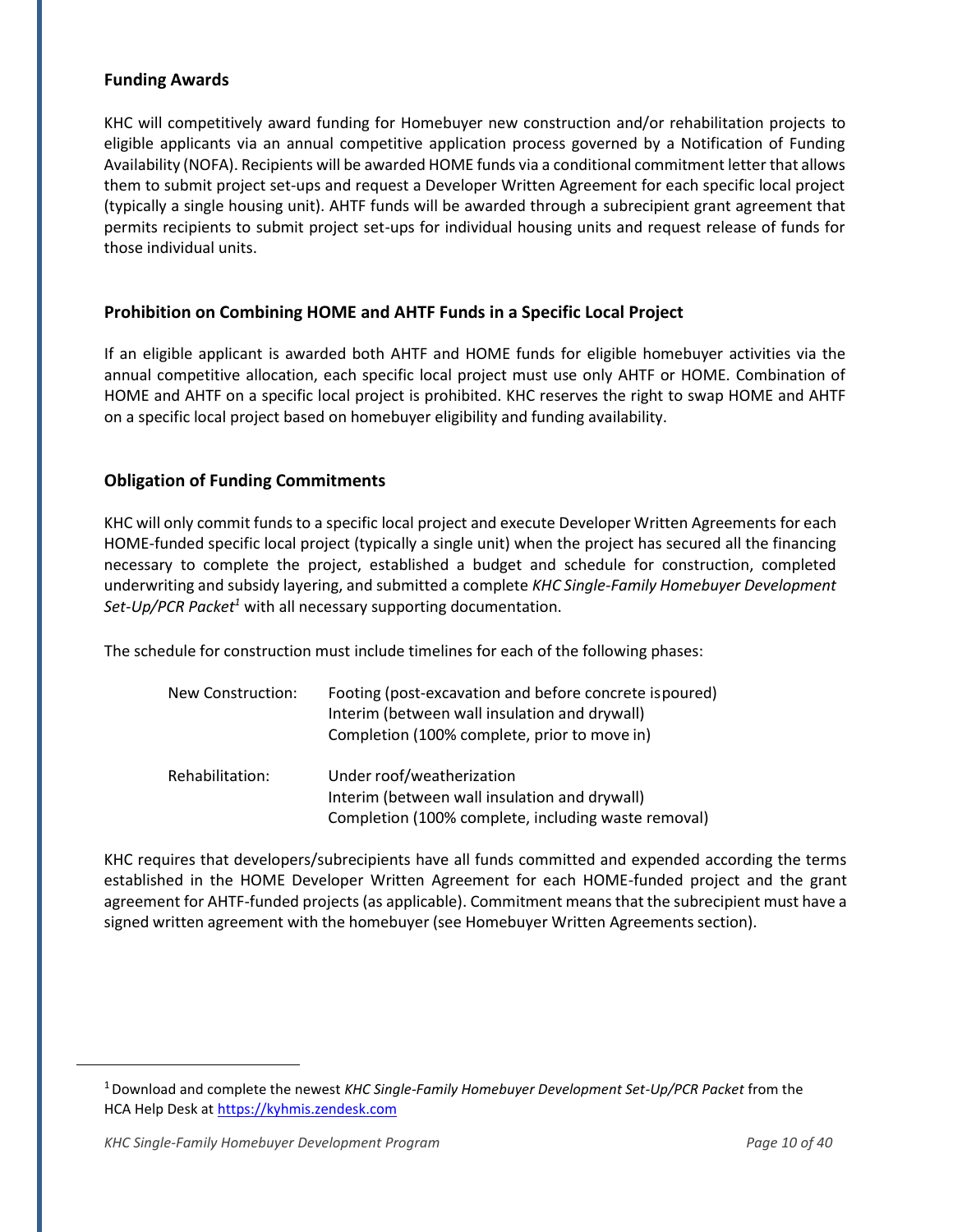A *KHC Single-Family Homebuyer Development Set-Up/PCR Packet* <sup>1</sup> with all necessary supporting documentation must be submitted to KHC prior to release of funds for all homebuyer activities and execution of a project-specific written agreement for HOME- funded activities. **Prior to submitting a project set up packet, an Environmental Review with necessary supporting documentation must be completed using the HUD Environmental Review Online System (HEROS) and assigned to the designated KHC contact.<sup>2</sup>** All HOME-funded activities must also be entered into the HUD Integrated Disbursement Information System (IDIS) and assigned an IDIS number prior to release of funds.

KHC may award additional funds to developers/subrecipients who wish to continue projects within the same activity for which they were previously funded and who are using the same project design, provided the applicant has been monitored by KHC and no significant monitoring issues have been identified nor findings made.

## <span id="page-10-0"></span>**Homebuyer Written Agreements**

For KHC to commit funds to a homebuyer, each homebuyer must sign a written agreement with the developer. Each agreement should contain a homeowner's name and address. Developers should draft their written agreements and submit it to the HCA with their set-up packets for each homebuyer unit. KHC will review agreements to ensure they meet requirements of the funding source (AHTF or HOME). Written agreements should:

- Identify all parties to the agreement.
- Provide dated signatures of each party.
- Provide the address of the project.
- Specify the amount of the HOME or AHTF funds.
- Specify the form of assistance.
	- o Examples: grant, amortizing loan, deferred payment loan
- Specify how the funds will be used.
	- $\circ$  Examples: down-payment assistance, closing costs assistance, rehabilitation, new construction
- State the time by which the housing must be acquired.

<sup>&</sup>lt;sup>2</sup> Awardees must submit their environmental review documentation via the HUD Environmental Review Online System (HEROS) at [https://heros.hud.gov.](https://heros.hud.gov/) If an awardee does not have a HEROS account, see *HEROS Account Access Form Instructions 2019-9* on the HCA Help Desk at<https://kyhmis.zendesk.com/> to learn how to request an account. HEROS instruction guides are also available on the HCA Help Desk under the HEROS-HUD ENVIRONMENTAL REVIEW ONLINE SYSTEM sub-header. Awardees must use the *Environmental Review Worksheet Completion Guide-HOME Single- Family Developers* found on the HCA Help Desk at <https://kyhmis.zendesk.com/> for instructions on creating environmental review supporting documentation that must be included in the HEROS submission. Prior to submitting an environmental review record to KHC via HEROS, email [hcadev@kyhousing.org](mailto:hcadev@kyhousing.org) to confirm the appropriate KHC team member to whom the environmental review should be assigned in HEROS. **All proposed projects where five or more units will be created on a single site, regardless of funding source, must complete a full Environmental Assessment. Contact KHC via an email to [hcadev@kyhousing.org](mailto:hcadev@kyhousing.org) if this is the case.**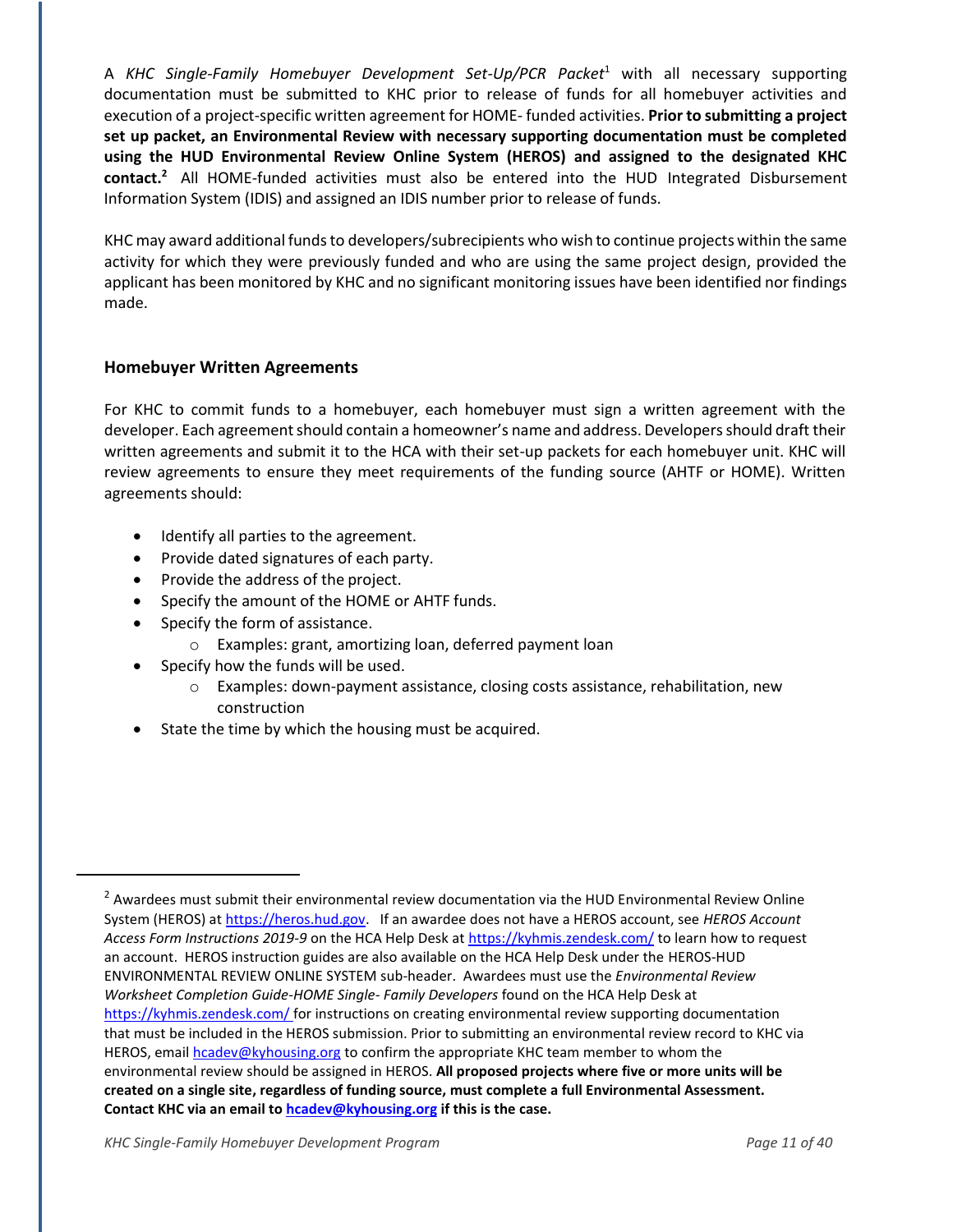Additionally, agreements for HOME-funded projects must include language mandating compliance with the following requirements of 24 C.F.R. §92.254(a):

- The housing must be intended for use as a single-family homebuyer dwelling and maintained as the principle residence of the household throughout the affordability period.
- The sales price of rehabilitated existing 95 percent of the median purchase price for the area based on Federal FHA single-family mortgage program data for existing housing and other appropriate data that are available nationwide for sale of existing housing in standard condition. These price limits are established via HUD's annual HOME Homeownership Value Limits table and are included in the *KHC Single-Family Homebuyer Development Set-Up/PCR Packet*<sup>1</sup>
- The sales price of newly constructed housing cannot exceed 95 percent of the median purchase price for the area based on Federal Housing Administration (FHA) single-family mortgage program data for newly constructed housing. These price limits are established via HUD's annual HOME Homeownership Value Limits table and are included in the *KHC Single-Family Homebuyer Development Set-Up/PCR Packet.* <sup>1</sup> The period of affordability must be calculated pursuant to 24 C.F.R. § 92.254(a)(4) based on the amount of HOME assistance.
- The assisted household must qualify as low-income at the time the contract is signed.
- Must include a provision describing the recapture provisions of 24 C.F.R. § 92.254(a)(5).

**Homebuyers of HOME-funded housing must also complete and sign the newest version of the Kentucky Housing Corporation** *HOME Investment Partnership Program Homebuyer Written Agreement* **downloaded from the HCA Help Desk(https://kyhmis.zendesk.com)forsubmissionwiththefinal draw as part of the activity close-out.**

## <span id="page-11-0"></span>**Activity Set-up Requirements**

The developer must submit a complete *KHC Single-Family Homebuyer Development Set-Up/PCR Packet*<sup>1</sup> with all required supporting documentation for each specific local project to HCA at [hcadev@kyhousing.org](mailto:hcadev@kyhousing.org) **at least three weeks prior to the start of construction**.

**Note: Developers may not begin construction on any unit until the project has been approved by HCA**  program staff as demonstrated by the receipt of an activity number and a release of funds email. Any unit **started (defined as any on-site construction activity) before approval by KHC may make the unit ineligible for KHC assistance and could affect future funding.**

#### <span id="page-11-1"></span>**Deobligation of Funding Commitment**

Furthermore, KHC reserves the right to:

- Withdraw its conditional funding commitment if technical submission items are not submitted by the applicant by the date referenced in the commitmentletter.
- Deobligate funds if funds are not committed and/or expended and construction completed by the dates referenced in the funding agreement, or if the project substantially changes after funding commitment.
- Periodically review the developer's progress toward timely commitment and expenditure of the HOME and AHTF allocation. If KHC determines that the project is no longer feasible or is not progressing timely so that the imposed deadlines will be met, funds may be deobligated.
- Deobligate funds from any developer who becomes suspended or debarred in accordance with KHC's Suspension and Debarment Policy.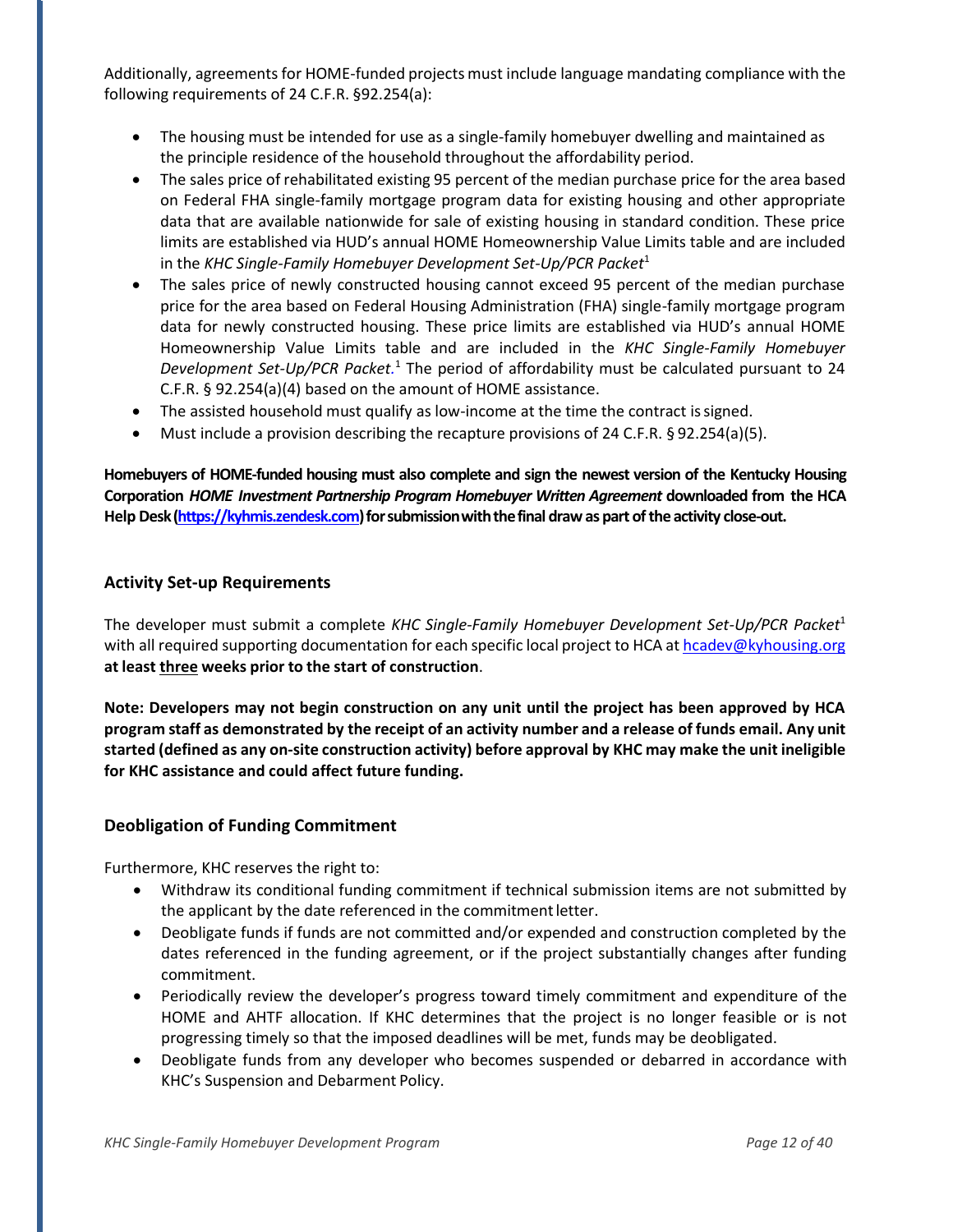- Deobligate funds if the developer has not met the commitment and expenditure deadlines as referenced in the funding agreement. However, KHC reserves the right to extend the date if extenuating circumstances prevented the commitment. KHC's goal isto avoid any federal recapture of funds, and KHC will take the necessary steps to ensure this does not occur.
- Reallocate funds to another eligible project, if KHC deobligates funds or has funds uncommitted.

# <span id="page-12-0"></span>**Match and Leverage Requirements for HOME-funded Projects**

Beginning with the 2017 HOME funding round, Match and Leverage is no longer required; however, KHC reserves the right to implement this requirement in future funding rounds.

## <span id="page-12-1"></span>**Eligible Activities: KHC Single-Family Homebuyer Program**

#### *Activities Eligible for HOME Funding*

HUD allows a wide variety of activities under the HOME Program. KHC strives to maintain a great deal of flexibility in how the funds can be utilized to maximize the opportunities to create or maintain affordable housing of all types across Kentucky. The following project types may be eligible for HOME funding as identified in KHC's Consolidated Plan and Annual Action Plan:

- New construction;
- Acquisition, rehabilitation, and re-sale of existing single-family dwellings;
- Site development combined with new construction;
- Construction financing;
	- o *NOTE: Community Housing Development Organizations (CHDOs) may retain any surplus HOME financing, defined as the difference in interim construction financing and total permanent financing remaining in the unit (combined developer gap subsidy and direct homebuyer subsidy) as CHDO proceeds per 24 C.F.R. §92.300(a)(6)(ii). However, surplus HOME financing for developers that are not CHDOs is classified as program income per 24 C.F.R §92.503. KHC will allow non-CHDO developers to carry forward surplus HOME financing for use as interim construction financing or permanent gap financing (developer or buyer) on subsequent homes developed under this award. In other words, a non-CHDO developer can revolve surplus HOME funds throughout the development of homes under this grant award. Once all homes supported under this grant award are completed and sold, all surplus HOME financing remaining following the sale of the final HOME-funded unit created under this award must be returned to KHC as program income.*
- Rehabilitation of owner-occupied units;
- Demolition and reconstruction of owner-occupiedunits;
- Relocation expenses, when combined with other HOME-eligible expenses;
- Reasonable administrative costs; and/or
- Conversion of existing affordable housing.

**NOTE: KHC will not allow HOME funds to support administrative costs for single-family development. Such costs should be supported via Developer Fees and/or Builder's Overhead/Profit + General Requirements line items in the** *KHC Single-Family Homebuyer Development Set-Up/PCR Packet***<sup>1</sup> "2) TDC" tab submitted for each specific local project.**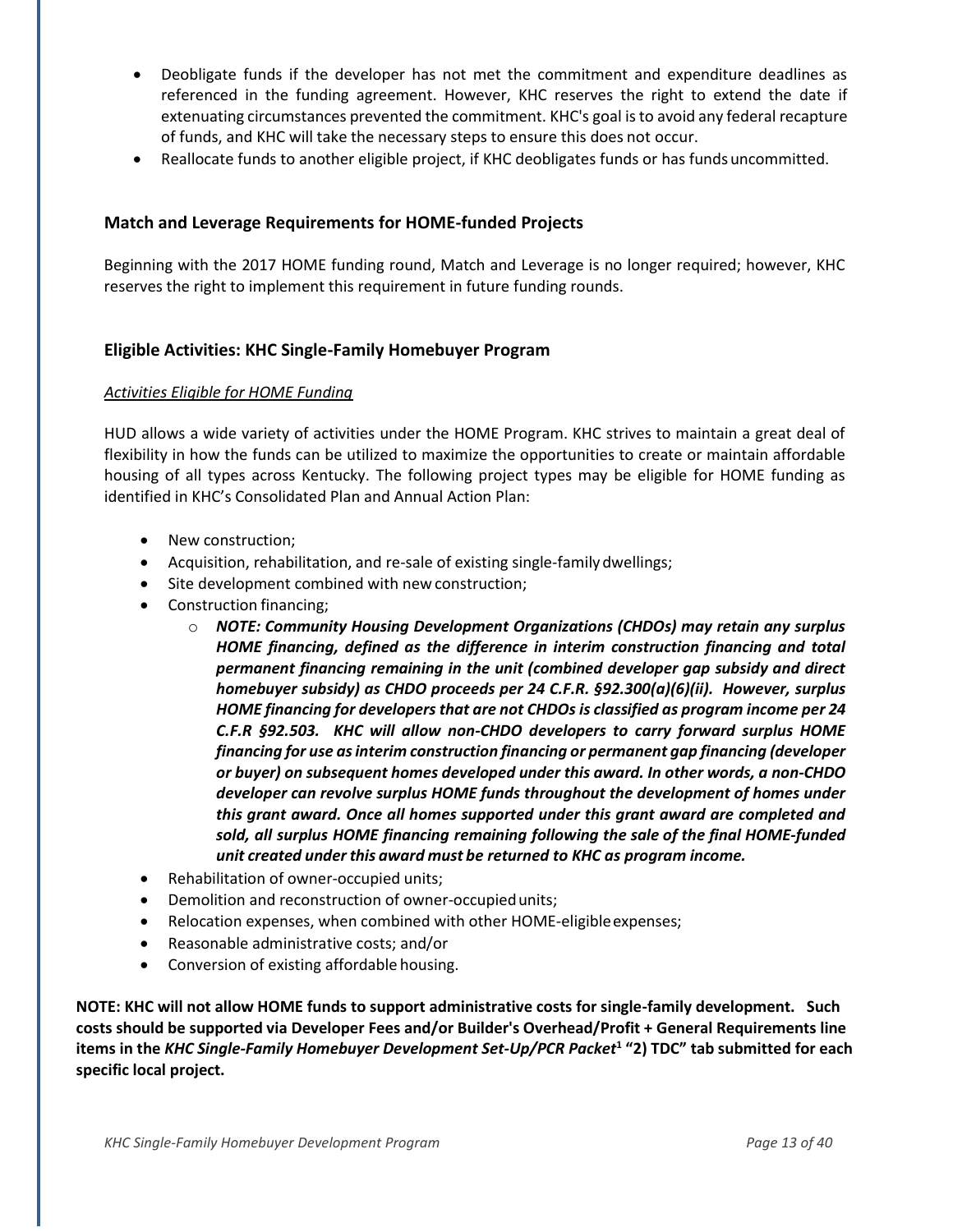#### *Activities Eligible for AHTF Funding*

- Provision of matching funds for federal housing dollars requiring a local or state match including, but not limited to, the National Affordable Housing Act of 1990;
- Acquisition of housing units for preservation or conversion as very low-income housing;
- New construction or rehabilitation of very low-income housing units (including down payment, closing costs, and principle reduction);
	- o *Note: AHTF moneys may be requested to provide up to 100 percent of the rehabilitation/construction costs per unit as interim construction financing.*
		- *However, any surplus AHTF financing, defined as the difference in interim construction financing and total permanent financing remaining in the unit (combined developer gap subsidy and direct homebuyer subsidy) is classified as program income. KHC will allow developers to carry forward surplus AHTF financing for use as interim construction financing or permanent gap financing (developer or buyer) on subsequent homes developed under this award. In other words, a nonprofit developer can revolve AHTF funds throughout the development of homes under this grant award. Once all homes supported under this grant award are completed and sold, all surplus AHTF financing remaining following the sale of the final AHTF-funded unit created under this award must be returned to KHC as program income.*
- Matching funds for technical assistance directly related to providing housing for persons pursuant to KRS §198A.700 to §198A.730.

**NOTE: KHC will not allow AHTF funds to support administrative costs for single-family development. Such costs should be supported via Developer Fees and/or Builder's Overhead/Profit + General Requirements line items in the** *KHC Single-Family Homebuyer Development Set-Up/PCR Packet***<sup>1</sup> "2) TDC" tab submitted for each specific local project.** 

#### *Direct Subsidy for Single-Family Homebuyer Construction Projects without Construction Financing*

As stated in the "Ineligible Activities" section below, "down payment, closing costs, and/or principal reduction for the acquisition a unit not constructed or rehabilitated by the developer under this funding cycle" is an ineligible activity**.** In some AHTF or HOME-funded single-family homebuyer new construction or acquisition/rehabilitation/resale projects the appraised value/sales price exceeds the total development costs and no construction development gap financing is necessary. In these cases, the developer can request only down payment assistance (direct subsidy) for a homebuyer development project without requesting AHTF or HOME interim construction financing. The Project Summary in the *KHC Single-Family Homebuyer*  Development Set-Up/PCR Packet<sup>1</sup> for such projects should clearly state that only direct subsidy is necessary for the sale of the newly constructed (or rehabilitated) home as market conditions do not necessitate development gap financing.

*NOTE: If HOME funds are used for such projects, the expenditures are not CHDO-eligible.*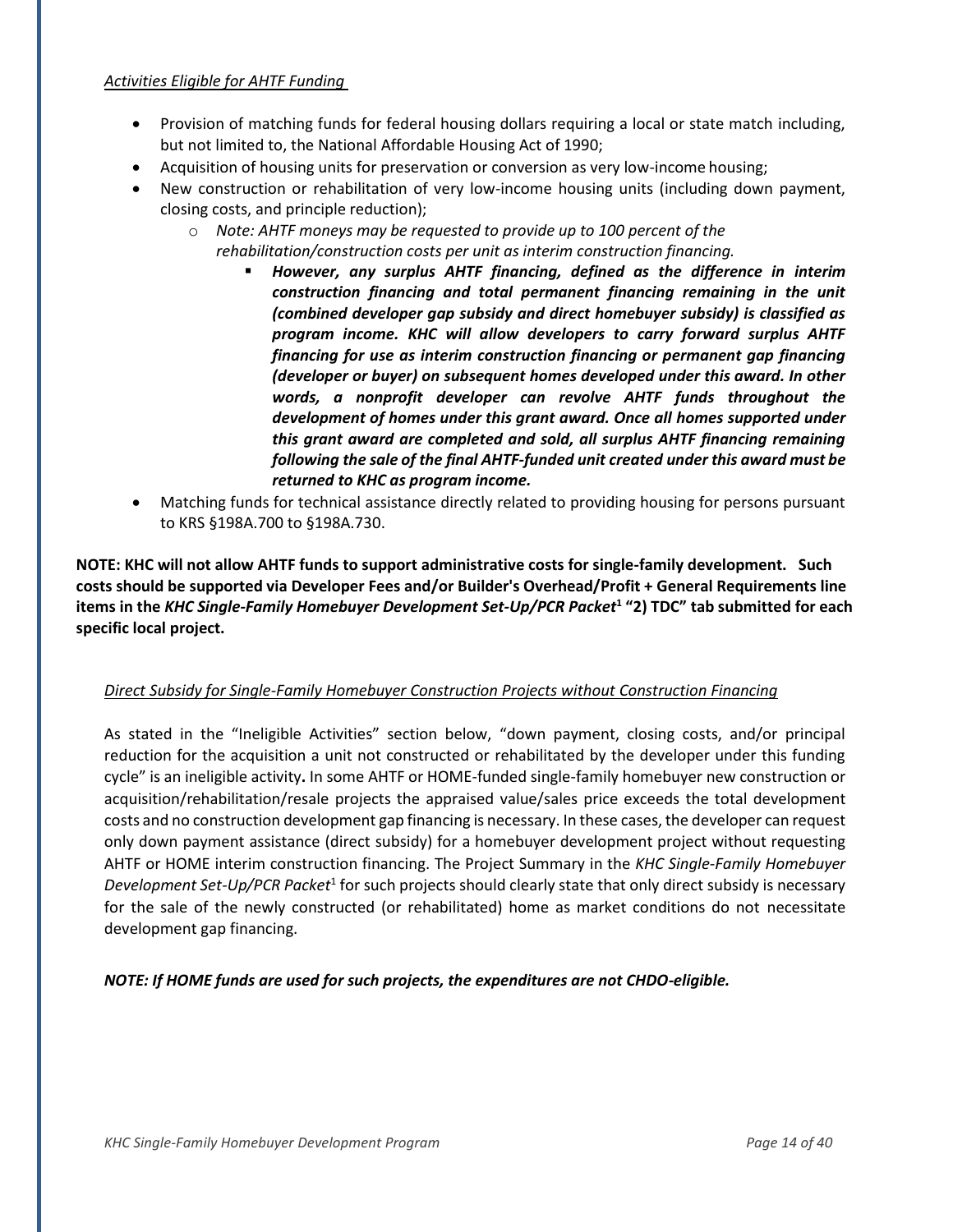#### *Owner-Occupied Replacement Housing- HOME and AHTF*

KHC will allow developers to replace substandard, owner-occupied housing units<sup>3</sup> with *unlike* stick-built **housing constructed on site or** *unlike* **modular housing constructed remotely and assembled on site as an eligible homebuyer new construction activity without property acquisition** as allowed by the HOME program under 24 CFR §92.254(d). In these cases, the developer will build housing on property currently owned by the household that will occupy the housing upon completion. Such replacement housing activities will also be permitted with AHTF funding. *NOTE: While this is a HOME-eligible activity it is NOT a CDHOeligible activity because the developer will not obtain fee-simple title to the owner-occupied property as is required for a CHDO activity under 24 C.F.R. §92.300(a)(6).* **Such owner-occupied replacement projects will not generate CHDO Proceeds.**

The assisted household must document ownership of both the land and the housing unit to be replaced prior to contracting for the development of the replacement housing with the developer. The assisted household must also obtain permanent financing for the replacement housing prior to funding release. The developer should underwrite the development of replacement housing as it would any other homebuyer new construction project without land acquisition costs. AHTF or HOME funding can provide direct subsidy to the homeowner to offset the difference between other grant and loan funds available to the homeowner and the appraised value of the replacement housing up to the direct subsidy cap of \$40,000. AHTF or HOME funds that are a direct subsidy to the homeowner must be secured as noted in the "Collateral" section of this document. The difference between the appraised value of the replacement housing and total development costs can be offset as HOME and AHTF development gap funding. The project set up for such replacement housing must be fully documented using the newest *KHC Single-Family Homebuyer Development Set-Up/PCR Packet*<sup>1</sup>with all required supporting documentation.

*Should Awardees wish to replace existing owner-occupied housing with like housing or conduct a complete rehabilitation of an owner-occupied unit, it is considered an eligible homeowner rehabilitation activity per HOME regulations found at 24 CFR §92.205 and not a homebuyer activity. It is also considered a homeowner rehabilitation activity for AHTF. KHC will permit developers to request a waiver to substitute a homeownerrehabilitation unitfor an awarded homebuyer unit. In this case,the developer will not be allowed to charge a developer fee on the project and can only request reimbursement for construction costs up to \$60,000 plus a 7.5 percent administrative fee. All units assisted under such a waiver must be brought up to Kentucky Code and meet KHC Minimum Design Standards.*

# *Single-Family Development Projects where the Homebuyer Owns the Land Prior to Construction OR a Relative or Friend of Homebuyer Provides Land for Development*

In cases where a prospective homebuyer either owns or has been gifted vacant land where the home will be newly constructed, the developer must take title to the property prior to construction for it to be considered a CHDO-eligible activity per 24 C.F.R. §92.300(a)(6). In these cases where the acquisition of the property is not an "arms-length" transaction, the developer should acquire the property for the nominal fee of one dollar (\$1.00) and the property seller and the developer must execute *the Certification of Seller and Developer for Land Acquisition Below Appraised Value* located on the HCA Help Desk [\(https://kyhmis.zendesk.com/](https://kyhmis.zendesk.com/)) under "Homebuyer Development (HOME/AHTF)/Single-Family Homebuyer Development Program-Related Tools and Documents." *NOTE: In such a case DO NOT enter the value of the donated land in the Building & Property Acquisition section of the KHC Single-Family Homebuyer Development Set-Up/PCR Packet<sup>3</sup> "2) TDC" tab submitted for the specific local project. If the buyer or buyer's family donated the land, it may be entered as a subsidy under the "4) Buyer Affordability Tab" of the Set-Up Packet.*

<sup>&</sup>lt;sup>3</sup> Units failing to meet KHC Habitability Standards and manufactured housing units constructed before 1976.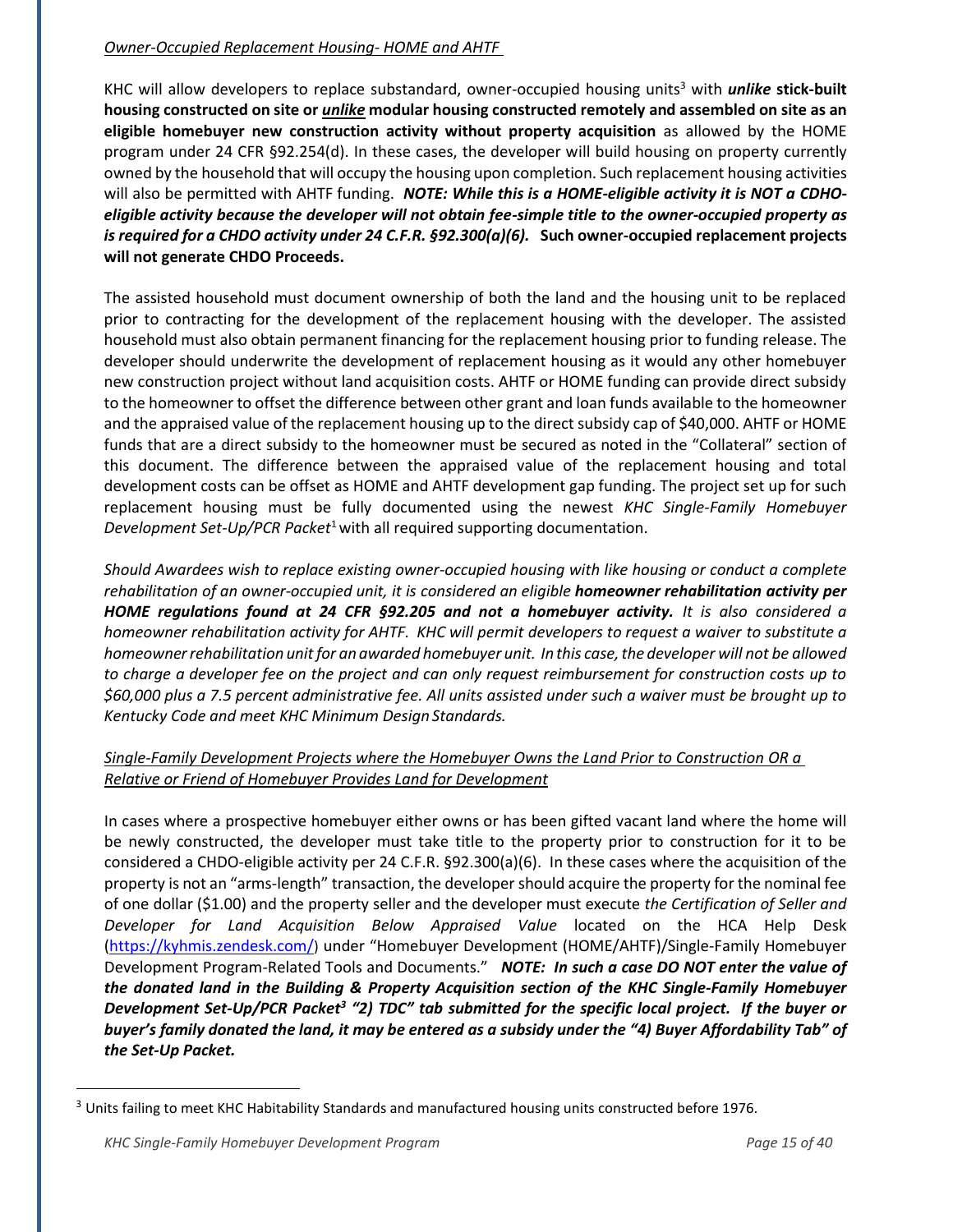#### *Additional Considerations*

- Acquisition of vacant land or demolition must be undertaken only with respect to a housing project intended to provide affordable housing. Note: the use of AHTF or HOME funds must result in a unit of affordable housing. Land acquisition or demolition that does not result in a unit of affordable housing is ineligible.
- If the project proposes demolition and reconstruction, the dilapidated structure must be demolished. In the event of a mobile home replacement, the dilapidated mobile home must be demolished or salvaged (a salvage title must be obtained) and the salvage value should be reinvested into the new unit. For all demolition and reconstruction projects, a demolition agreement must be executed with the propertyowner.
- Developers are responsible for ensuring that housing units are properly insured during the construction and/or rehabilitation process. Developers must also ensure that the assisted property remains insured throughout the affordability period.
- For all properties assisted with HOME or AHTF funds, the homeowner must maintain all risk, fire, and extended coverage, in form and with companies acceptable to the developer, for each homeowner or homebuyer activity, in an amount not less than the HOME or AHTF investment in the property. Each policy must include appropriate loss payable clauses in favor of Kentucky Housing Corporation, as beneficiary, and without right of cancellation or change except upon thirty (30) days' written notice to developer. Homeowner will deliver proof of all insurance to the developer at closing and via subsequent verifications of occupancy status.
- Manufactured housing.
	- $\circ$  AHTF or HOME funds may be used to purchase and/or rehabilitate a manufactured housing unit or purchase the land where a manufactured housing unit is located. Any manufactured unit must, at project completion, be on a permanent foundation, be connected to permanent utility hook-ups, and be located on land that is owned by the manufactured housing unit owner or land for which the manufactured housing owner has a lease for a period at least equivalent to the applicable period ofaffordability.
	- o Manufactured housing must meet all applicable state and local construction standards, the HUD Manufactured Home Construction and Safety Standards (24 CFR Part 3280), and the HUD Manufactured Housing Installation Standards (24 CFR Part 3285). The real property on which the manufactured home is located must also meet all zoning requirements.
	- o Manufactured housing may qualify as an eligible HOME CHDO activity, provided the CHDO is acting as the developer a project in accordance with all HOME Program requirements. To be a CHDO-eligible activity, the CHDO must undertake the final development of the housing unit by removing the drawbar and coupling mechanism, running gear assembly, tires, and lights. Additionally, the CHDO must install the unit on a permanent foundation, finish the interior, install the flooring systems, HVAC systems, plumbing system, and roofing system, as well as adhere to all KHC's Minimum Design Standards.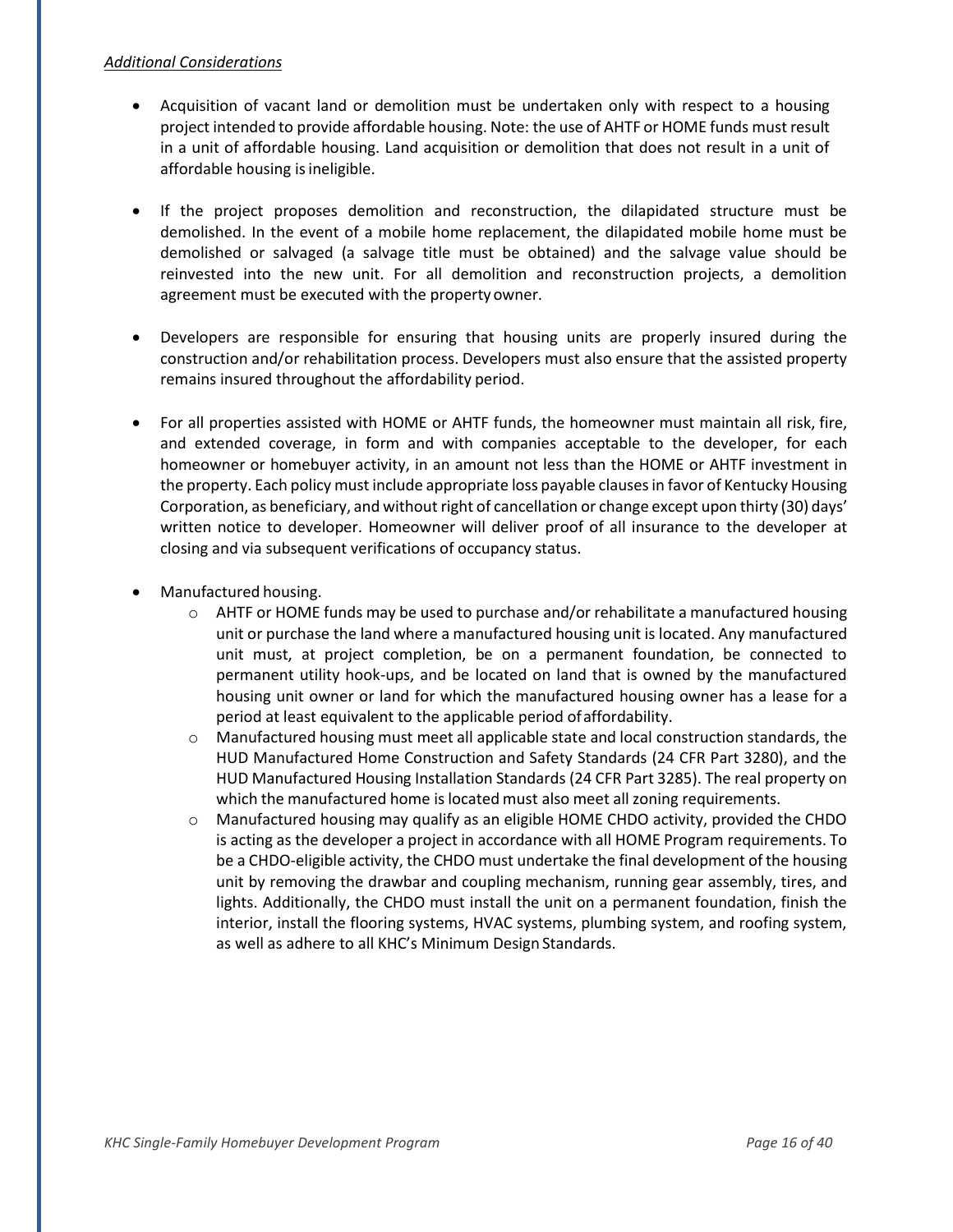$\circ$  A manufactured home that is built on a chassis (as opposed to modular housing, which is constructed off site and delivered by truck) is issued a motor vehicle title. Recording a mortgage against the real property to secure a loan does not automatically secure the home in these cases. Recording a mortgage and a motor vehicle lien protects the lien. Alternatively, provided the manufactured home is permanently attached to a foundation (with axles and towing gear removed), the developer and homeowner may surrender the Kentucky Certificate of Title and file an Affidavit of Conversion to Real Estate with the county clerk in the county where the property is located. By doing this, a mortgage is the only lien required. The manufactured home becomes "real property" instead of "personal property."

#### <span id="page-16-0"></span>**Ineligible Activities**

In addition to the activities that are prohibited by the HOME regulations, KHC considers the following activities ineligible for HOME or AHTF Homebuyer funding:

- Finished basements. Partially finished basements may be permitted on a case-by-case basis if the existing topography of the site would yield a sub-surface area large enough to be usable by the assisted household. This activity would require priorapproval.
- Luxury items including but not limited to:
	- o Swimming pools.
	- $\circ$  Garages, unless required by a neighborhood or subdivision covenant, or are an existing attached structure.
	- o Fences (other than those required forsecurity).
	- o Television satellite dishes.
	- $\circ$  Upgrades to surfaces, furnishings, fixtures, appliances, etc. except as may be deemed appropriate and necessary to improve accessibility.
- Non-essential landscaping (unless installed as part of a green building design) and other yard or nonstructural improvements.
- Rehabilitation of accessory structures, unless specifically authorized by KHC for health and safety reasons.
- Additional rooms, except to comply with Kentucky ResidentialCode.
- Rehabilitation damaging to the historical character or value of a structure as determined by the State Historic Preservation Office of the Kentucky HeritageCommission.
- Refinancing of existing debt.
- AHTF or HOME assistance of less than \$1,000.
- Down payment, closing costs, and/or principal reduction for the acquisition a unit not constructed or rehabilitated by the developer under this funding cycle**.**
- Reconstruction of a unit that was not standing at least 12 months prior to the commitment of HOME funds (HOME only).
- Provide assistance (other than assistance to a homebuyer to acquire housing previously assisted with AHTF or HOME funds) to a project previously assisted with AHTF or HOME funds during the period of affordability established by the written agreement*.*
- Payment of delinquent taxes, fees, or charges on properties.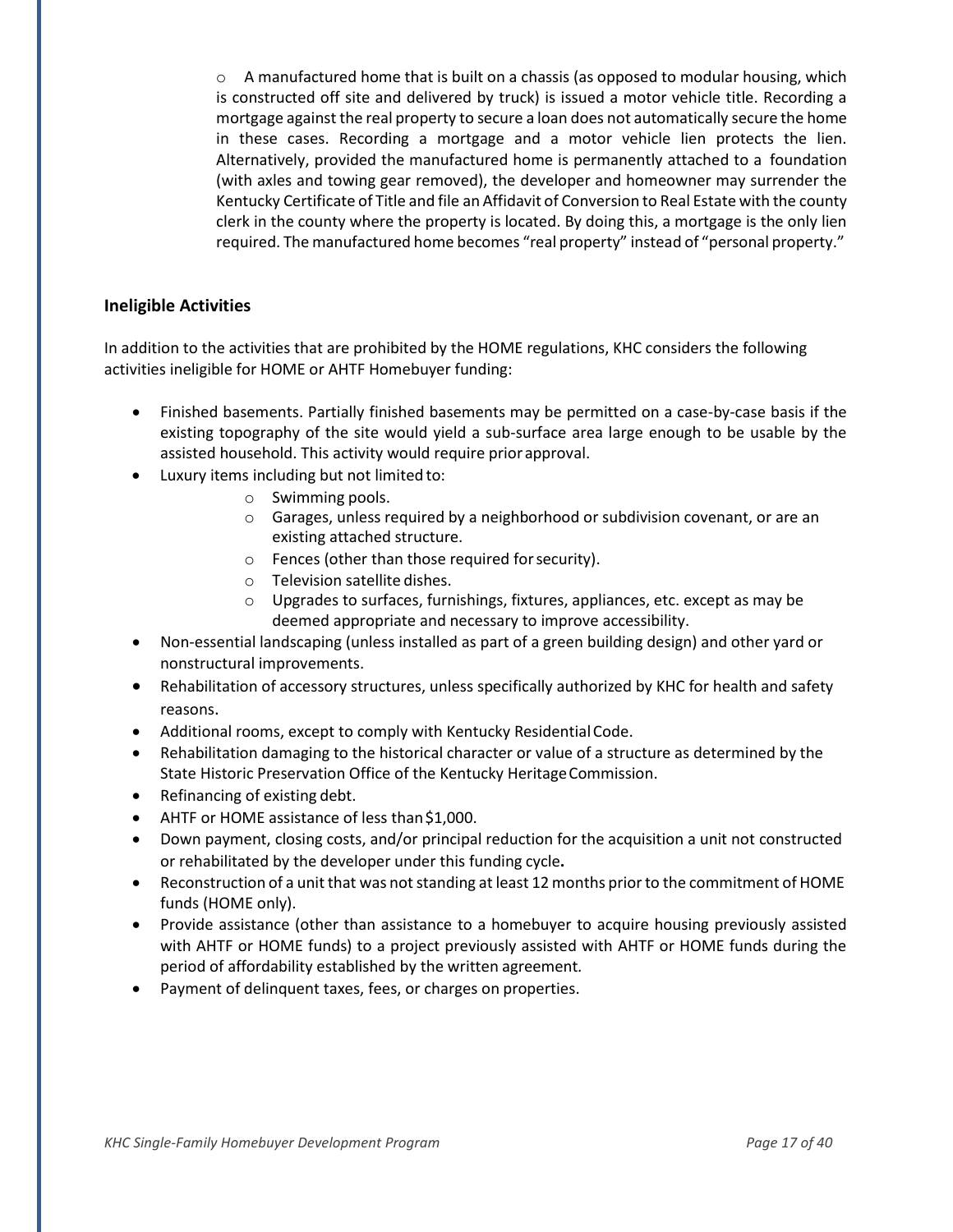#### <span id="page-17-0"></span>**HOME CHDO Set-Aside**

Organizations seeking designation as a CHDO must submit a complete CHDO application with all required supporting documents to KHC annually prior to the commitment of HOME funding via project-specific written agreements

For organizations to utilize CHDO set-aside funds, the activity must include one of the following:

- Acquisition *and* moderate-to-substantial rehabilitation of existing home (minimum of \$5,000 in rehabilitation); or
- New construction of a homebuyer property.

HOME CHDO set-aside funds **must** be used during the construction or rehabilitation of a housing unit.

All CHDO set-aside funds must be expended within 5 years of the date KHC receives its formula allocation.

#### *CHDO Proceeds*

Developers certified as CHDOs may be authorized to retain proceeds from the sale of a property developed with HOME funds where the developer has fee-simple title to the property prior to construction. Developer must use any CHDO Proceeds which it is authorized to retain for HOME- eligible or other housing activities to benefit low-income households with incomes at or below earning 80% of Area Median Income as adjusted for family size, as allowed under 24 C.F.R. §92.300(a)(6)(ii)(A). Examples of affordable housing activities which may be funded with CHDO Proceeds include: emergency repairs, project operating costs and reserves, housing refinancing costs, Developer's operating expenses, and homebuyer counseling. CHDO Proceeds which are retained by Developer are not subject to the requirements of the HOME regulations, except for §92.300(a)(6)(ii)(A). Thus, the Davis-Bacon Act, National Environmental Policies Act and Uniform Relocation Assistance and Real Property Acquisition Policies Act do not apply to the use of CHDO Proceeds. However, because CHDO Proceeds are derived from the expenditure of HOME funds, any activities which are funded with CHDO Proceeds may not be contributed as HOME match. Funds generated from the use of CHDO Proceeds are not CHDO Proceeds. CHDO Proceeds are governed by the Developer Written Agreement for the project that created them.

**KHC will not allow CHDOs to retain proceeds on units that place a third lien on the property with a payable note that takes the place for needed additional subsidy that could have been negated with HOME homebuyer subsidy funding (up to \$40,000).** (Developers should maximize all available homebuyer grant subsidy, including HOME and other sources, such as FLHB AHP before placing an additional, payable lien on a property.)

All CHDOs will be required to submit to KHC quarterly reportsthat document uses of CHDO proceeds, CDHO proceeds earned, and CHDO proceeds net balance for the prior quarter. Failure to use existing CHDO proceeds on eligible activities may result in caps on retention of CHDO proceeds for future specific local projects.

**NOTE: KHC may choose to implement a cap on CHDO Proceeds to be retained for each specific local project. The amount of CHDO proceeds to be retained and/or returned to KHC will be established in the project-specific HOME written agreements.**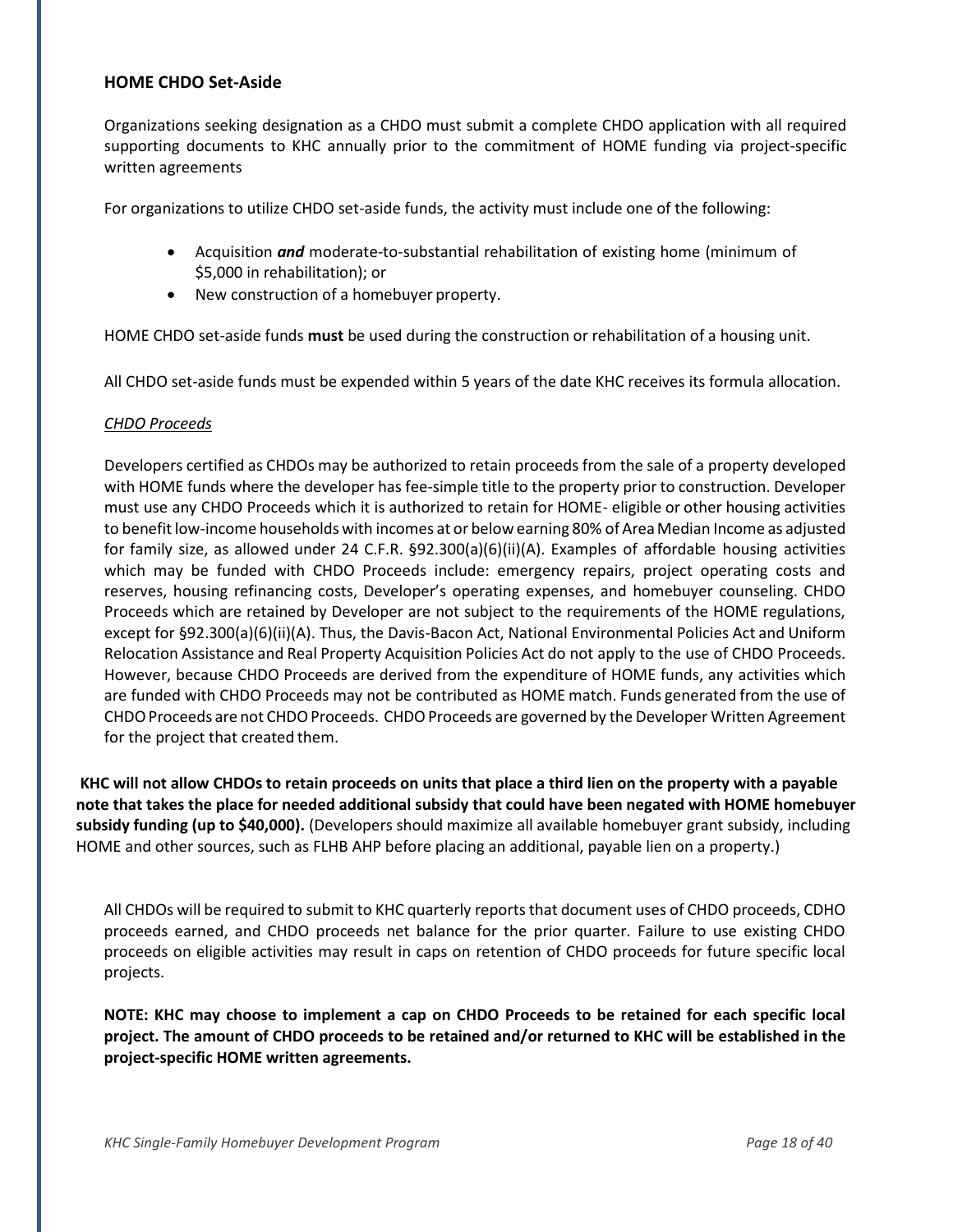#### <span id="page-18-0"></span>**Construction Requirements**

All construction must comply with all applicable KHC design and construction standards at [http://www.kyhousing.org/Development/Pages/Design-and-Construction.aspx,](http://www.kyhousing.org/Development/Pages/Design-and-Construction.aspx) and building and residential codes adopted by the Commonwealth of Kentucky. Information for purchasing adopted codes and standards is available through the Kentucky Department of Housing, Buildings, and Construction web site at [http://dhbc.ky.gov/bce/bc/Pages/default.aspx.](http://dhbc.ky.gov/bce/bc/Pages/default.aspx)

## *Construction Management*

- Developers must develop construction management procedures that outline contract provisions for the contractor and subcontractors, payment requests, forms to be completed, inspection procedures, and project completion procedures.
- Developers must establish and maintain a current listing of qualified contractors based on experience (unless the developer utilizes only in-house crews) who are interested in doing new construction and/or rehabilitation work. At a minimum, agencies should annually advertise a request for qualifications. Every effort must be made to ensure that the bidding is fair andopen.
- A full work write-up with line item cost estimates must be submitted to KHC as part of the newest *KHC Single-Family Homebuyer Development Set-Up/PCR Packet 1.*
- KHC will determine the feasibility and cost reasonableness of the project prior to project approval.
- All variances from KHC's design and construction standards must be submitted to KHC prior to project set-up. KHC will determine the feasibility of the variance and issue a written response to any variance request.
- Contractors hired by the developer must submit a request for payment with lien waivers and affidavits to the developer with each pay request. The developer must inspect the property to determine that the work completed is valued at an amount equal to the progress payment requested. If the work completed is not in compliance, it is the responsibility of the developer to obtain appropriate corrective action from the contractor before requesting payment from KHC. The contractor must be notified at the time of inspection of any necessary corrective action to enable the developer to make a progress payment. This notification must be included in the case file.
- Housing that is newly constructed with HOME funds must be constructed as to mitigate the impact of potential disasters (e.g., earthquakes, floods, wildfires) in accordance with state and local laws.

#### *Change Orders*

**Any changes in the approved plans and scope of work must be approved by a KHC construction specialist before the change of work scope occurs.** Proposed changes should be submitted to KHC in the form of a detailed Change Order submitted on proper forms and executed by all parties. Change Orders must be approved by KHC prior to beginning the work and include the Change Order amount in the Draw Request.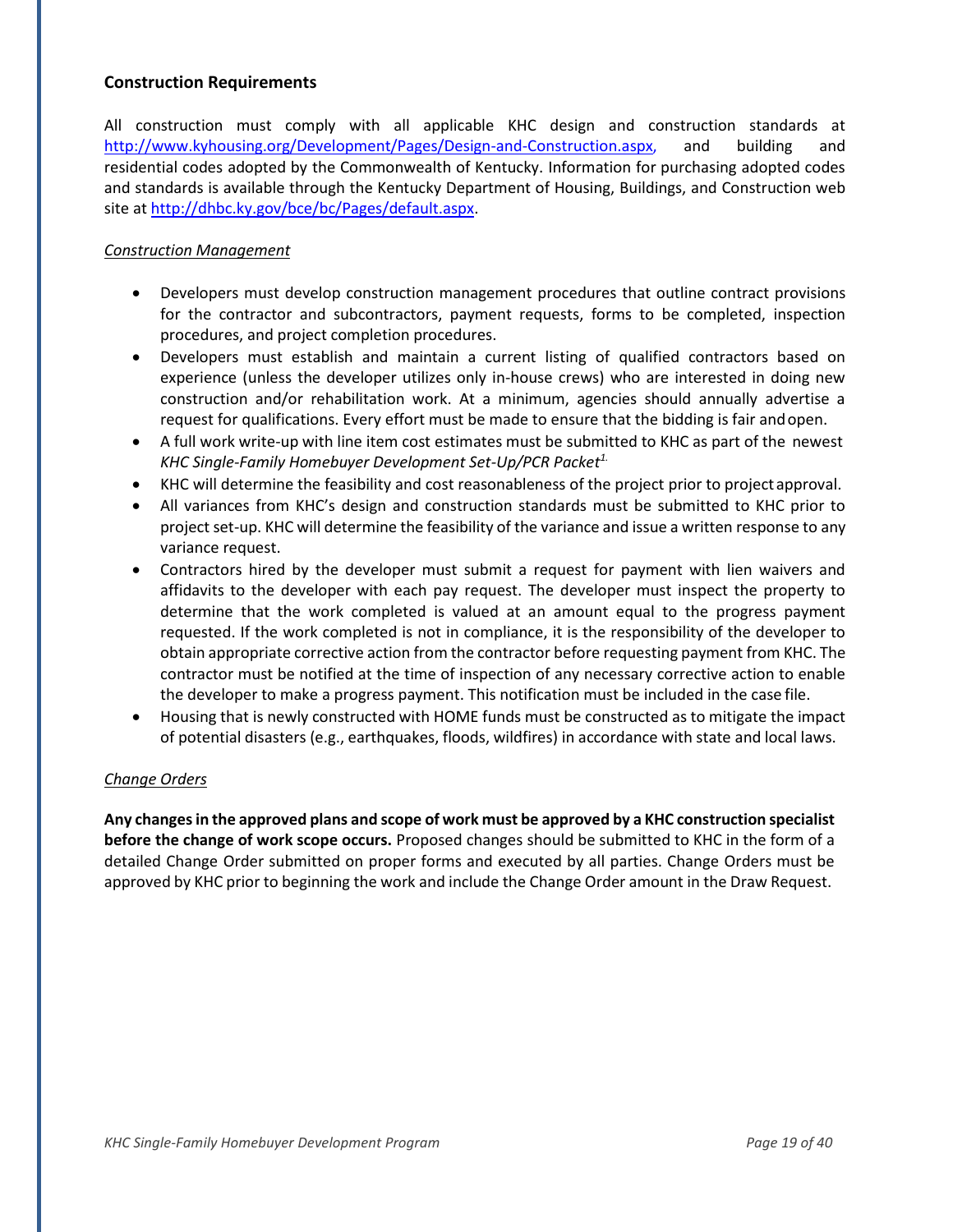## <span id="page-19-0"></span>**Construction Contingency**

**KHC mandates that developers to incorporate a 5 percent to 7.5 percent construction contingency for new construction projects and a 7.5 percent to 10 percent construction contingency for rehabilitation projects**. This is to be calculated as a percentage of the total construction costs budgeted for each specific local project. However, if a construction contingency is added to the cost estimate, it should not be considered an automatic project cost. Construction contingency is designed to help developers pay for unforeseen cost overages Uses of construction contingency must be documented via change orders. If the amount budgeted for construction contingency on a unit is insufficient to meet the cost overage, **the developer must then use their developer fee to meet these costs before requesting additional funds from KHC.**

#### <span id="page-19-1"></span>**Inspections**

All homebuyer units funded by KHC must be inspected by KHC staff, regardless of funding source. Units are to be inspected for code compliance as well as reviewed to meet all KHC design requirements. Inspection reports for all project units must be kept on file by the developer. Developers shall provide to KHC representatives the final inspection report with the close-out documentation.

New construction units selected by KHC for inspection will be inspected a minimum of three times each. For new construction, these inspections will be at the following stages:

- Footing (after excavation of footings and before footing concrete is poured)
- Interim (any time between completion of wall insulation and hanging of drywall)
- Completion (100% complete including landscaping and site work and before move-in)

Rehabilitation units selected for inspection will be inspected a minimum of one time each. Rehabilitation project units will, based on the work scope of the project, be inspected at the following stages as applicable: (Contact your KHC Construction Specialist for guidance.)

- Under-roof/weatherization
- Interim (any time between completion of wall insulation and hanging of drywall)
- Completion (100% complete, including removal of waste materials)

# **NOTE: The inspection stages and percentage of work completed may not directly correspond to the percentage of KHC funds that may be requested.**

#### **NOTE: A representative from the developer must attend each inspection.**

*All developers must enter into a Memorandum of Agreement (MOA) with KHC governing inspections for homes funded under this cycle*. The MOA template can be found on the [HCA Help Desk](https://kyhmis.zendesk.com/) under "KHC Inspections." All inspection costs should be included in the Total Development Costs budget for each unit provided on the "TDC" tab of the newest. Specifically, charges for KHC inspections should be included on the "Inspection & Draw Fees" line item of the "Carrying and Financing Costs" section of the "2) TDC" tab of the *KHC Single-Family Homebuyer Development Set-Up/PCR Packet<sup>1</sup>* .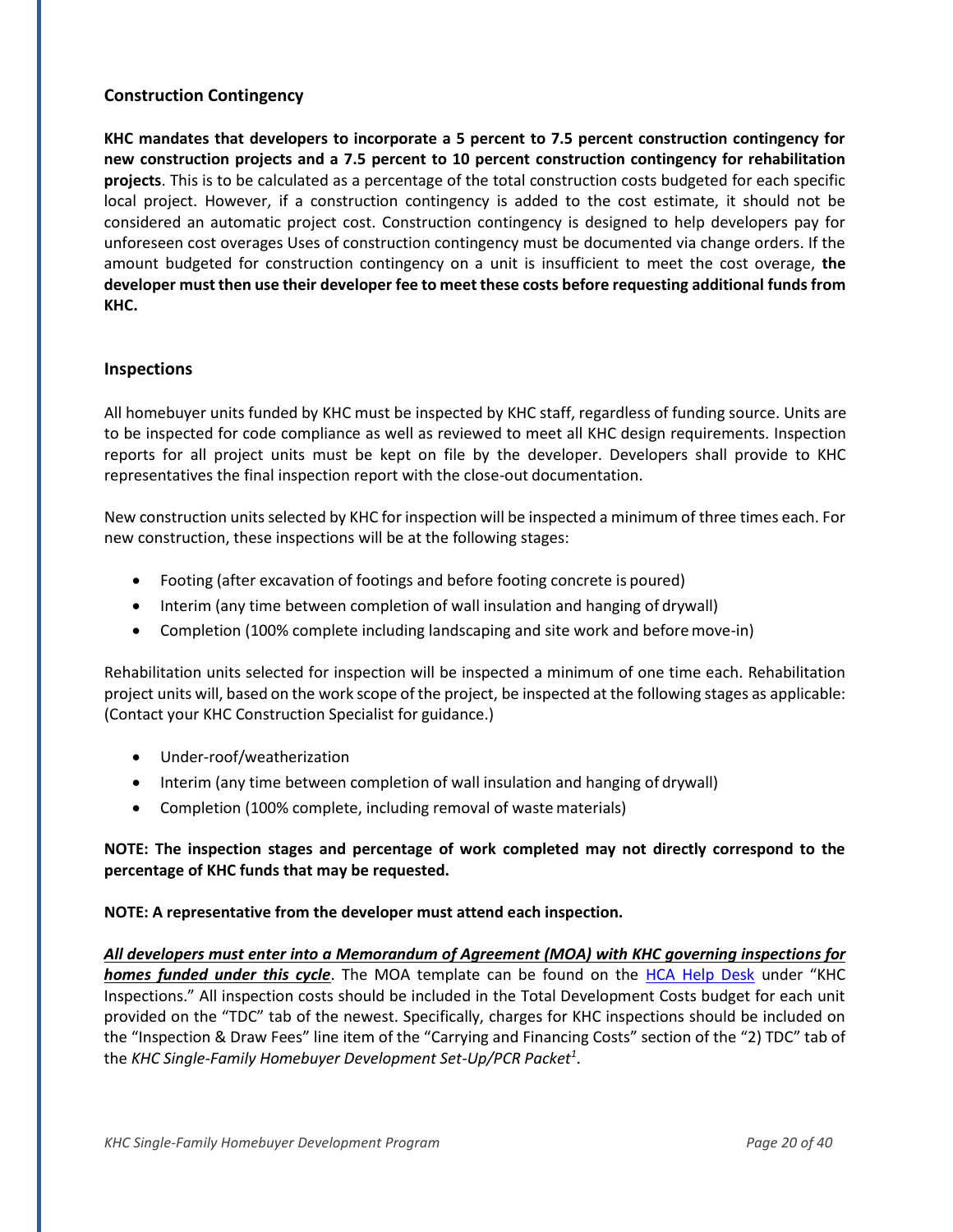Per the MOA, the cost for inspections shall be per the following schedule:

| Footing Inspection (all excavation complete; all steel properly in place; all                                          | \$200 |
|------------------------------------------------------------------------------------------------------------------------|-------|
| from work complete)                                                                                                    |       |
| Rehab Inspection (per unit) <sup>4</sup>                                                                               | \$200 |
| Framing Inspection (rough in mechanical, electrical, plumbing, and wall                                                | \$225 |
| insulation complete) <sup>5</sup>                                                                                      |       |
| <b>Final Inspection</b>                                                                                                | \$225 |
| Onsite Re-Inspection                                                                                                   | \$200 |
| Re-Inspection via Electronic Document Review (may be performed in lieu of<br>onsite re-inspection at KHC's discretion) | \$100 |
| Plan, Specification, Energy, and Modification Review for Rural Development                                             | \$50  |

KHC will charge the "Onsite Re-Inspection" fee of \$200 under the following circumstances:

- Units on which a KHC inspector must perform more than one final inspection due to the project not being 100% complete.
- Failure by the developer to provide a representative on the project site during the inspection to provide access.
- Unsuccessful attempts due to the developer not coordinating the inspection with other involved parties which renders the unit inaccessible for inspection.
- A hazard exists on the project site at the time of inspection which endangers the welfare of the inspector. Examples: insect infestation, poisonous snake infestation, uncontrolled animals, etc.

The reinspection fee must be paid to KHC prior to any additional funds being drawn from KHC. This fee cannot be paid using HOME or AHTF. A re-inspection fee will not be charged for follow-up inspections to verify correction of deficiencies observed during any inspection.

# <span id="page-20-0"></span>**Draw Requests**

KHC will allow a maximum of three draw requests per unit for home buyer projects. (In extenuating circumstances, KHCmay allow additional draws.) Each draw requestmust be approved by a KHC construction specialist. Draw amounts should be proportionate to the percentage of completion of the unit and represent only incurred costs that can be documented. The first two draws must not exceed 90% of KHC funding to ensure a 10 percent retainage in HOME or AHTF is held. KHC reserves the right to reduce any draw that is requesting excessive funds compared to the percentage of construction completed at the unit.

At completion of each unit, the developer may submit a final draw to KHC, **which must be done within 90 days of the unit closing**. No funds will be paid by KHC on a unit deemed non-compliant of any applicable code or KHC standard by a KHC Construction Specialist. The final draw request must also include required closeout documentation, including completed PCR tabs from the *KHC Single-Family Homebuyer Development Set-Up/PCR Packet.<sup>1</sup>*

<sup>&</sup>lt;sup>4</sup> Should Developer desire inspection of rough-in work in connection with a rehab inspection, Developer shall notify KHC before such work is covered. An additional requested final inspection will require an additional Rehab inspection fee. <sup>5</sup> Prior to KHC performing a rough-in or final inspection, electrical, plumbing and HVAC inspections must be completed by a Kentucky licensed inspector having jurisdiction.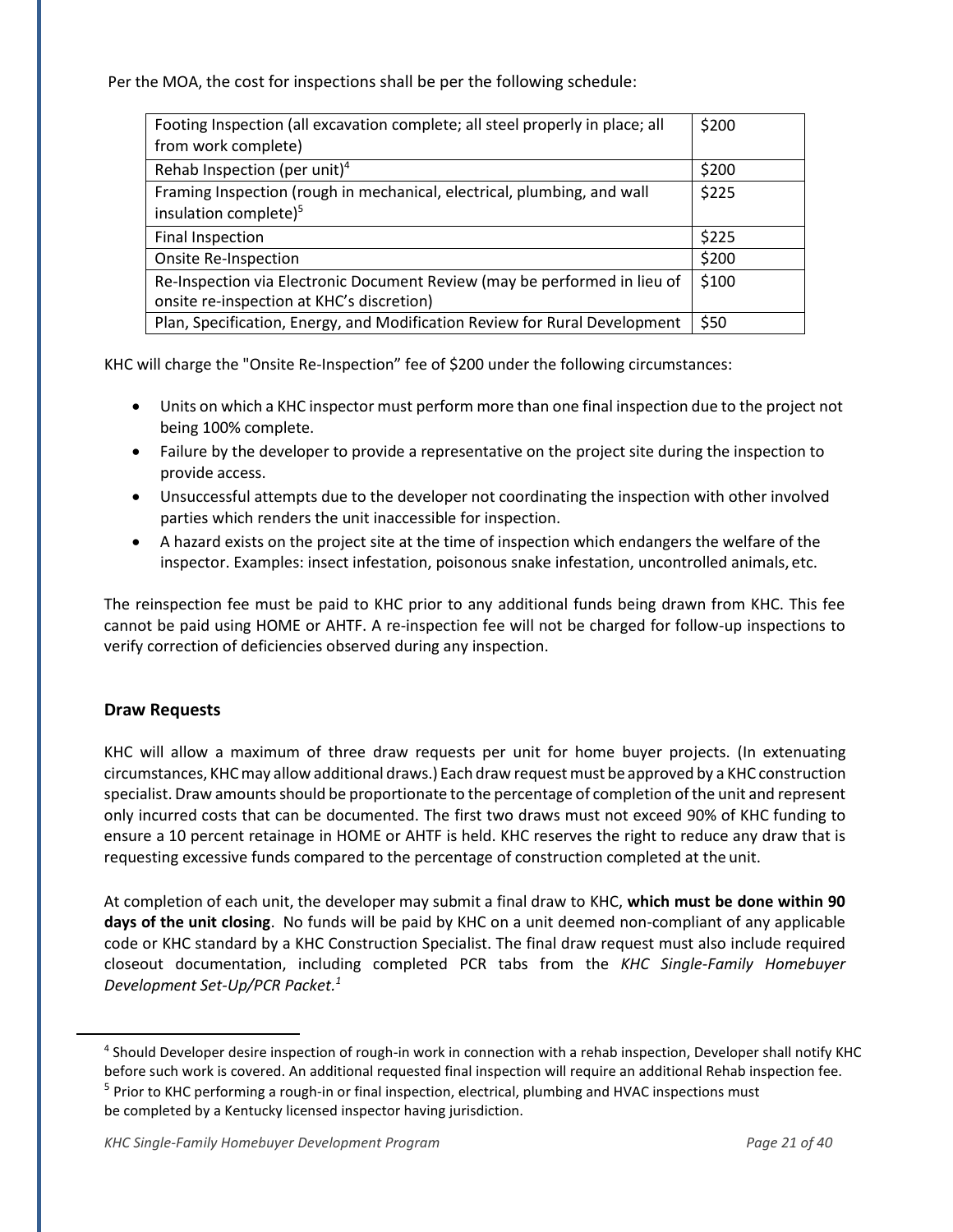## <span id="page-21-0"></span>**Eligible Costs for HOME Funds**

• **Project costs (24 CFR §92.206).** HOME funds may be used to pay development hard costs, acquisition costs, related soft costs (including architectural, engineering, or related professional services if incurred not more than 24 months before the commitment of HOME Funds if the Funding Agreement expressly permits these costs), CHDO costsset forth in 24 CFR §92.301, relocation costs, and costs relating to payment of loans; all of which are described in 24 CFR §92.206(g). NOTE: KHC does not allow for refinancing costs.

## <span id="page-21-1"></span>**Homeownership Definition**

- HOME defines homeownership as fee simple title (title must be clear and free from defects), or a 99-year leasehold interest in a one- to four-unit dwelling, or equivalent form of ownership approved by KHC or HUD.
- Inherited property with multiple owners, life estates, inter vivos trust, living trusts, and beneficiary deeds are all considered eligible forms of ownership; even though they do not meet the definition of homeownership in 24 CFR§92.2.
- Ownership must be proven and title searches must be completed prior to the investment of HOME funds. NOTE: Property assisted with HOME funds will not be eligible for additional assistance during the affordability period.
- Land contracts and Contracts for Deed **are not** an eligible form ofownership.
- The AHTF program will abide by the HOME Homeownership Definition.

#### <span id="page-21-2"></span>**Eligible Beneficiaries: HOME & AHTF**

#### *Eligible Beneficiaries of HOME Funds*

All program beneficiaries must:

- Be Kentucky residents;
- Occupy the property as a principal residence; and
- Be low-income; that is, have an annual (gross) income that does not exceed 80 percent of median income for the county in which the household resides.

HUD's income limits are typically updated each spring. The most recent income limits can be found at: https:/[/www.hudexchange.info/programs/home/home-income-limits/](http://www.hudexchange.info/programs/home/home-income-limits/)

#### *Eligible Beneficiaries of AHTF Funds*

All program beneficiaries must:

- Be Kentucky residents;
- Occupy the property as a principal residence; and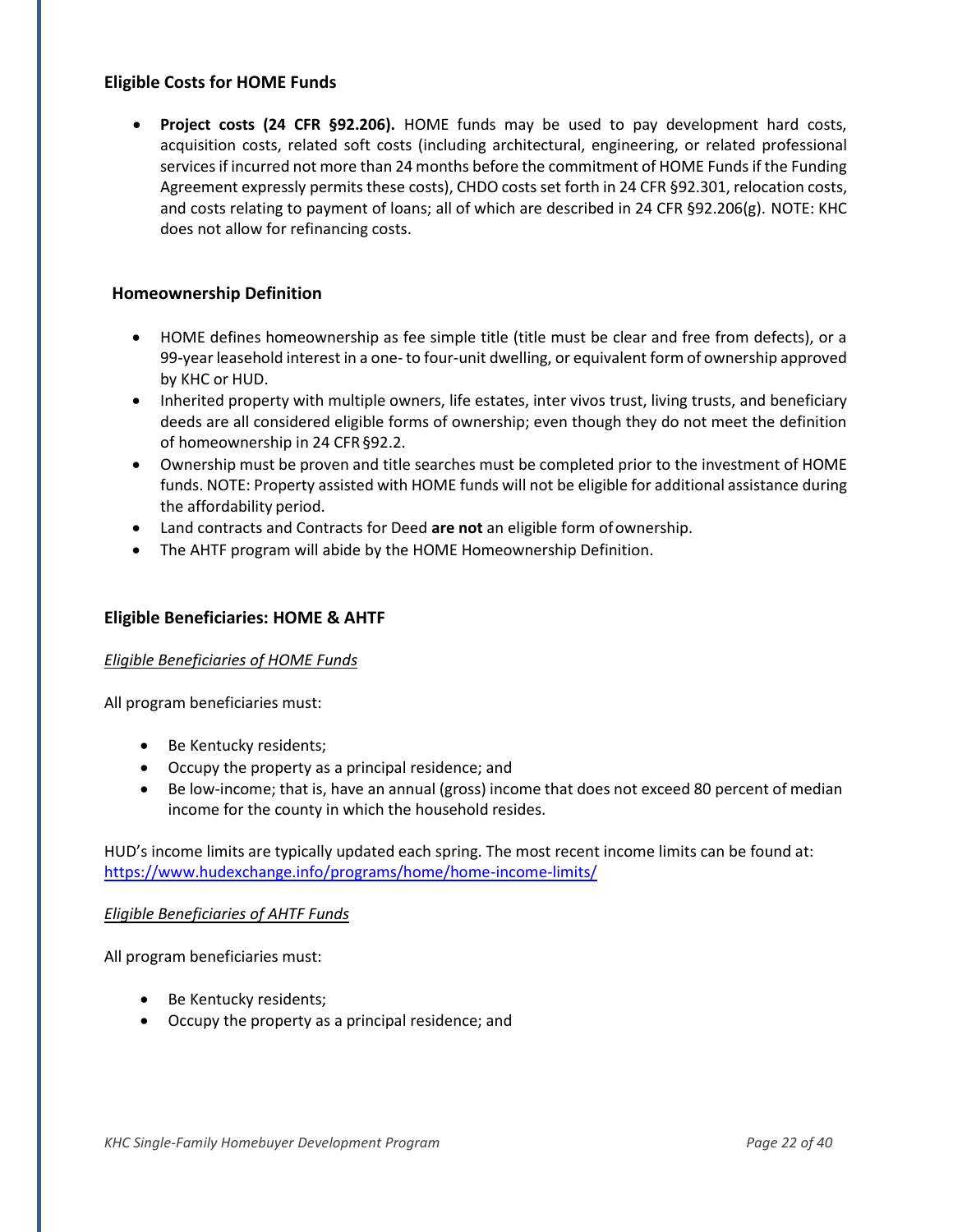• Be low-income; that is, have an annual (gross) income that does not exceed 60 percent of median for the county in which the household resides or 60% median of the State of Kentucky, whichever is higher. KHC publishes applicable  $AHTF$  Income Limits by County annually.<sup>6</sup> These income limits are available on the HCA Help Desk (https://kyhmis.zendesk.com). The HUD CPD Income Calculator<sup>9</sup> can be used to document AHTF eligibility.

# <span id="page-22-0"></span>**Income Documentation and Determination (24 CFR §92.203)**

The census long-form definition of income has been eliminated. KHC requiresthat the 24 CFR Part 5 method be used to define income eligibility. When a developer does an income determination to use in determining the eligibility of an applicant for HOME assistance, it must include at least two months of income documentation. KHC does not allow "grossing up" non-taxable income for determining ratios.

## <span id="page-22-1"></span>**Income Verification**

All households assisted must be income-eligible based on the anticipated gross income as determined by the Section 8 method (24 CFR Part 5) of income determination. The income of the applicant includes all household income and the actual or imputed income from assets of all household members. Imputed asset income must be determined using the current passbook savings rate, as published by HUD.

Income and asset verifications are valid for 180 days prior to the execution of the HOME written agreement. If more than 180 days elapse after the verifications are completed, but before the HOME written agreement is executed, the developer must re-verify all household income and assets using the Section 8method.

When determining income eligibility, at least 2 months' worth of source documentation must be reviewed. The income of ALL adults (18 and over) household members must be counted. The HUD CPD Income Calculator<sup>7</sup> is a tool that developers can use to help accurately document income.

# <span id="page-22-2"></span>**Homeowner/Homebuyer Protections**

Each developer must develop and utilize a standard program application form that must be completed by each household. If necessary, the developer will provide assistance in preparing the form; especially to the elderly, disabled, non-English speaking persons, and persons who are unable to read or write. **A** *Uniform Residential Loan Application* **is not considered a program application for the purposes of this program**.

All households deemed ineligible for assistance must be notified in writing of such determination and the reasons for such determination. The household should also be notified of other potential resources in rehabilitating or acquiring the property for which the household may be eligible and where to apply for such assistance.

<sup>6</sup> Current AHTF Income Limits can be downloade[d from the HCA Help Desk](https://kyhmis.zendesk.com/) at [https://kyhmis.zendesk.com.](https://kyhmis.zendesk.com/)

<sup>&</sup>lt;sup>7</sup> https:/[/www.hudexchange.info/incomecalculator/](http://www.hudexchange.info/incomecalculator/)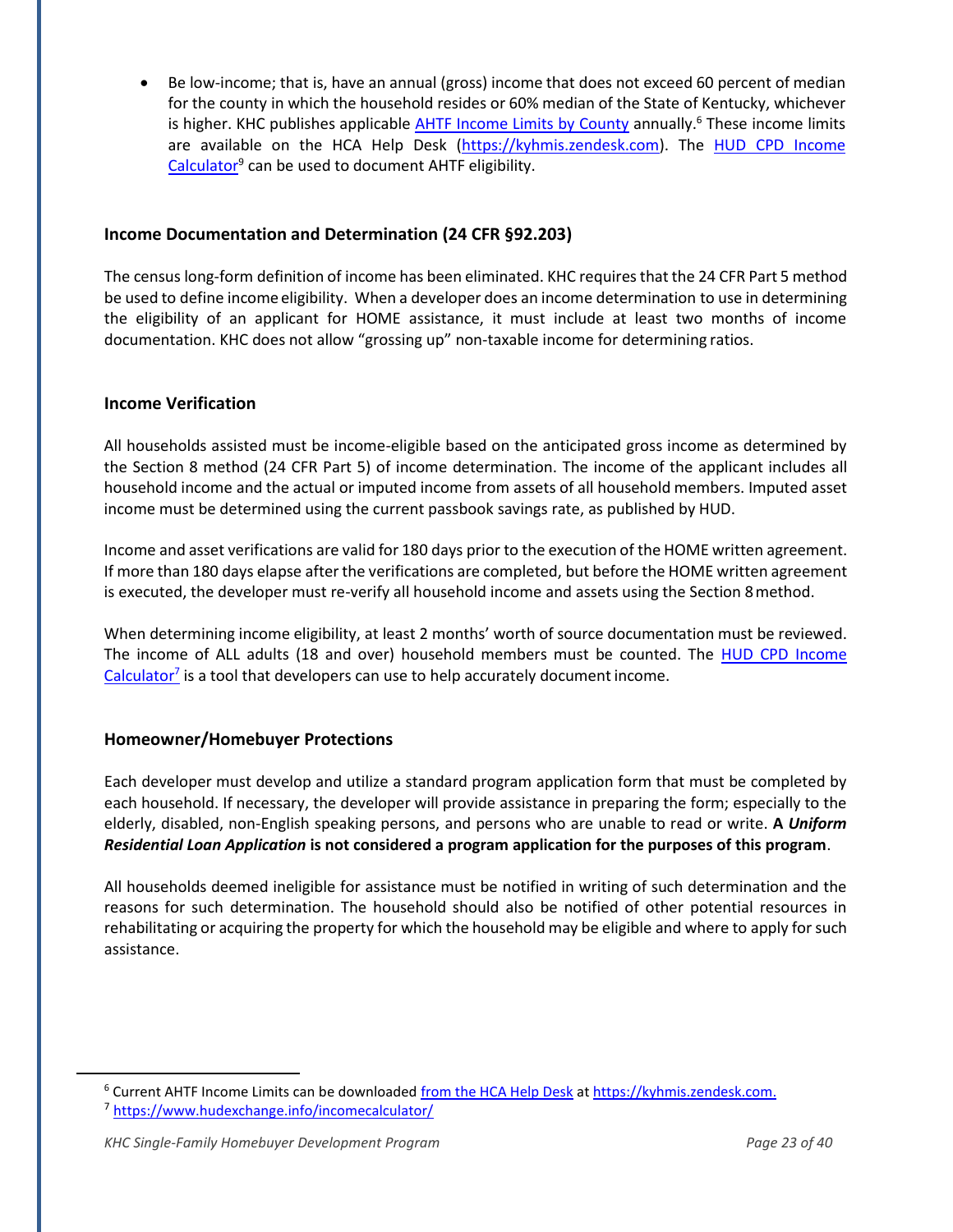Developers should document their efforts to ensure clients are complying with the requirements of the mortgage, loan agreement, promissory note, and deed restriction (as applicable). The HOME Program requires the assisted household occupy the assisted property as its principal residence during the applicable affordability period as do deed restrictions for AHTF-assisted homebuyer activities. Developers should also outline the steps they will take to ensure compliance with the requirements set forth in their application and funding agreement(s).

Closing documents must be prepared in compliance with all applicable federal and state lending protection requirements and given to each household assisted with amortized or forgivable loan funds given to each household assisted with amortized or forgivable loan funds. KHC Mortgage and Note templates must be used and are available on the Homebuyer Development section of the HCA Help Desk at https://kyhmis.zendesk.com under the Legal Documents subheader for the appropriate funding source used for the homebuyer project. Closing documents must be submitted for review by the KHC Legal Department at least three weeks prior to closing.

A Right of Rescission statement must be given to all households assisted in home buyer projects in which the assisted household owns the lot.

## <span id="page-23-0"></span>**Underwriting Criteria**

#### *Sustainable Homeownership Program Design and Underwriting [24 C.F.R. §92.254(f)]*

HUD has provided specific guidance regarding the way participating jurisdictions must evaluate subrecipients of HOME funds to ensure sustainability for the household while not over-subsidizing. As a result, KHC has adopted the following minimum underwriting criteria to ensure the appropriate amount of AHTF or HOME assistance.

Each developer may impose more restrictive underwriting criteria; however, more *lenient* criteria than those outlined below are not acceptable.

#### **Written Underwriting Standards**

#### *Sustainable Homeownership Responsible Lending [24 C.F.R. §92.254(f)]*

KHC's goal is to ensure the sustainability of the homeownership situation for the low-income buyer over time. Underwriting standards for the homebuyer should consider housing debt, total debt, household's recurring expenses, and assets that are available for the purchase. KHC will require every KHC-assisted homebuyer to have a minimum of \$250 in cash reserves at the time the loan is closed. Not all homebuyers will receive the same amount of AHTF or HOME assistance. AHTF or HOME assistance should be based on individual household need.

KHC will examine the terms of private mortgages (first and second, if applicable) that homebuyers secure (homebuyers who are receiving, for example, down payment assistance or buying a property) to ensure the terms of the loan are reasonable and sustainable. If the private mortgages contain terms and conditions that are predatory or harmful to the homebuyer or homeowner (such as excessive fees or interest rates, balloon payments, adjustable interest rates, etc.), the homebuyer or homeowner will not be eligible to receive AHTF or HOME funds from KHC. At least three weeks prior to closing, Developers must submit terms *of private homebuyer mortgage(s) and note(s) along with completed closing documents to [hcadev@kyhousing.org](mailto:hcadev@kyhousing.org) for KHC Legal Department review .*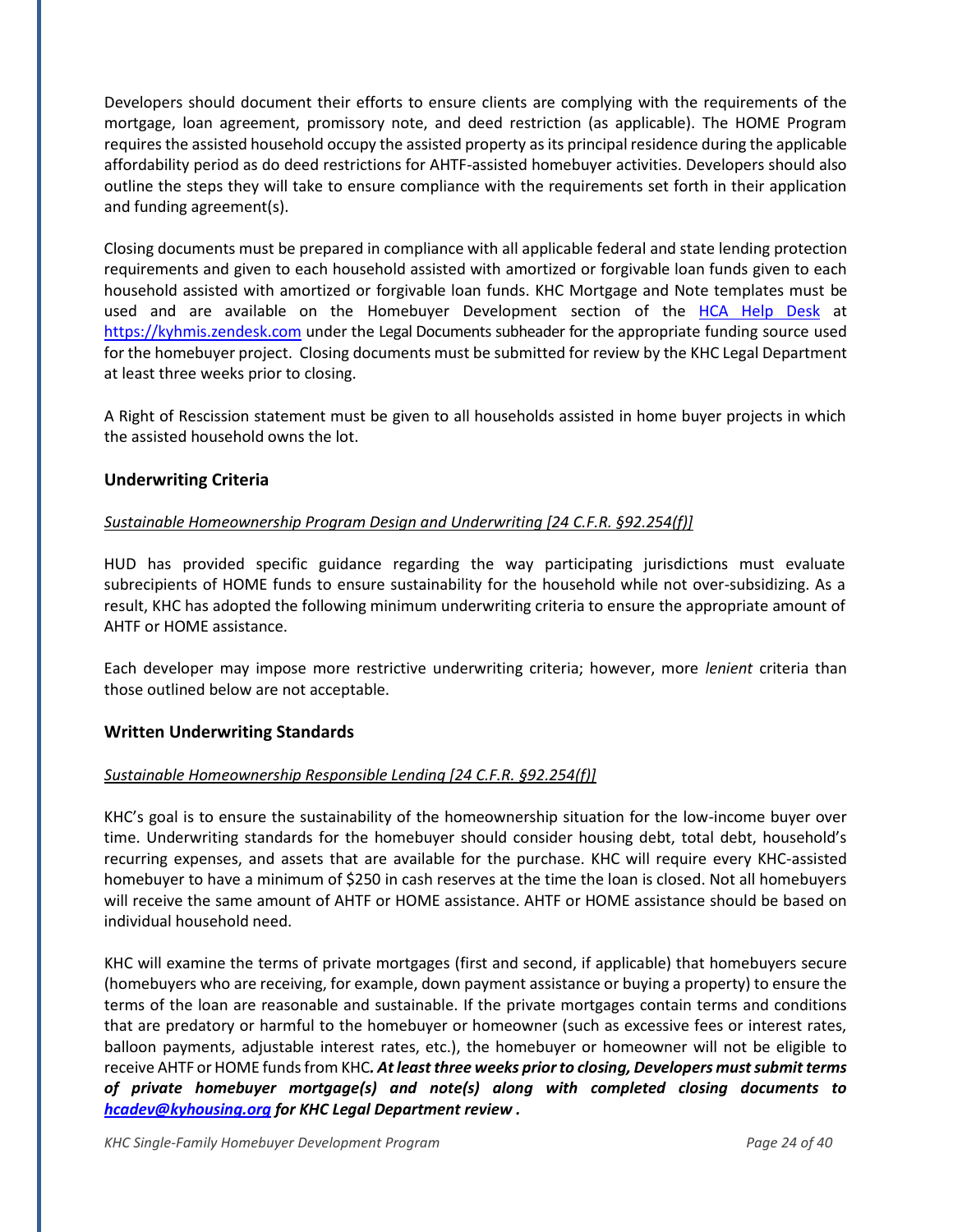KHC will also look at the terms of mortgages to ensure terms that are reasonable, standard for the industry, and not predatory or unsustainable. AHTF or HOME funding must be secured by a mortgage in favor of the KHC with due-on-sale and refinance clauses to ensure repayment to KHC in the event of a transfer of ownership or a no cash-out refinance any time during the affordability period, a promissory note and deed restriction (as applicable), based on the affordability period.

Underwriting standards for the AHTF and HOME programs should ensure that AHTF or HOME investments and developer returns are not excessive. Underwriting standards evaluate the homebuyer's housing debt, overall debt, monthly household expenses, assets available to acquire housing, and the financial resources available to the household to ensure that the appropriate amount of federal and state assistance being provided is appropriate to afford and sustain homeownership. These underwriting standards are incorporated in the newest *KHC Single-Family Homebuyer Development Set-Up/PCR Packet 1* .

#### *Limit on Investment*

KHC will not invest more HOME or AHTF funds than is necessary to provide quality affordable housing that is financially viable. To this end, KHC will examine the sources and uses of funds to determine whether costs are reasonable.

To limit the amount of HOME investment, KHC has established a *minimum* front-end ratio of 20 percent (minimum PITI to gross monthly income cannot be less than 20 percent) to ensure the household is only receiving enough KHC assistance to complete the transaction and is not being over-subsidized. Based on its review, KHC may require the developer to decrease the amount of KHC assistance and increase the amount of borrowed funds. If the review indicates that the household is being provided housing that is excessive in size or amenities, KHC may also require the developer to reduce the size and scope of the project to provide more suitable housing as it relates to the household's current needs. **The goal of the KHC Single-Family Homebuyer program is to help low- income persons obtain safe, quality, and affordable housing that meets their basic housing needs.**

#### *Front- and Back-End Ratios*

For **all** homeownership activities, the maximum front-end ratio for principal, interest, taxes, and insurance (PITI) is 29 percent of the assisted household's gross monthly income. The maximum back-end ratio for total long-term debt (six months or longer) plus PITI is 41 percent of the household's gross monthly income. *Waivers may be requested when student loans cause a homebuyer's back end ratio to exceed 41 percent provided the ratio does not exceed 50 percent.*

#### *Liquid Assets*

All developers must have a Liquid Asset Policy and must establish a method to evaluate liquid assets and the ability of assisted households to financially contribute to the acquisition, construction, or rehabilitation of their housing to ensure that a minimum amount of KHC funds are used. All households utilizing HOME funds must contribute a minimum of \$250.00 to the transaction. HCA will allow an exception to the minimum \$250.00 contribution and the minimum \$250.00 liquid asset requirement if the **ONLY** source of household income is SSI or SSDI.

Applicant households with non-home assets of more than \$50,000 are ineligible for assistance.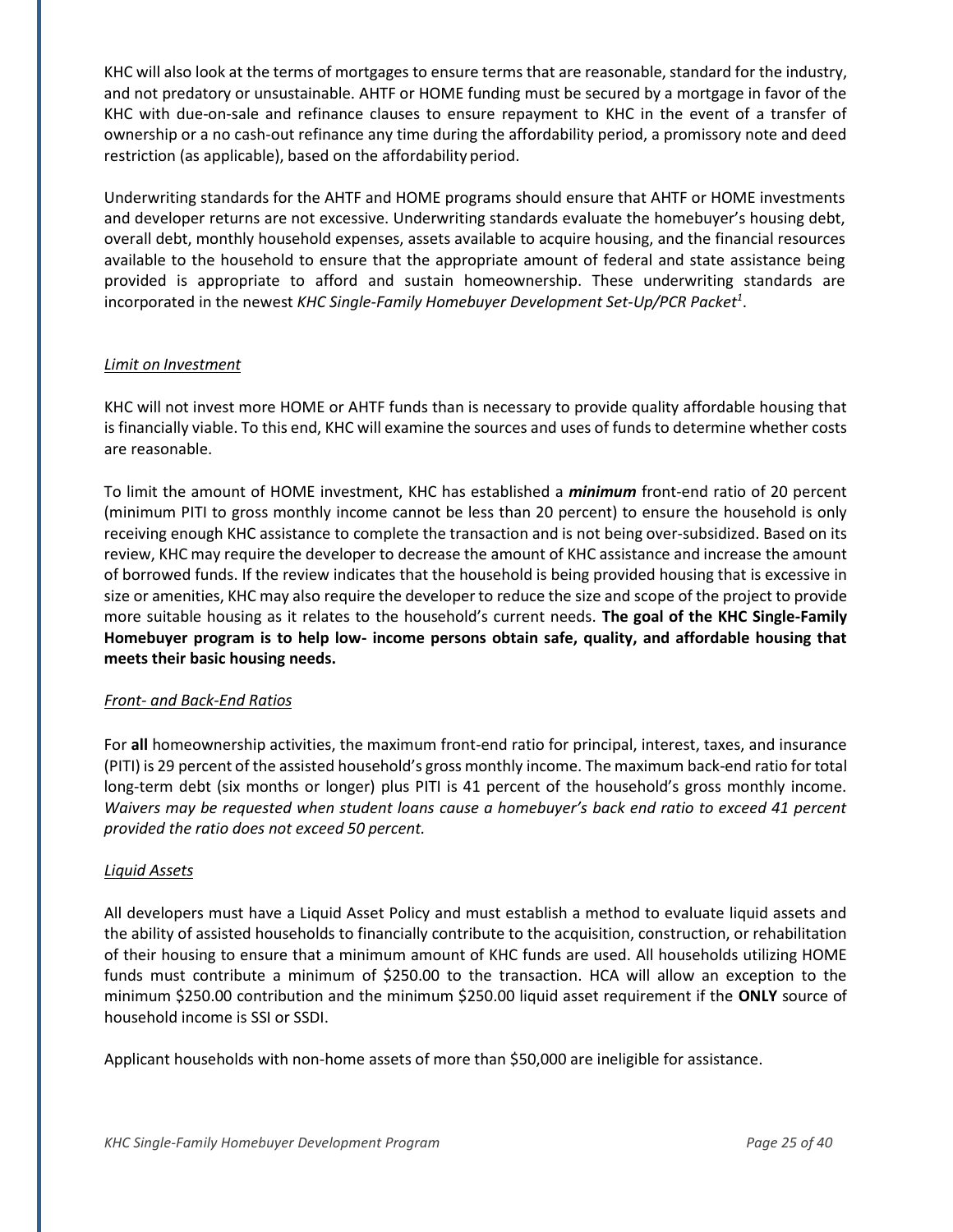#### **Home Buyer Value Limits**

The sales price of newly constructed housing cannot exceed s 95 percent of the median purchase price for the area based on Federal Housing Administration (FHA) single-family mortgage program data for newly constructed housing.

For existing housing, the value limit is the greater of one of the following:

- 95 percent of the median purchase price for the area based on Federal FHA single-family mortgage program data and other appropriate data that are available nationwide for sale of existing housing in standard condition,
- Or the minimum limit (or floor) based on 95 percent ofthe statewide, nonmetropolitan area median purchase price using this data. This limit encompasses the total purchase/rehabilitation price, regardless of source of financing.

The current limits are subject to change annually. Please check HUD's website at [www.hudexchange.info/home for t](http://www.hudexchange.info/homefor)he most up-to-date information. The limits are also provided by county in the newest *KHC SF Homebuyer Development Set-Up Packet*<sup>3</sup> from the HCA Help Desk at https://kyhmis.zendesk.com

Please note: the purchase/rehabilitation price is the contract purchase price and does **not** include settlement charges.

Cost effectiveness must be considered by the developer. KHC, at its discretion, may review work write-ups and cost estimates to ensure cost reasonableness and reserves the right to reduce funding on projects KHC deems not to be cost reasonable. KHC may also require additional supporting documentation for any activity that appears to have unusual or elevated costs.

# **Home Buyer Counseling**

Home buyer counseling is **required** for all home buyers receiving AHTF or HOME assistance or purchasing a unit developed with AHTF or HOME funds.

#### *Counseling Costs*

Counseling costs may be charged:

- as a project-related soft cost; or
- to the homebuyer, if the fee is reasonable.

KHC has not set a policy on the number of hours or length of such counseling but may review each application for reasonableness as a part of the application process.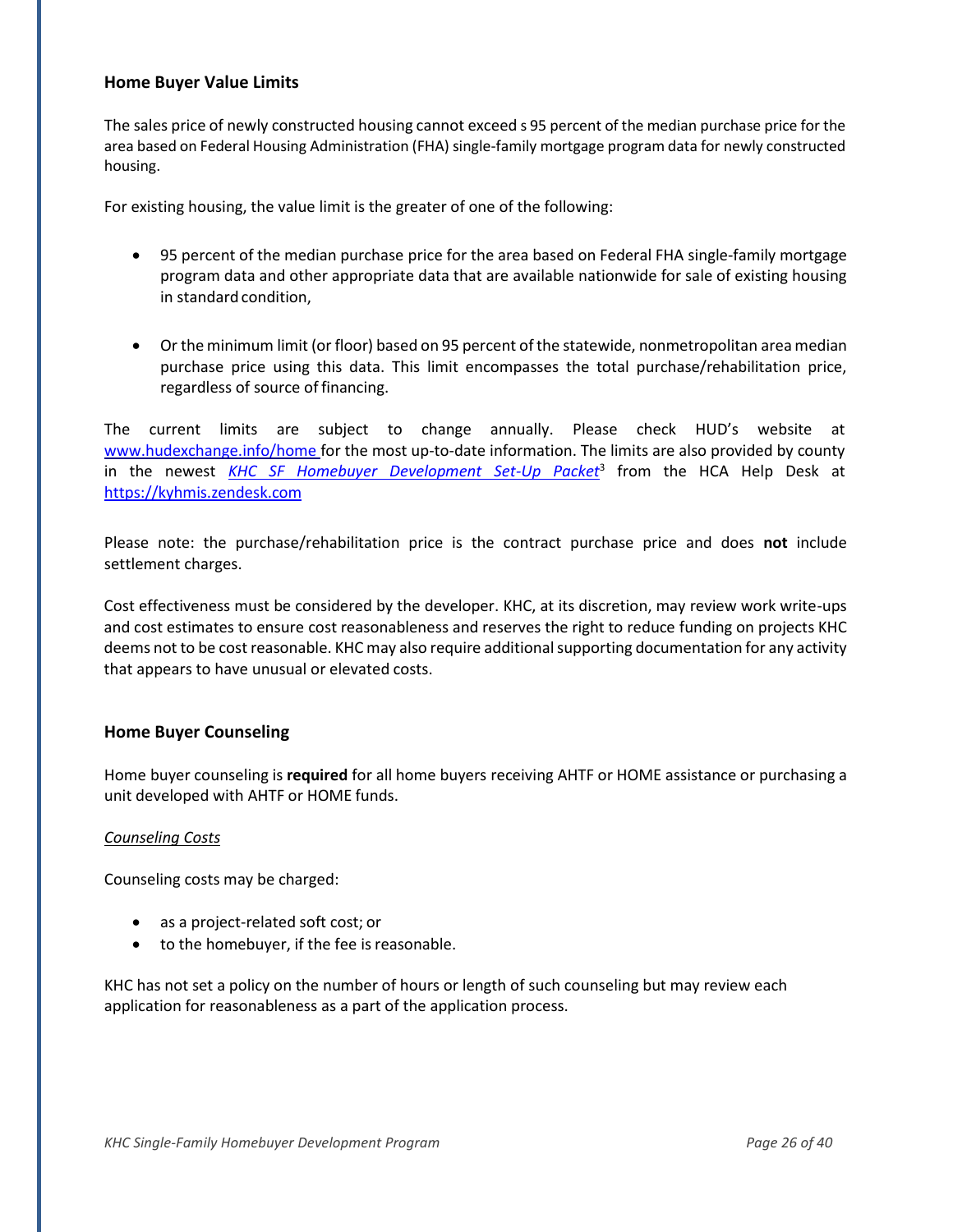#### *Counseling Provider*

KHC may determine the provider (KHC or HUD-approved counseling agency, or other provider), content, and length of the counseling. The counseling curriculum must prepare homebuyers for not only the process of purchasing the home; but also for budgeting, maintaining the home, and everything else during the affordability period. Counseling may be provided by a HUD-approved online provider.

KHC recommends, but does not require, that all counseling components meet the current National Industry Standards for Homeownership Education and Counseling. The current voluntary national standards can be found at [www.homeownershipstandards.com.](http://www.homeownershipstandards.com/)

All housing counselors must comply with the requirements of Subtitle D of Title XIV of the Dodd-Frank Wall Street Reform and Consumer Protection Act and the regulations implementing this Act, including, but not limited to:

- Ensure counseling covers the entire process of homeownership, from the purchase of a home to disposition.
- Ensure homeownership counseling is administered in accordance with procedures established by HUD.
- All developers must comply with the Final Rule for Housing Counseling [Certification](https://www.federalregister.gov/documents/2016/12/14/2016-29822/housing-counseling-new-certification-requirements) published in the [Federal Register on December 14,](https://www.federalregister.gov/documents/2016/12/14/2016-29822/housing-counseling-new-certification-requirements) 2016.

Information about KHC's post-purchase education is available on KHC's website at [http://www.kyhousing.org/Home-Buyers/Pages/Housing-Counseling-and-Education.aspx.](http://www.kyhousing.org/Home-Buyers/Pages/Housing-Counseling-and-Education.aspx)

*NOTE: All homebuyers of HOME-funded units with closing dates after July 31, 2021 MUST receive counseling from a HUD-certified housing counselor who has passed the HUD certification examination and is employed by a HUD-approved housing counseling agency. This deadline was initially implemented as August 1, 2020 as a requirement of the Final Rule for Housing Counseling Certification an[d HUD Notice](https://files.hudexchange.info/resources/documents/Notice-CPD-18-09-Requirements-for-HOME-Homebuyer-Programs-Policies-Procedures.pdf)  [CPD-18-09 Requirements for HOME Homebuyer Program Policies and Procedures.](https://files.hudexchange.info/resources/documents/Notice-CPD-18-09-Requirements-for-HOME-Homebuyer-Programs-Policies-Procedures.pdf) However, the Interim Final Rule [Housing Counseling Program: Revision of the Certification Timeline](https://www.govinfo.gov/content/pkg/FR-2020-08-05/pdf/2020-17138.pdf) issued by HUD on August 5, 2020 extended the deadline until August 1, 2021 in response to the COVID-19 pandemic. Proof of HUDcertified homebuyer counseling for such project MUST be submitted with project close-out documentation for all closings after July 31, 2021. However, it is a best practice to use HUD-certified counseling before that date.* 

[Follow this link for a current listing of HUD-approved Housing Counseling Agencies in Kentucky.](http://www.kyhousing.org/Home-Buyers/Documents/Counseling-List.pdf)

#### **Subsidy Requirements**

#### *Subsidy Analysis*

Before investing AHTF or HOME funds in a single-family dwelling, the developer must assess if other assistance has been, or is expected to be, made available to that unit. In performing this evaluation, the developer should consider the aggregate amount of assistance from other sources that is necessary **to ensure the feasibility of the assisted project**. Developers should not provide a standard amount of AHTF or HOME funds for each assisted unit. Instead, the household's ability to pay and availability of other loan and grant funds should be evaluated on an individual-unit basis. Only enough AHTF or HOME funds should be used to ensure the housing is affordable to the assisted household. Developers must develop a written policy for this analysis and apply it uniformly to all clients.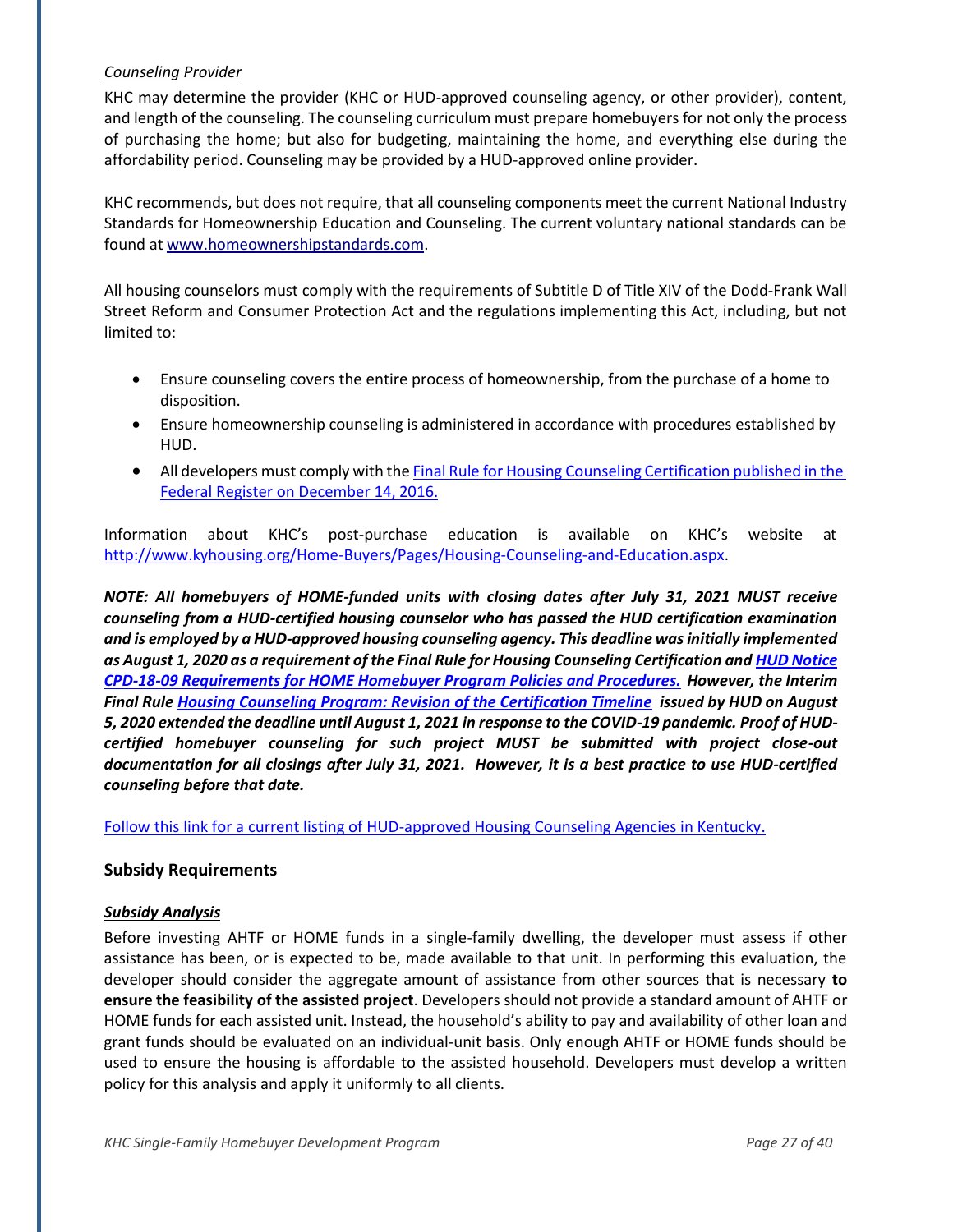Additionally, developers should consider the population being served when conducting the subsidy analysis review. For instance, if the targeted population is 60 percent of area median income, that level of assistance would be different than that necessary for a targeted population that is very low-income (50 percent or lower).

AHTF or HOME funds may be requested to provide 100 percent of the rehabilitation/construction costs per unit as interim construction financing and can be used to permanently provide development gap subsidy. Up to \$40,000 of AHTF or HOME funds may be used to assist home buyers in direct subsidy.

#### *Development Gap Subsidy Requirements*

In the event the total development costs exceed the appraised value, the housing unit may not sell for more than the appraised value. The difference between the total development costs and the appraised value is the development gap subsidy**.** Development subsidy is only permitted for those developers that undertake homebuyer new construction or acquisition/ rehabilitation/resale activities.

- AHTF or HOME funds may be used for development subsidy. However, development subsidy paid by HOME or AHTF funds may not exceed a total of \$15,000 (\$25,000 until June 30, 2021 or an updated public notice from KHC) on any one unit unless the following conditions are met:
	- $\circ$  If a unit has a HERS rating of 65 or below, the allowable AHTF or HOME development gap subsidy can be increased to \$20,000 (30,000 until June 30, 2021 or an updated public notice from KHC)
	- $\circ$  If any unit has a HERS rating of 55 or below, the allowable AHTF or HOME development gap subsidy can be increased to \$25,000 (\$35,000 until June 30, 2021 or an updated public notice from KHC
- In the event the development gap subsidy exceeds \$15,000 (or \$25,000 until June 30, 2021) for a unit that does not meet the HERS rating targets, the developer may use funds from other sources along with AHTF or HOME funds to cover the development gap subsidy above the \$15,000 cap on AHTF or HOME funds.
- Developers will be required to submit documentation to KHC to support the necessity of a development subsidy. This may include, but is not limited to an appraisal, a Certified HERS report, and a detailed final cost breakdown.
- AHTF or HOME funds cannot be used solely for development gap subsidy without some level of direct subsidy to the home buyer. There must be a minimum of \$1,000 of AHTF or HOME funds used as direct subsidy to the end beneficiary.

**Note: For construction projects, KHC-administered funds, except for mortgage revenue bond financing, may not be used to take out another KHC-administered construction source.**

#### *Direct Subsidy: Homebuyer Assistance*

The total amount of AHTF or HOME funds that enabled the home buyer to buy the dwelling unit is considered the **direct subsidy.** This includes any AHTF or HOME assistance that reduces the purchase price from the fair market value to an affordable price but **excludes** development subsidy. All AHTF or HOME funds that are a direct subsidy to the home buyer must be secured as noted in the "Collateral" section of this document. **There must be a minimum of \$1,000 of AHTF or HOME funds used as direct subsidy to the end homebuyer.**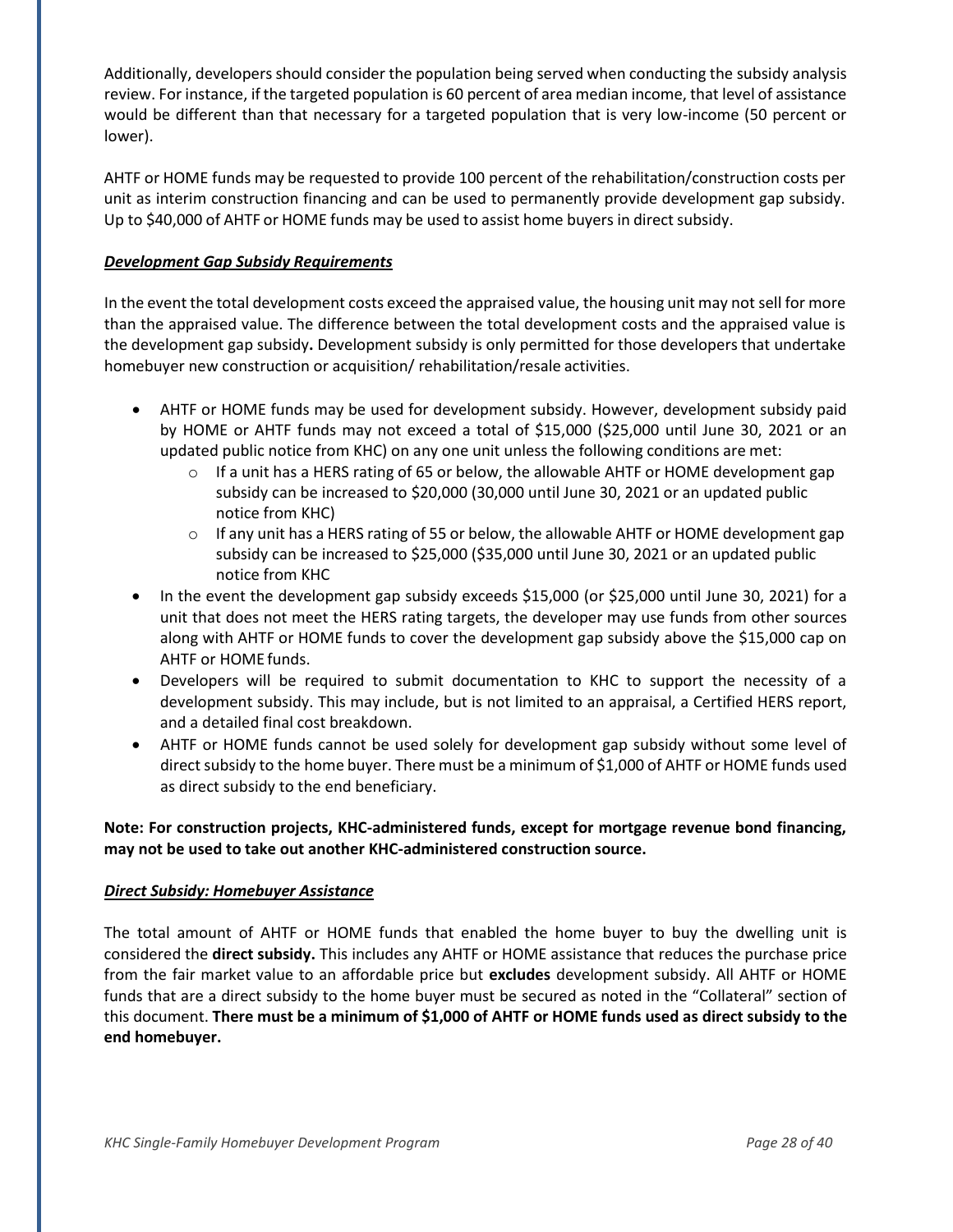AHTF or HOME funding should be considered "gap financing", and the actual amount of AHTF or HOME permanent investment must be based on the household's need, after all other available sources of financing and subsidy have been maximized. **The maximum amount of direct AHTF or HOME subsidy to be provided to the household is \$40,000 per unit.** Developers are required to use the maximum amount of available direct subsidy before adding more long-term debt to the homebuyer in the form of a second, nonforgivable mortgage.

#### **Structure and Repayment of KHC Subsidy**

Although subject to change, KHC currently permits the HOME or AHTF subsidy for non-CHDO developers to be forgivable on a pro-rata basis per year over the term of the applicable affordability period. These funds must still be secured by a mortgage in favor of the developer with due-on-sale and refinance clauses to ensure repayment to KHC in the event of a transfer of ownership or refinance any time during the affordability period. The mortgage must be assigned to KHC following closing. Developers must use the appropriate mortgage, note, and assignment of mortgage templates for the applicable funding source as found in the Homebuyer Development section of the [HCA Help Desk](https://kyhmis.zendesk.com/)[.](https://kyhmis.zendesk.com/)

Agencies that are permitted to retain HOME CHDO proceeds or program income, and who can service loans or contract with a servicer, may retain the proceeds or program income for use in another HOMEeligible activity. Those agencies must establish and comply with all HOME program requirements as outline in 24 CFR Part 92 and this manual.

#### **Collateral**

All KHC funds invested, regardless of amount or type of activity, must be secured by a first or second mortgage lien; excluding administrative fees, environmental fees, and development subsidy. These funds must be provided in the form of a forgivable loan.

In the case of mobile homes, HOME funds must be secured by a mortgage lien on the property and a title lien on the mobile home. The debt must be evidenced by a promissory note for the full amount of KHC funds. Lien positions other than a first or second must be approved by KHC in writing prior to closing. The lien position of the KHC mortgage must be in direct relation to the amount of KHC funds invested, i.e., if the KHC mortgage is providing the most funds, it should be in first-lien position.

**KHC requires the incorporation of deed restrictions ensure the affordability period when AHTF moneys are in a project.** The deed restriction must be recorded in the office of the County Clerk of the county in which the property is located. The deed restriction must remain in place for the entire affordability period as outlined in the table below

All developers are required to have promissory notes and mortgages executed for the investment and the duration of the affordability period. All property owners and spouses will be required to execute the mortgage. KHC Mortgage and Note templates must be used and are available on the HCA Help Desk at https://kyhmis.zendesk.com under the appropriate funding source used for the homebuyer project. **Drafts of all legal documents, including terms of private mortgage(s) and note(s), must be submitted to KHC via th[e hcadev@kyhousing.org](mailto:hcadev@kyhousing.org) email address at least three weeks prior to closing.**

If the project includes Community Development Block Grant (CDBG) funds, KHC may remove this requirement if it is an involuntary relocation program.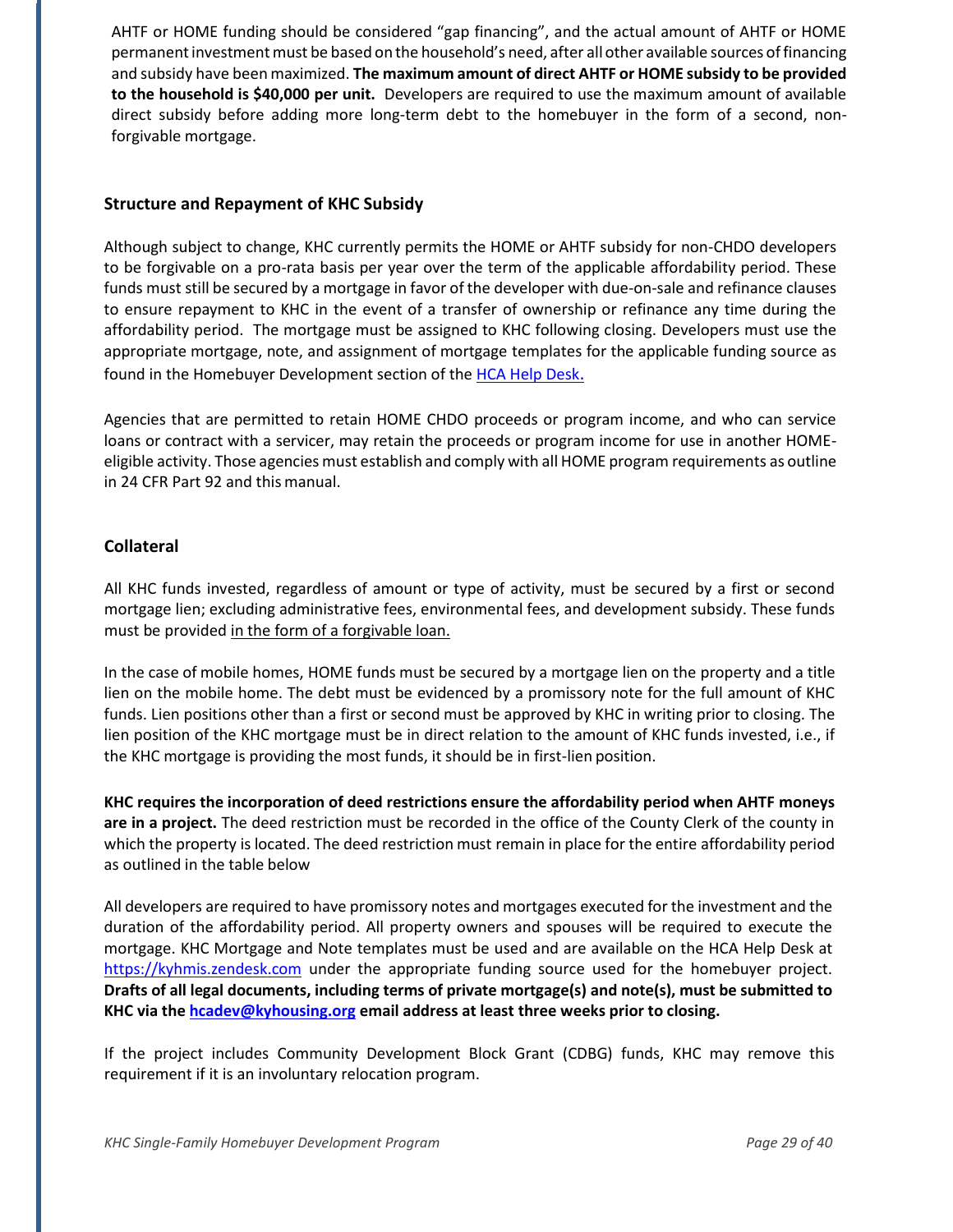Furthermore, KHC requires that all developers of HOME funds have a homebuyer written agreement with the end beneficiary that meet the requirements of 24 CFR  $\S92.504(c)(5)$ . This agreement must be a standalone agreement (See Homebuyer Written Agreements section).

| <b>Affordability Period Requirements</b><br><b>KHC Single-Family Homebuyer Development Program</b> |                                |                             |  |  |  |
|----------------------------------------------------------------------------------------------------|--------------------------------|-----------------------------|--|--|--|
| <b>SOURCE OF FUNDS</b>                                                                             | <b>DIRECT SUBSIDY INVESTED</b> | <b>AFFORDABILITY PERIOD</b> |  |  |  |
| <b>HOME and AHTF</b>                                                                               | \$1,000 - \$14,999             | 5 years                     |  |  |  |
| <b>HOME and AHTF</b>                                                                               | \$15,000 - \$40,000            | 10 years                    |  |  |  |
| <b>HOME and AHTF</b>                                                                               | \$40,001 - \$60,000            | 15 years                    |  |  |  |

#### **Insurance**

Developers are responsible for ensuring that KHC-funded Homebuyer units are properly insured during the construction/rehab process. The developer's mortgage document must contain provisions that require the assisted property to remain insured throughout the period of affordability.

For all properties assisted with KHC funds, the homeowner must maintain all risk, fire, and extended coverage; in form and with companies acceptable to developer, for each homebuyer activity, in an amount not less than the total AHTF or HOME investment in the property. Each policy must include appropriate loss payable clausesin favor of KHC as beneficiary, and without right of cancellation or change except upon thirty (30) days' written notice to developer. Homeowner will deliver proof of all insurance to the developer at closing and via subsequent verifications of occupancy status.

#### **Annual Verification of Occupancy Status**

Developers are required to **annually** verify homeowners**' compliance** with residency requirements established by the terms of their Homebuyer Written Agreement, mortgage, note, and deed restriction (as applicable) for the duration of the Period of Affordability (PoA) **governing the assisted unit.** Methods by which developers could document this include, but are not limited to:

- calling homeowner(s) and get oral verification and documenting the call with a memo to file;
- sending owner(s) a written verification form that they could sign and return via mail or email; and/or
- reviewing property tax records to verify that owner's address is same as unit address and documenting the verification with a copy of the tax record and/or a memo to file.

For HOME specific local projects, this obligation is established by Section 3.5 Developer's Compliance Monitoring Obligations of the HOME Developer Written Agreement, which reads "Developer is responsible for monitoring Buyer's compliance with HOME requirements, including the principal residence requirement of 24 C.F.R. §92.254(a)(3), throughout the Affordability Period. Developer shall submit to KHC annual documentation demonstrating Buyer's continued compliance with HOME requirements."

For specific local projects supported with AHTF moneys, this obligation is established by Section 3.3 of the AHTF Grant Agreement, which reads, in part, "Developer is responsible for monitoring Buyer's compliance with AHTF requirements, including the principal residence requirement, throughout the Affordability Period. Developer shall submit to KHC annual documentation demonstrating Buyer's continued compliance with AHTF requirements."

*KHC Single-Family Homebuyer Development Program Page 30 of 40*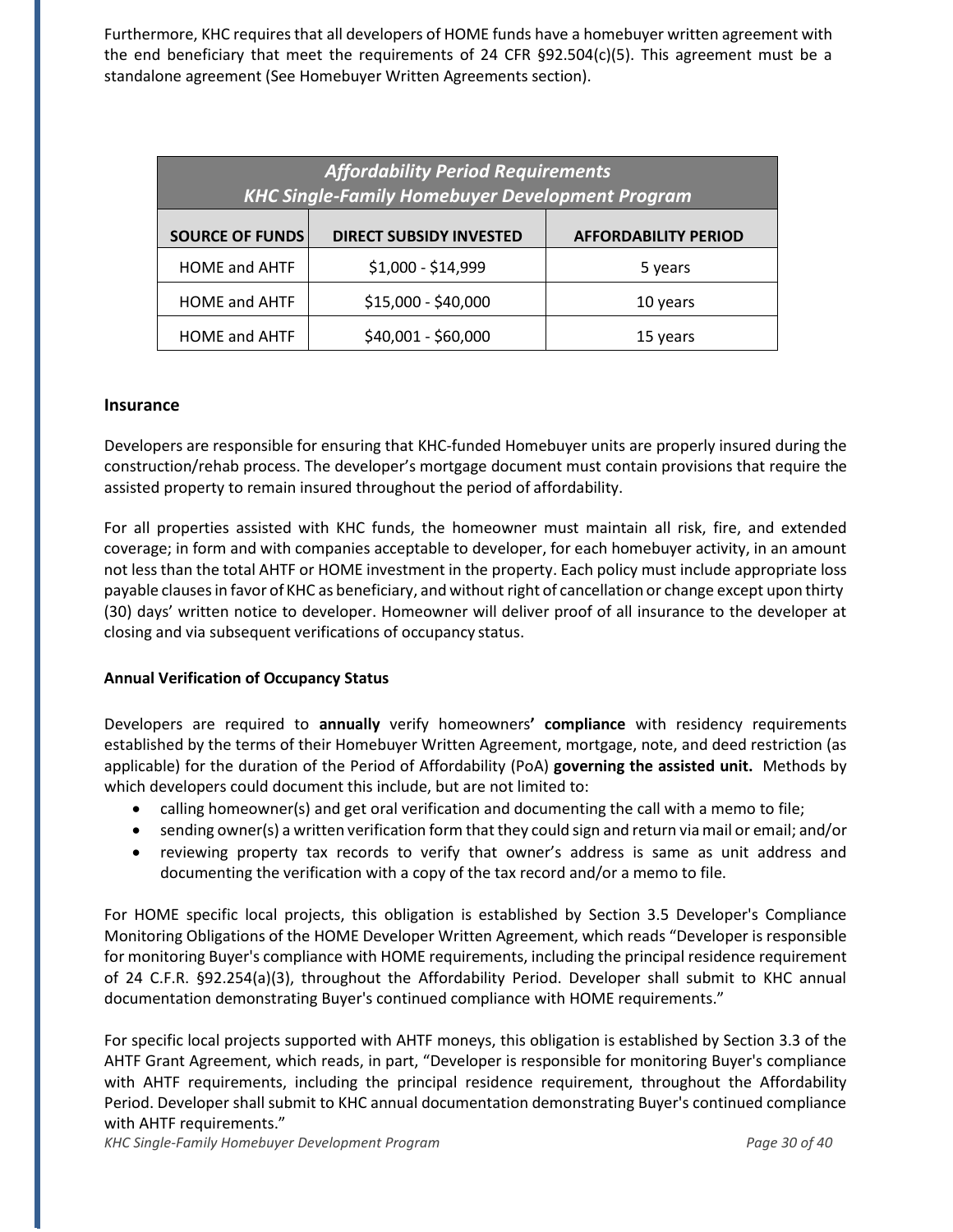# **Recapture [24 C.F.R. §92.254(a) (5)].**

For homeownership activities, KHC requires all AHTF or HOME funds to be repaid at the time the property is transferred to another owner.

If the property is sold, leased, refinanced, or no longer used as the primary residence of the assisted homeowner; KHC may recapture the AHTF or HOME funds. In the event the net proceeds from a sale are insufficient to repay KHC the HOME or AHTF investment, KHC will recapture the **net proceeds**. In the event of foreclosure, if the shared net proceeds are insufficient to repay the HOME funds, the HOME affordability may be terminated, subject to 24CFR Part 92.254(a)(5)(ii)(A).

In the event an heir does not meet the 80 percent AMI limit on HOME-funded properties, the HOME investment must be recaptured.

## **Fees**

## *Developer Fee*

For **new construction** (which includes demolition/rehabilitation) projects, developer fee cannot exceed the lesser of:

- 15 percent of the total development costs; or
- $\bullet$  \$15,000.

For **acquisition/rehabilitation/resale** projects, the developer fee is determined as follows cannot exceed the lesser of:

- 20% percent of rehabilitation costs;<sup>8</sup> or
- $\bullet$  \$15,000.

The developer fee is a soft cost (24 CFR §92.206(d)(2)) and is considered part of the total development cost. *Any increase in project costs must be paid first from developer fee prior to requesting additional funds from KHC.*

#### *Lending Fee*

Lenders cannot charge fees for HOME and AHTF dollars.

#### **Program Income**

Surplus HOME financing, defined as the difference in interim construction financing and total permanent financing remaining in the unit (combined developer gap subsidy and direct homebuyer subsidy) for developers that are not CHDOs is classified as program income per 24 C.F.R §92.503. KHC will allow non-CHDO developers to carry forward surplus HOME financing for use as interim construction financing or permanent gap financing (developer or buyer) on subsequent homes developed under this award. In other words, a non-CHDO developer can revolve surplus HOME funds throughout the development of homes

*KHC Single-Family Homebuyer Development Program Page 31 of 40*

<sup>8</sup> For the purposes of determining allowable developer fee in acquisition/rehabilitation/resale projects, "rehabilitation costs" include any necessary and customary development hard and soft costs, but exclude the developer fee, permanent financing fees, and the cost to acquire the unit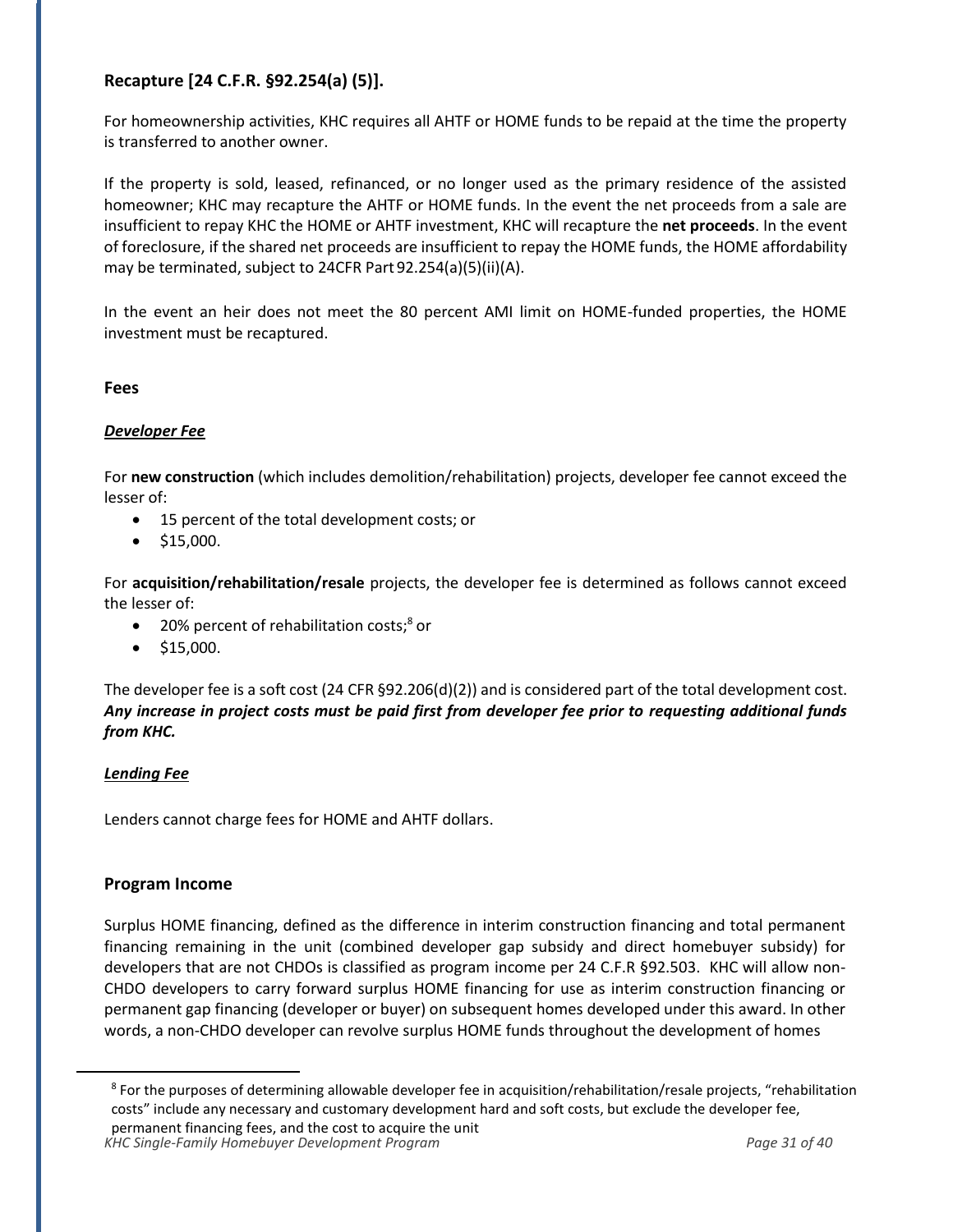under this grant award. Once all homes supported under this grant award are completed and sold, all surplus HOME financing remaining following the sale of the final HOME-funded unit created under this award must be returned to KHC as program income and recorded in IDIS if HOME funds. Community Housing Development Organizations (CHDOs) may retain any surplus HOME as CHDO proceeds per 24 C.F.R. §92.300(a)(6)(ii) if approved in a specific local project's set up.

All AHTF program income must be returned to KHC. AHTF program income will most likely be generated when AHTF moneys are used as interim construction financing in an amount greater than total permanent financing remaining in the unit (combined developer gap subsidy and direct homebuyer subsidy). Such surplus AHTF funds are defined as program income and must be returned to KHC following the sale of the assisted home. However, KHC will allow developers to carry forward surplus AHTF financing for use as interim construction financing or permanent gap financing (developer or buyer) on homes developed under this award following the closing and final draw on the first home completed using AHTF construction financing under this award. All surplus AHTF financing remaining following the sale of the final AHTF-funded unit created under this award must be returned to KHC as program income.

## **Fair Housing, Equal Access and Affirmative Marketing Requirements**

Developers must comply with all Fair Housing requirements, including:

- Equal Access to Housing in HUD Programs Regardless of Sexual Orientation or Gender Identity (2012 Equal Access Rule) and
- Equal Access in Accordance with an Individual's Gender Identity in Community Planning and Development Programs (2016 Equal Access Rule)

To be eligible, agencies must be able to satisfactorily address the impediments to fair housing. These impediments are defined in Kentucky Housing Corporation's document entitled 2019 Analysis of [Imepdiments to Fair Housing Choice.](http://www.kyhousing.org/Resources/Planning-Documents/Documents/Kentucky%20Statewide%20AI_04.29.20_FINAL.pdf) Developers shall not discriminate or deny assistance to any person because of race, religion, age, sex, sexual orientation, gender identity, national origin, familial status, marital status, disability, or actual or perceived sexual orientation or genderidentity.

Affirmative marketing requirements and procedures also apply to all HOME-funded programs, as outlined in 24 CFR Part 92.351 and all AHTF-funded programs must also follow these requirements.

#### **Displacement, Relocation, and Acquisition**

KHC must take all reasonable steps to minimize displacement and follow the requirements for relocation in accordance with the requirements of 24 CFR §92.353. These standards will also be applied to AHTF-funded activities.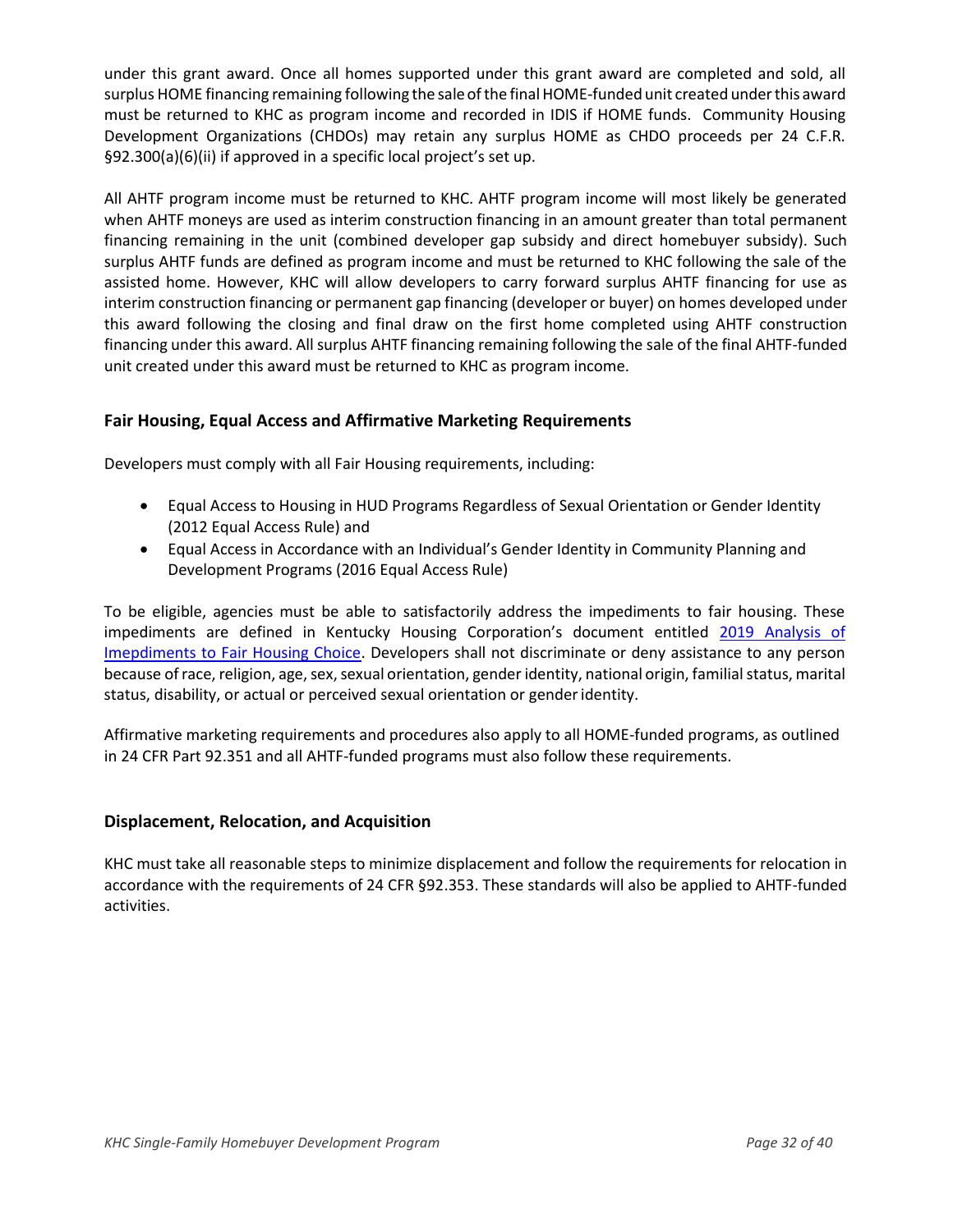#### **Other Requirements**

#### *Audits (24 CFR §92.506)*

Audits of developers will be conducted in accordance with 2 CFR Part 200.

#### *Recordkeeping (24 CFR §92.508)*

- Developers must maintain sufficient records to enable HUD and KHC to determine whether the developer has met the requirements of 24 CFR §92.508 for HOME-funded projects and grant agreement requirements for AHTF projects. At a minimum, the following records will be required:
	- o Program records;
	- o Project records;
	- o CHDO records (if applicable);
	- o Financial records;
	- o Program administration records;
	- o Records concerning other Federal requirements for HOME-funded projectsincluding:
		- equal opportunity and fair housing records;
		- affirmative marketing and MBE/WBE records;
		- records demonstrating compliance with environmental review requirements;
		- records demonstrating compliance with the requirements of 24 CFR §92.353 regarding displacement, relocation, and real property acquisition;
		- records demonstrating compliance with the labor requirements of 24 CFR §92.354, including contract provisions and payroll records *only if a HOME-funded specific local project results in the creation of 12 or more units of housing*;
		- records demonstrating compliance with federal lead- based paint requirements;
		- records supporting exception to the conflict-of-interest prohibition in 24 CFR §92.3546; and
		- **■** records demonstrating compliance with debarment and suspension requirements.
	- **State Recipients.** KHC will require state recipients to keep the records required by 24CFR §92.508(b).
	- **Record Retention- AHTF or HOME-funded Activities.** All records pertaining to each fiscal year of AHTF and HOME funds must be retained for 5 years, with the following exceptions:
		- $\circ$  For homeownership housing projects, records may be retained for five years after the project completion date, except for documents imposing recapture/resale restrictions which must be retained for five years after the affordability period terminates.
		- o Written agreements must be retained for five years after the agreement terminates.
		- $\circ$  Records covering displacements and acquisition must be retained for five years after the date by which all persons displaced from the property and all persons whose property is acquired for the project have received the final payment to which they are entitled in accordance with 24 CFR §92.353.
		- o If any litigation, claim, negotiation, audit, monitoring, inspection, or other action has been started before the expiration of the required record retention period; records must be retained until completion of the action and resolution of all issues which arise from it, or until the end of the required period, whichever islater.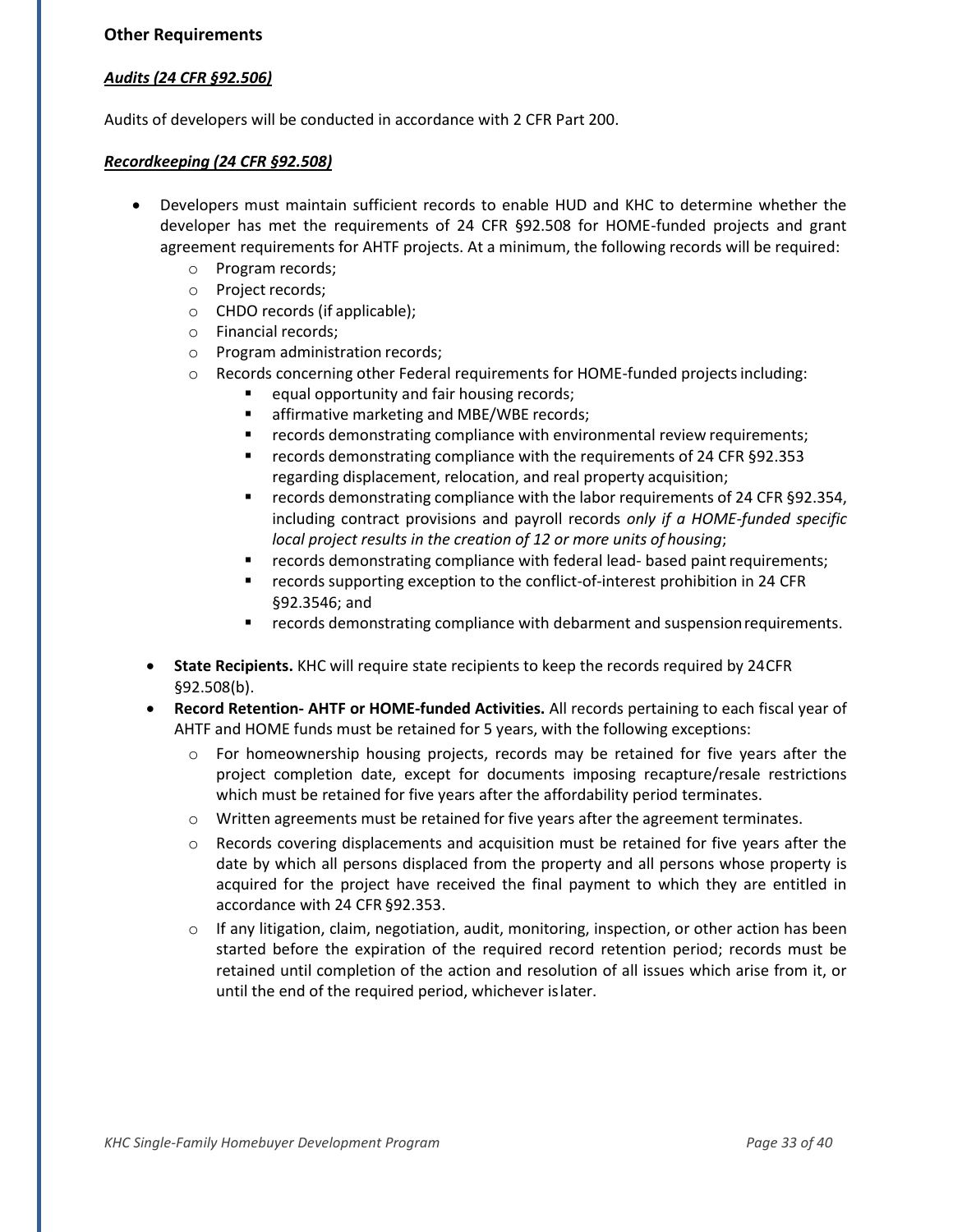# **Conflict of Interest**

All developers, regardless of funding source awarded, must establish a Conflict of Interest policy that adheres to 24 CFR Part 92.356.

Potential conflicts of interest may arise from many situations. Some of the more common examples are:

- Requests for program assistance from employees or families of employees
- Developers contracting with or procuring materials from employees or families of employees

All developers are responsible for identifying situations in which a conflict of interest, whether real or perceived, may exist. If a conflict of interest is identified, the developer must request an exemption.

Developers must immediately **report** to KHC any real, potential, or perceived conflict of interest, as outlined in 24 CFR Part 92.356, as applicable, regarding the receipt of, assistance provided with, or expenditure of HOME funds. These same standards apply to AHTF activities. For example, a potential or perceived conflict of interest may exist when a relative (sibling, cousin, parent, etc.) of the developer'sstaff applies for housing assistance through an AHTF or HOME-assisted program or in an AFHT or HOME-assisted property. For additional information, refer to HUD's Integrity Bulletins at https:/[/www.hudexchange.info/resource/5065/hud-integrity-bulletins/](http://www.hudexchange.info/resource/5065/hud-integrity-bulletins/)

#### **Data Breach**

In the event of a data breach, the developer will notify KHC in the most expedient manner possible, and without unreasonable delay, but in no event later than seventy-two (72) hours from the determination of a security breach relating to the data in developer's possession. Developer agrees to comply with all provisions of KRS 61.932, including that the developer shall implement, maintain, and update security and breach investigation procedures which are appropriate to the nature of the information disclosed, at least as stringent as the security and breach investigations procedures and practices in KRS 61.932(1), and reasonably designed to protect the data from unauthorized access, use, modification, disclosure, manipulation, or destruction. On the event of a developer committing an unauthorized disclosure of data listed in KRS 61.932(1)(a) through (f), developers shall provide to KHC a copy of all reports and investigations relating to such investigations or notifications that are required by federal law or regulation.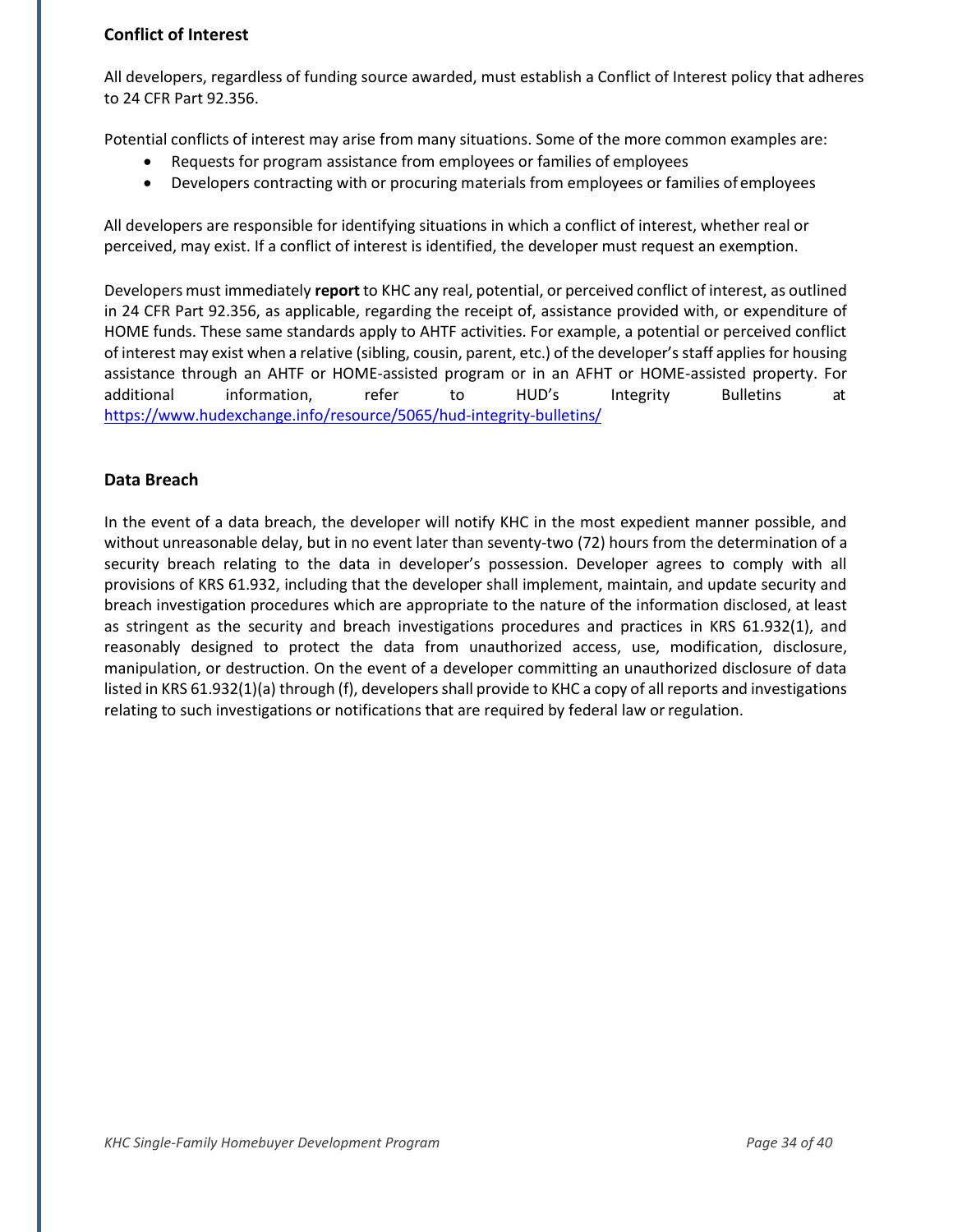# **Partner Processes Overview– Single Family Homebuyer Development**

#### Set-up Submission

- 1. Complete the KHC Single-Family Homebuyer Development Set-Up/PCR Packet<sup>3</sup>on [HCA Help Desk.](https://kyhmis.zendesk.com/)
- 2. Review and complete the Set-up Checklist, making sure to attach additional required documents.
	- a. Deed (to demonstrate site control)
	- b. Appraisal (or other supporting appraisal may include an as-built appraisal or other like appraisal)
	- c. Purchase Agreement between developer and buyer
	- d. Word Version of Legal Description (double check to ensure there are no typos)
	- e. Evidence of Clear Title
	- f. URA Guide Form Notice
	- g. CHDO Recertification (one-page document) (*HOME projects only*)
- 3. Complete ERR using HEROS [\(https://heros.hud.](https://heros.hud.gov/)*gov*/) (*HOME projects only*)
- 4. Send set-up packet and ERR to [hcadev@kyhousing.org.](mailto:hcadev@kyhousing.org)

#### Set-up Approval

Set-up approvals will take  $2 - 3$  weeks.

#### **HOME Only**

- 1. KHC will send written agreement to developer for signature.
- 2. Developer signs the written agreement and emails it back to [hcadev@kyhousing.org.](mailto:hcadev@kyhousing.org)
- 3. Project specialist will email developer of release of funds and attach the executed written agreement between KHC and developer.

# **AHTF Only**

1. Project specialist will email developer of the release of funds.

#### **Release of Funds**

- 1. Developer should request to access the project in the Project Management Draw System.
- 2. Once access is granted, grant funds may be drawn.

#### Inspections

- 1. Inspections are required for every unit:
	- a. Footing (after excavation of footings and before footing concrete is poured)
	- b. Interim (any time between completion of wall insulation and hanging of drywall)
	- c. Completion (100% complete, including landscaping and site work before move-in)
- 2. Contact your KHC inspector for your area to schedule the inspections.

#### Draws

Follow Project Management Draw System user manual for guidance on draw submission. A maximum of three draws per unit is permitted, which typically aligns with each inspection. **The final draw must be submitted within 90 days of the unit closing.**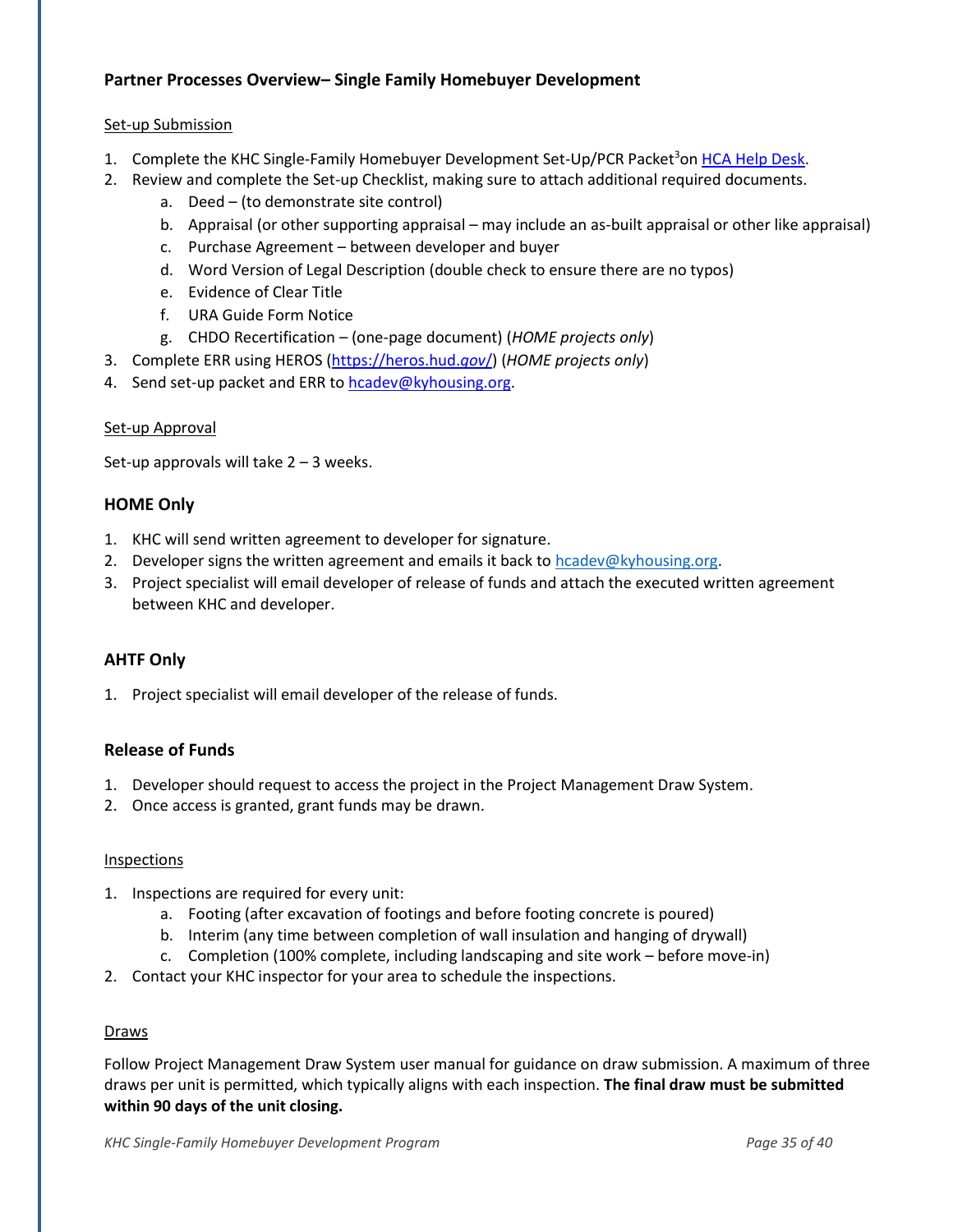#### Completion of a Unit

#### **Closing Documents**

- 1. Find the closing documents on the HCA Help Desk.
	- a. Mortgage
	- b. Note
	- c. Deed Restriction (*AHTF projects only*)
	- d. Homebuyer Written Agreement (*HOME projects only*)
	- e. Assignment of Mortgage (*HOME projects only*)
	- f. Assignment of Note (*HOME projects only*)
- 2. Fill in all relevant information including the Exhibit A legal description, check for typographical issues
- 3. **Email all proposed closing documents and any other mortgages and notes associated with the project** to [hcadev@kyhousing.org](mailto:hcadev@kyhousing.org) *at least three weeks prior to closing* for review by KHC's Legal Department
- 4. KHC will email approval of the closing documents to developer.
- 5. Developer closes the loan, including execution any applicable assignments and the Homebuyer Written Agreement.
- 6. Developer or developer's attorney records the deed, the mortgage, the deed restriction (if applicable), and the mortgage assignment (if applicable). Mail original of both note and note assignment to the following address:

Kentucky Housing Corporation **HCA** 1231 Louisville Road Frankfort, KY 40601

#### **Project Close-out**

- 1. Submit final draw in Project Management Draw System, and mark as "final draw".
- 2. Attach a clear, high quality pdf of the following documents:
	- a. Excel and signed PDF versions of PCR tabs from the KHC Single-Family Homebuyer Development Set-Up/PCR Packet<sup>1</sup>.
	- b. Deed (with recording information from County Clerk's office)
	- c. Mortgage (with recording information from County Clerk's office)
	- d. Promissory Note
	- e. Deed Restriction (with recording information from County Clerk's office) (*AHTF projects only*))
	- f. Mortgage Assignment (with recording information from the County Clerk's office) (*HOME projects only*)
	- g. Promissory Note Assignment (*HOME projects only*)
	- h. Proof of homeownership counseling for homebuyer.
- 3. Draw and Project Close-out report will be processed once KHC receives and approves the original note and note assignment as well as all other closing documents.
- 4. Developer will receive notification once HCA has processed the draw and PCR.

Note: For projects funded with AHTF (or non-CHDO set aside HOME funds), which generates Program Income and proposed using recycle AHTF (or recycled HOME funds), should return the Program Income to KHC, notating the project number on the accompanying documentation. KHC will return the Program Income to the project-level, which will be available to the subgrantee for future set-ups.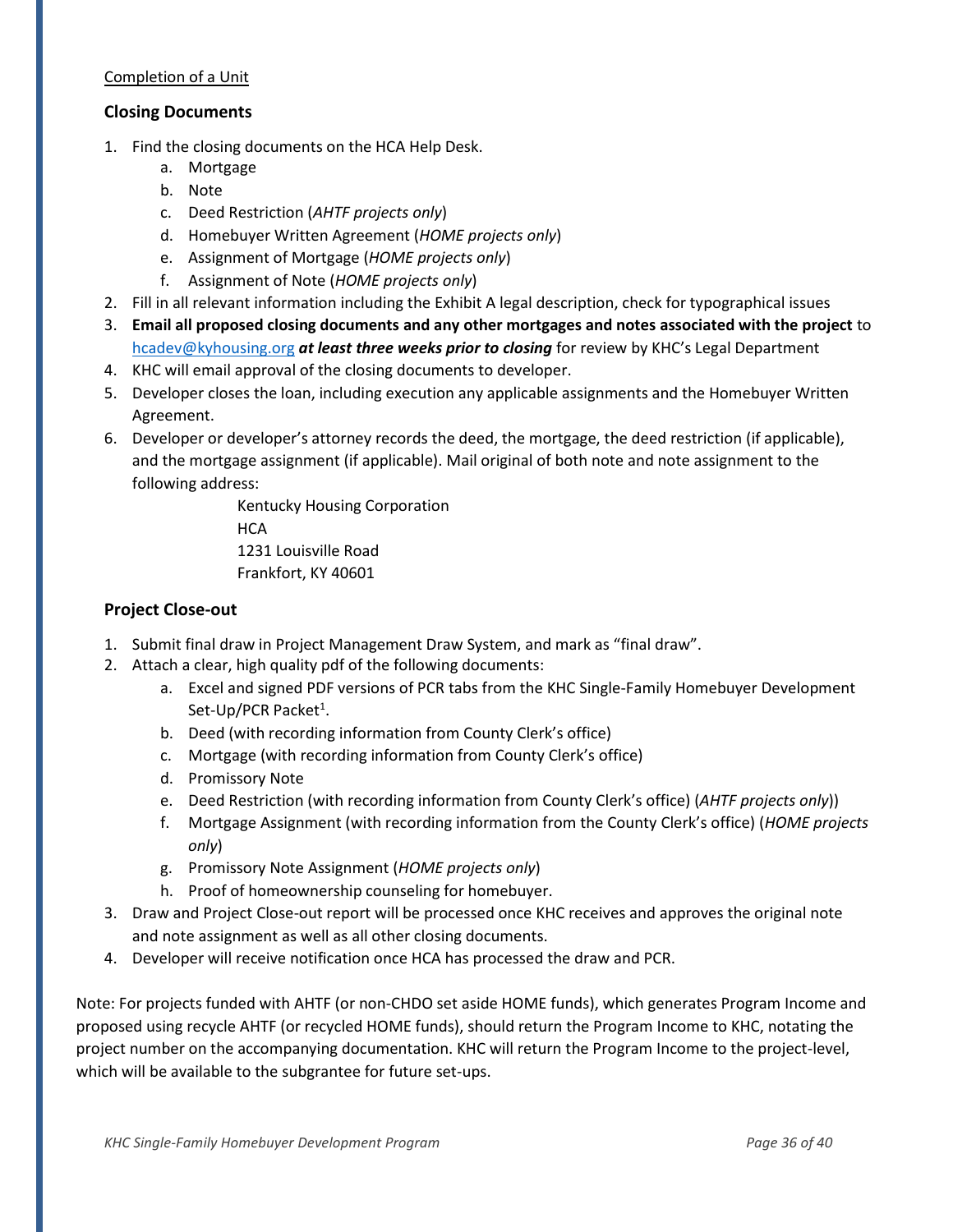#### **Resources**

#### **HOME Final Rule**

[https://www.ecfr.gov/cgi-bin/text-idx?c=ecfr&tpl=/ecfrbrowse/Title24/24cfr92\\_main\\_02.tpl](https://www.ecfr.gov/cgi-bin/text-idx?c=ecfr&tpl=/ecfrbrowse/Title24/24cfr92_main_02.tpl)

#### **HUD Notice CPD-18-09: Requirements for HOME Homebuyer Program Policies and Procedures.**

https:/[/www.hudexchange.info/resources/documents/Notice-CPD-18-09-Requirements-for-HOME-Homebuyer-](http://www.hudexchange.info/resources/documents/Notice-CPD-18-09-Requirements-for-HOME-Homebuyer-)Programs-Policies-Procedures.pdf

#### **2 CFR Part 200- Uniform Administrative Requirements, Cost Principles, and Audit Requirements for Federal Awards**

[https://www.ecfr.gov/cgi-bin/text-idx?tpl=/ecfrbrowse/Title02/2cfr200\\_main\\_02.tpl](https://www.ecfr.gov/cgi-bin/text-idx?tpl=/ecfrbrowse/Title02/2cfr200_main_02.tpl)

#### **KRS Chapter 198A-Low Cost Housing (AHTF Regulations)**

<https://apps.legislature.ky.gov/law/statutes/chapter.aspx?id=38084>

#### **HCA Help Desk**

[https://kyhmis.zendesk.com](https://kyhmis.zendesk.com/)

#### **KHC Design & Construction**

<http://www.kyhousing.org/Development/Pages/Design-and-Construction.aspx>

#### **HOME Income Limits**

HUD updates income limits annually. The most up-to-date information can be found at: <http://www.hud.gov/offices/cpd/affordablehousing/programs/home/limits/income/index.cfm> Click on the most current year and then on "Kentucky" to find the applicable income limits.

#### **HUD CPD Income Eligibility Calculator**

https:/[/www.hudexchange.info/incomecalculator/](http://www.hudexchange.info/incomecalculator/)

#### **HOME Homeownership Value**

The homeownership value limits are subject to change annually, and can be found at: [HOME Maximum Purchase Price/After-Rehab Value -](https://www.hudexchange.info/resource/2312/home-maximum-purchase-price-after-rehab-value/) HUD Exchange

#### **ENERGY STAR Residential New Construction Program Requirements**

https:/[/www.energystar.gov/newhomes/homes\\_prog\\_reqs/national\\_page](http://www.energystar.gov/newhomes/homes_prog_reqs/national_page)

# **U.S. Green Building Council**

[http://www.usgbc.org](http://www.usgbc.org/)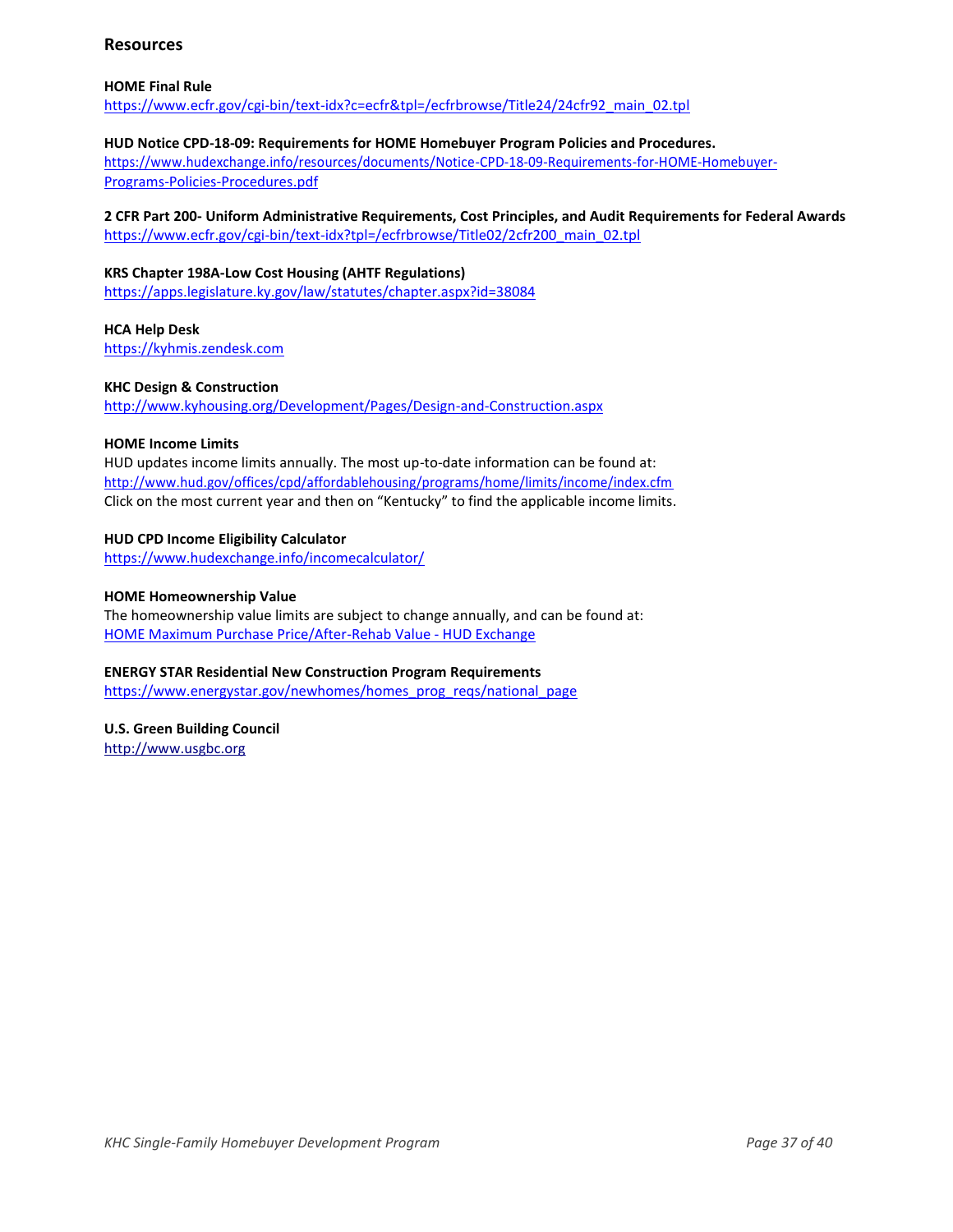

*KHC Single-Family Homebuyer Development Program Page 38 of 40*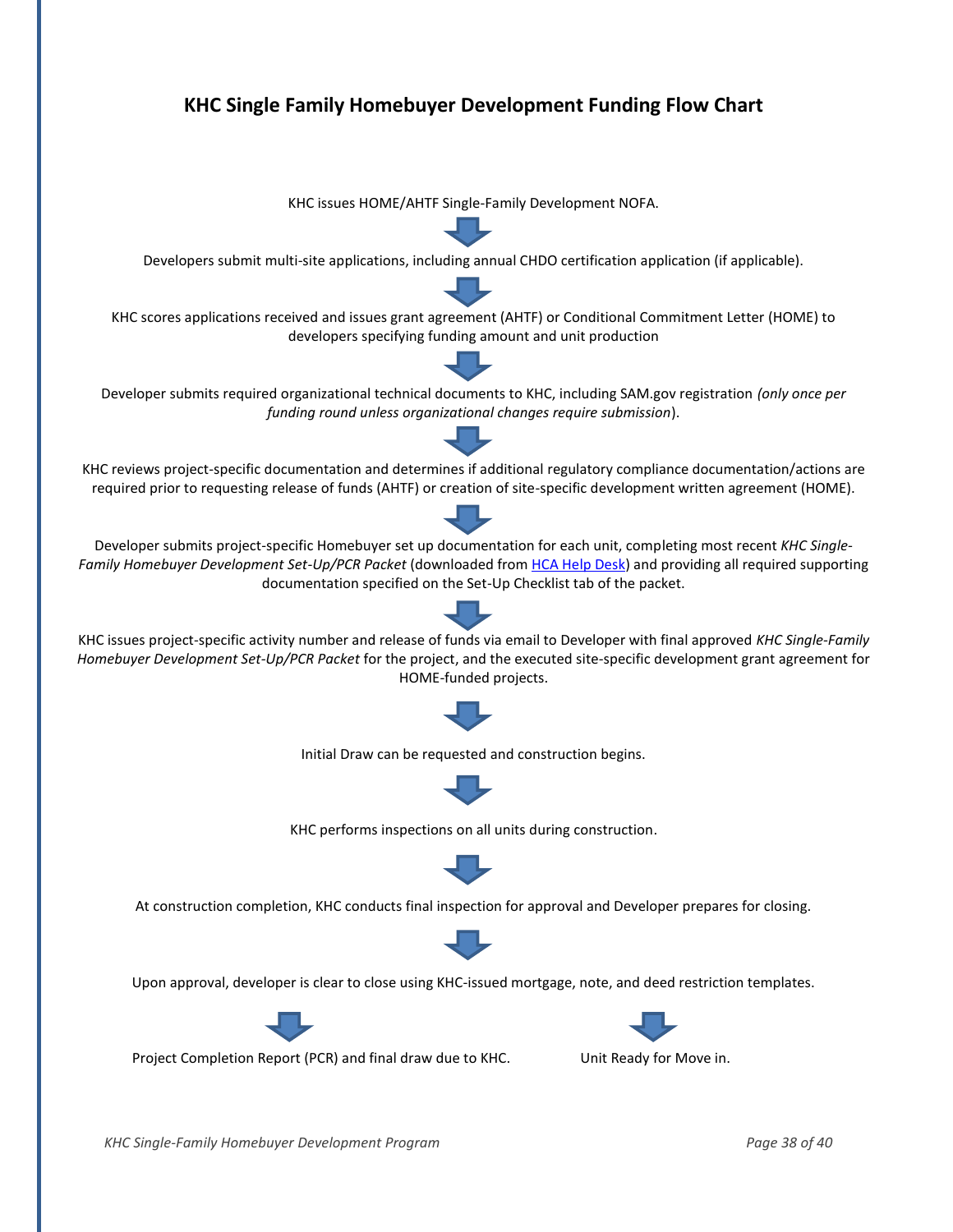# **APPENDIX A**